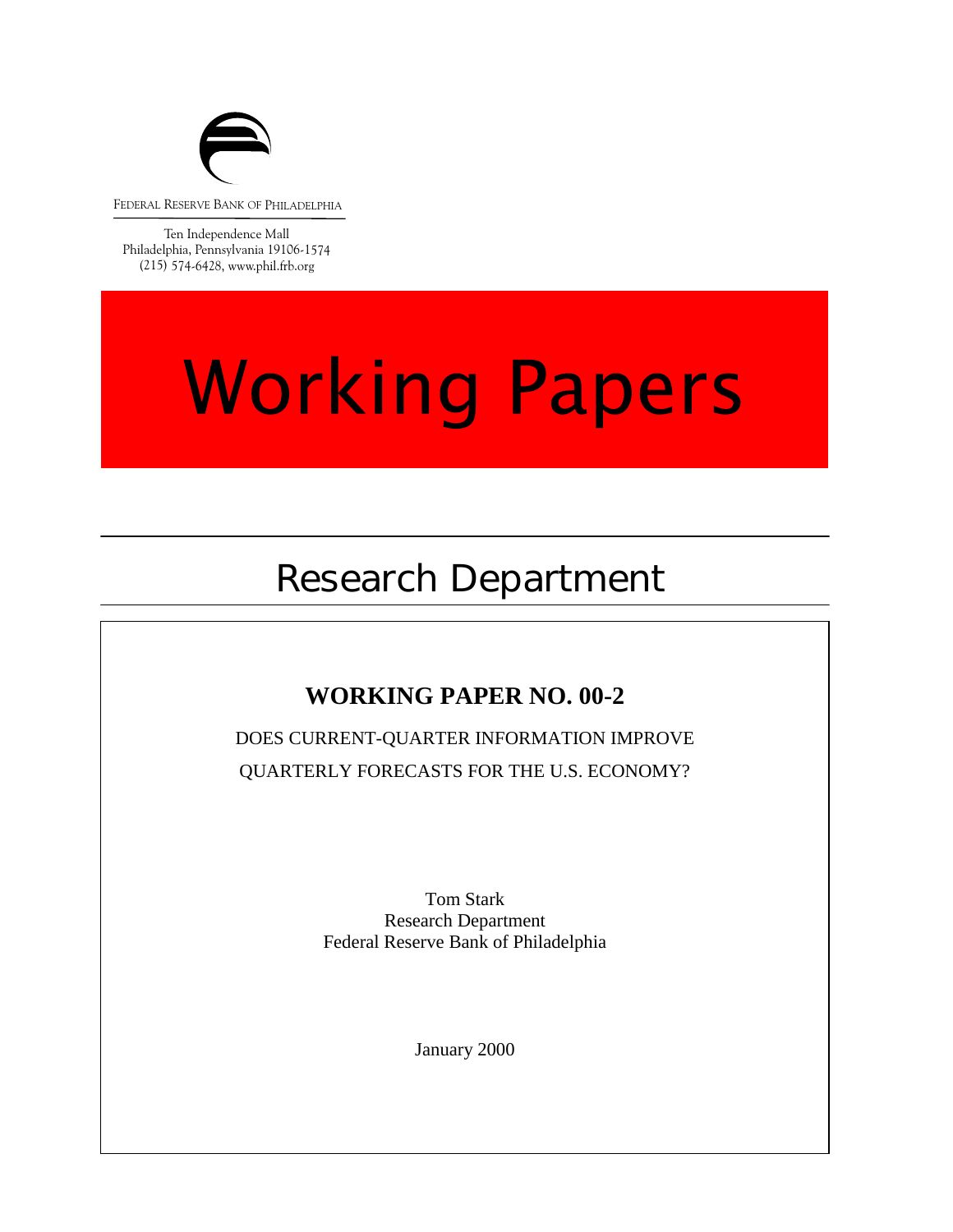### **WORKING PAPER NO. 00-2**

### **DOES CURRENT-QUARTER INFORMATION IMPROVE QUARTERLY FORECASTS FOR THE U.S. ECONOMY?**

Tom Stark

Research Department

Federal Reserve Bank of Philadelphia

January 2000

The views expressed in this paper are those of the author and do not necessarily reflect those of the Federal Reserve Bank of Philadelphia or the Federal Reserve System.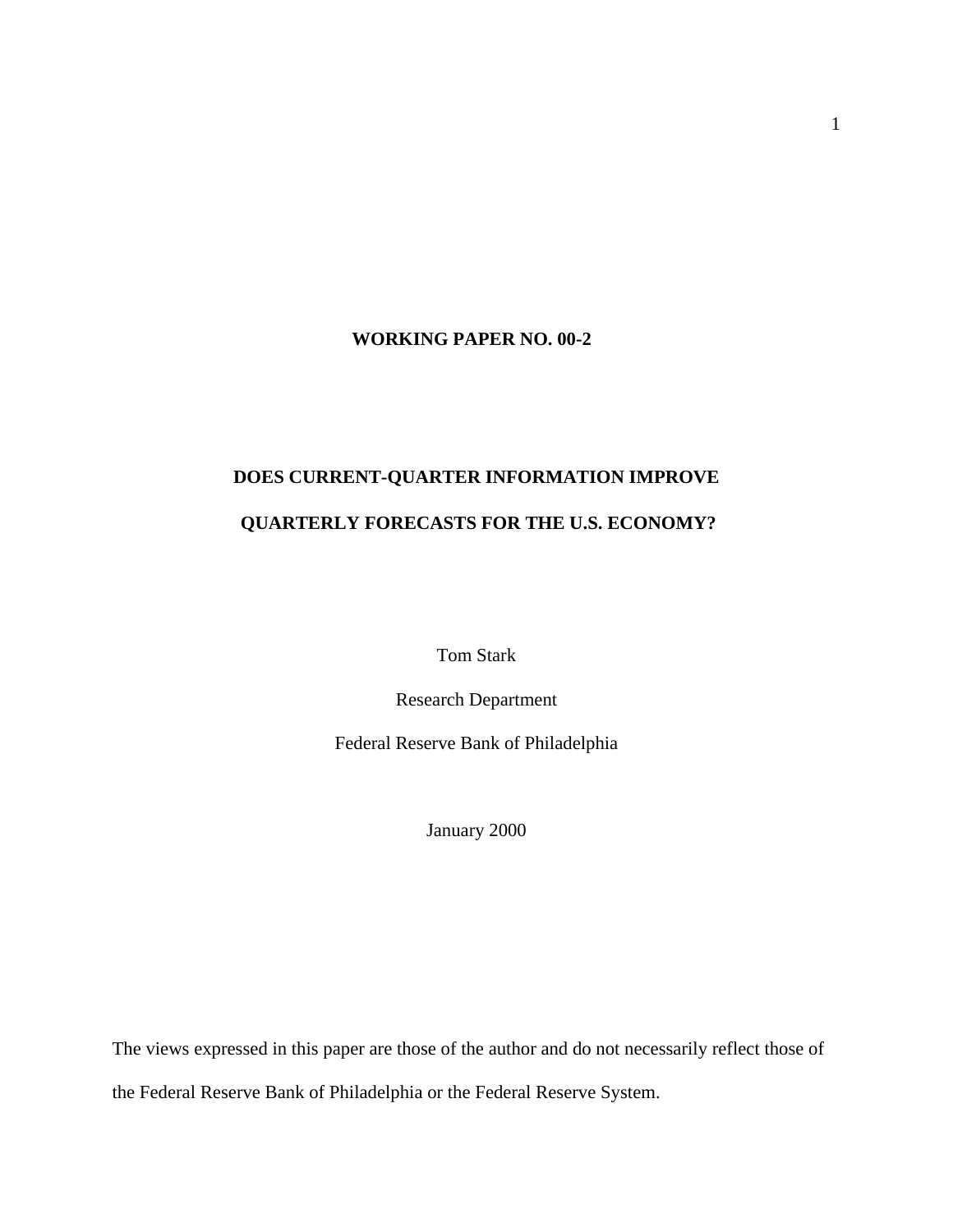### **Abstract**

This paper presents new evidence on the benefits of conditioning quarterly model forecasts on monthly current-quarter data. On the basis of a quarterly Bayesian vector error corrections model, the findings indicate that such conditioning produces economically relevant and statistically significant improvement. The improvement, which begins as early as the end of the first week of the second month of the quarter, is largest in the current quarter, but in some cases, extends beyond the current quarter. Forecast improvement is particularly large during periods of recessions but generally extends to other periods as well. Overall, the findings suggest that it is rational to update one's quarterly forecast in response to incoming monthly data.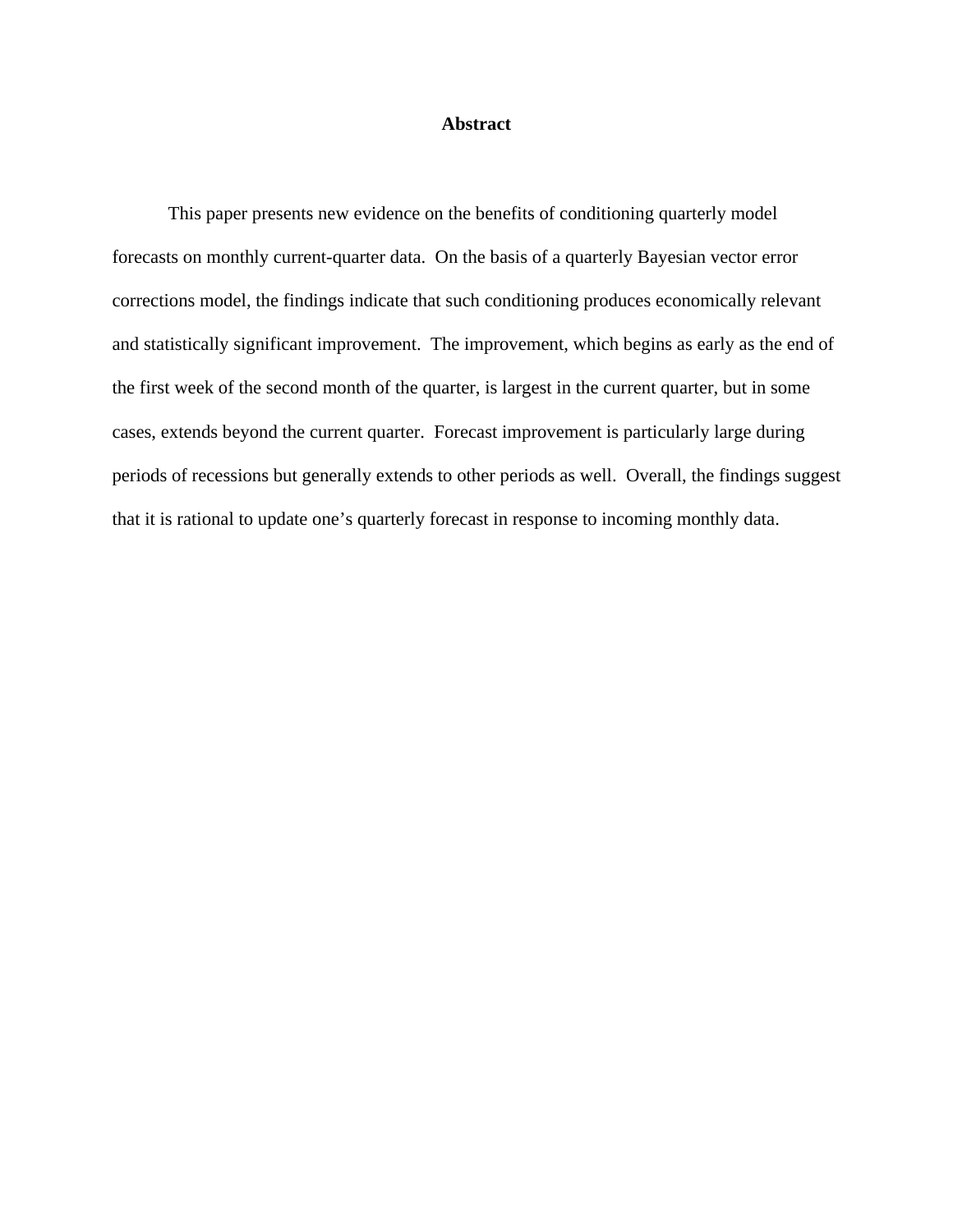### **1. Introduction**

Many business analysts, economists, and policymakers pay close attention to monthly releases of economic data. Business periodicals, such as the *Wall Street Journal*, are filled with experts' commentaries on the previous day's data and what such data may portend for the future health of the U.S. economy. And forward-looking financial markets often react strongly to new data that are reported at unexpected levels, suggesting that such data carry important information about near-term economic fundamentals. However, one need only follow the regular cycle of news releases for a short period of time to realize that the implications of these data can be ambiguous. Experts may disagree about whether yesterday's data suggest stronger or weaker economic growth in the future, higher or lower inflation, or tighter or looser monetary policy. Even more striking, expert commentary on the economy's near-term outlook can change from day to day in response to the release of additional monthly data. Such disagreement naturally begs the question: How useful are the new data reported in monthly statistical releases for forecasting broad measures of U.S. economic performance over the next few quarters? More fundamentally, should an analyst revise his near-term outlook on the basis of such data?

 On first thought, monthly data seem very useful. After all, two of the most important measures of economic performance—real GDP and the associated price level—are released only once per quarter. For this reason, most macroeconomic forecasting models are estimated on quarterly data, and, thus, can provide an updated forecast only when a new quarter of data is available. However, if the data contained in monthly statistical releases contain useful information about yet-to-be-released quarterly data, such information may be used to update a quarterly model's forecast before the additional quarterly data are released. For example, the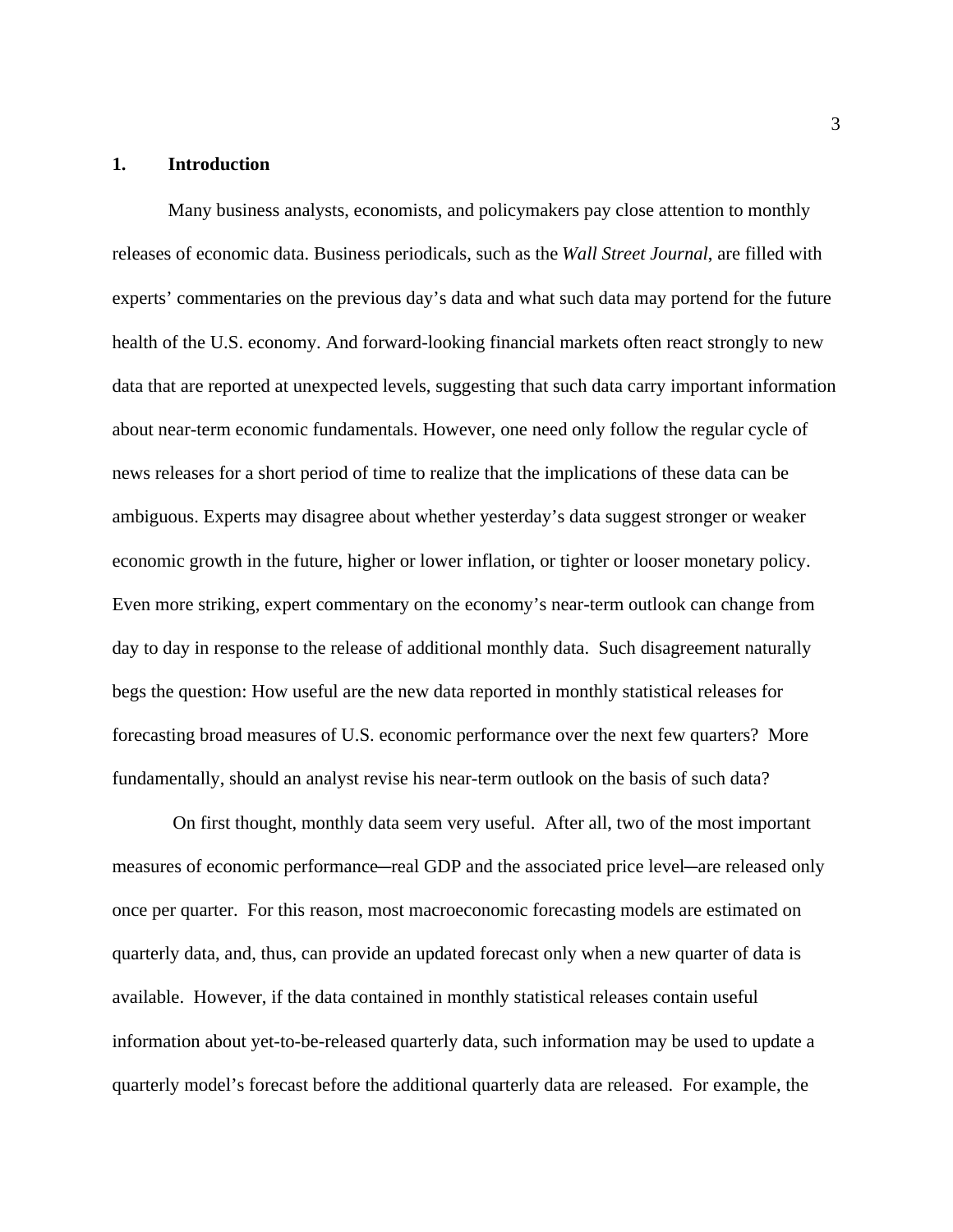Bureau of Labor Statistics releases, in February, data on the level of employment in January. To the extent that first-quarter real GDP reflects, in part, the average level of employment over the quarter, knowledge of the level of employment for January may improve the accuracy of a quarterly model's forecast for first-quarter real GDP. Since macroeconomic time series tend to be related intertemporally, such an improvement may even enhance forecast accuracy beyond the first quarter. Statistical procedures used to update a quarterly model's forecasts on the basis of the high-frequency, current-quarter data reported in monthly news releases are known as currentquarter models.

The ambiguity surrounding the implications of monthly data, noted above, suggests an alternative view. In this view, the monthly data are too noisy and not reliably related to quarterly data to be of much use for updating and improving a quarterly model's forecast. According to this view, an analyst would be better to ignore—or, at least, downplay—many of the monthly data releases. This view suggests that the analyst's quarterly forecast should remain roughly unchanged in response to incoming monthly data.

Of course, one need not take an either/or stance on the benefits of the monthly statistical releases because a host of intermediate results are possible: some monthly data may be of use for updating the quarterly forecasts for some variables but not for others. Ultimately, the issue is one that can be settled only by an empirical exercise. This paper conducts such an exercise, by running horse races between forecasts for quarterly variables that incorporate no current-quarter information and forecasts that incorporate increasing amounts of such information. Several questions are of interest. First, does the use of current-quarter information improve the accuracy of a quarterly model's current-quarter forecasts? In the example cited above, does the use of data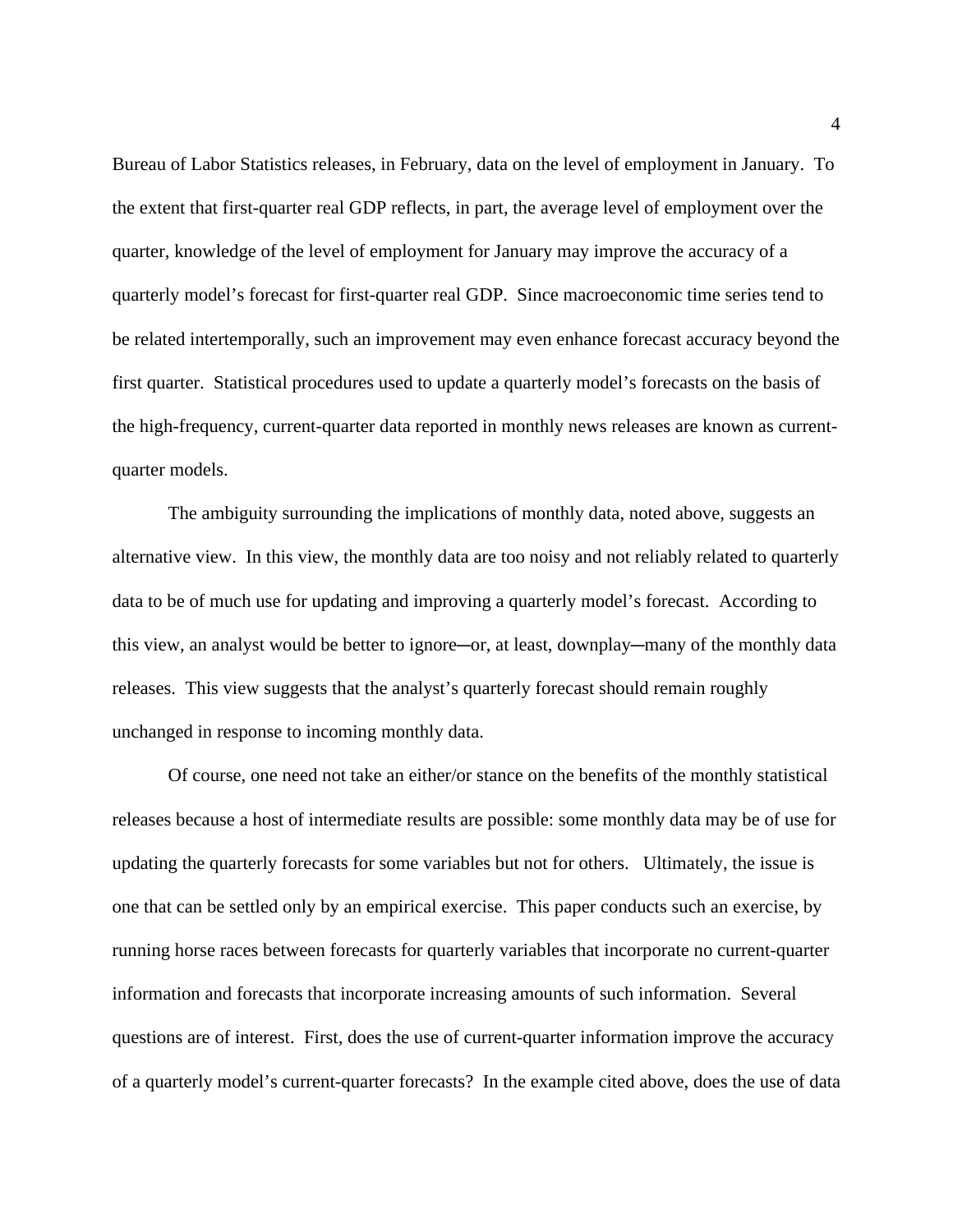for the level of employment in January produce a more accurate prediction of first-quarter real GDP than a forecast that ignores the employment data? Second, if the current-quarter quarterly forecast is more accurate, does such improvement extend beyond the current quarter? Third, if there is evidence of forecast improvement, on average, is the improvement largely the result of increased accuracy in a few isolated periods—such as recessions—or, can one be confident in assuming that the use of current-quarter data almost always yields more accurate forecasts?

These questions are addressed within the context of the quarterly Bayesian vector error corrections model described in Stark (1998). The model applies the Bayesian VAR methodology of Litterman (1986) and the idea of cointegration [Engle and Granger (1987)] to a system of seven equations in real GDP, the GDP price index, the rate of unemployment, the M2 money stock, the import price index, and the rates of interest on federal funds and 10-year Treasury bonds. Following Miller and Chin's (1996) methodology, I select a group of 11 variables, all available at a monthly frequency, and combine those variables into an 11-equation monthly Bayesian vector error corrections model. The monthly model generates forecasts for the currentquarter quarterly averages of the monthly data, which are then used to update the quarterly model's forecasts. Formal hypothesis tests of forecast improvement, stemming from the use of increasing amounts of current-quarter monthly data, are based on the recent work of Diebold and Mariano (1995) and Harvey, Leybourne and Newbold (1997).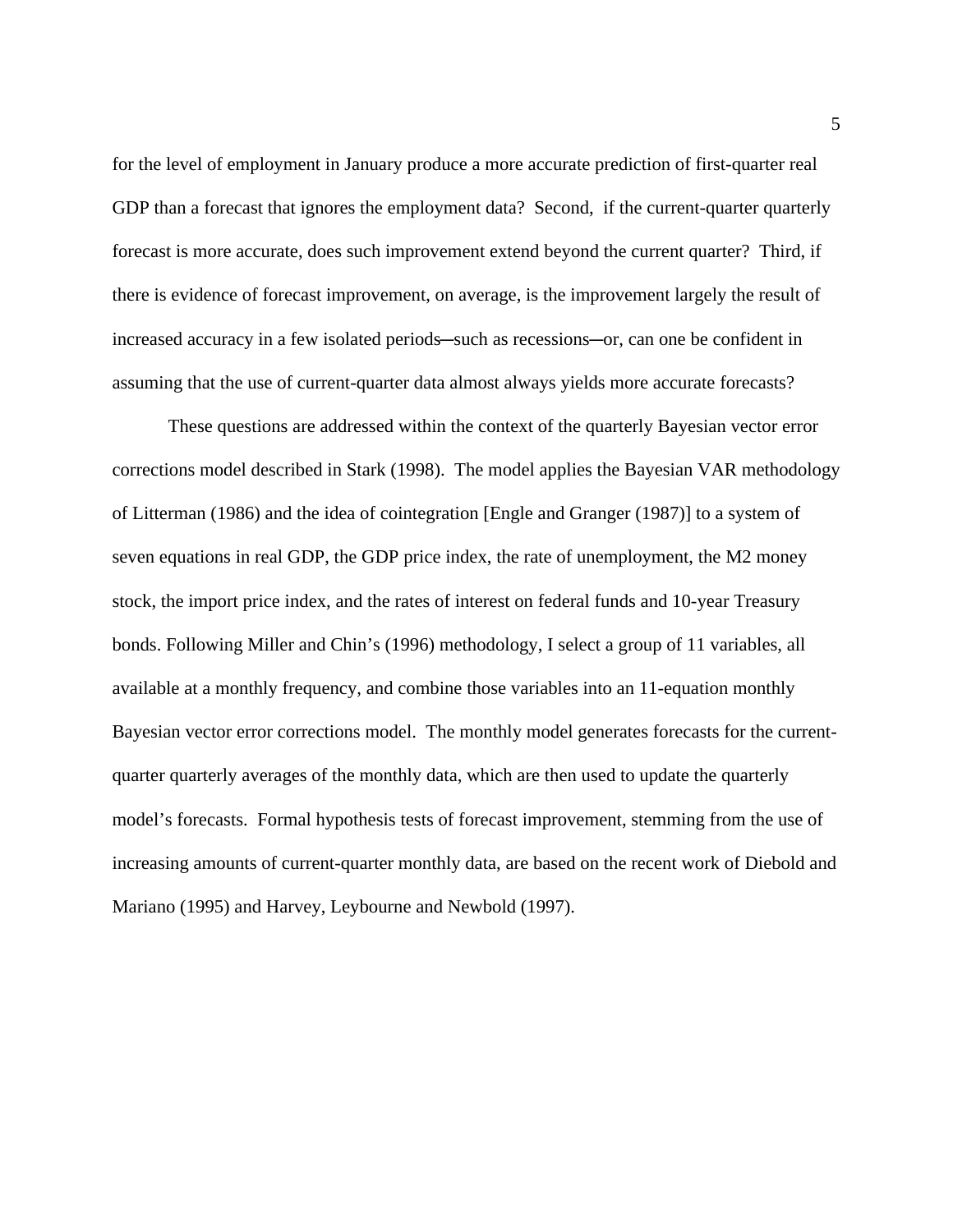Formal statistical procedures for incorporating current-quarter data into quarterly forecasting models have been developed by Corrado and Greene (1988), Corrado and Haltmaier (1988), Fitzgerald and Miller (1989), Trehan (1989), Braun (1990), Howrey, Hymans, and Donihue (1991), Rathjens and Robins (1993), and Miller and Chin (1996). In this paper, the procedure of Miller and Chin (1996) is used. The procedures differ in the degree of statistical complexity required to extract the information contained in monthly data and the degree to which they are applicable to multi-equation systems. In this paper, the Miller and Chin procedure is used because it is relatively easy to implement, applicable to multi-equation systems, and easily modified to incorporate varying amounts of current-quarter information.

Thus, the present analysis is related most closely to that of Miller and Chin because both use Bayesian VAR methodologies, with one key difference. The latter is based upon a baseline model—the Minneapolis Fed's quarterly Bayesian VAR—that is specified in the levels of the model's variables. However, a mounting body of research suggests there may be forecasting benefits to specifying statistical models for standard macroeconomic variables in first-differences [Franses and Kleibergen (1996), Christoffersen and Diebold (1997), Duy and Thoma (1998), and Stark (1998)]. To the extent that models specified in levels produce less accurate forecasts, it is possible that there is a bias in favor of finding benefits to the use of current-quarter information in such models. Thus, it seems worthwhile to search for such benefits in a model that is specified in first-differences. The quarterly model mentioned above represents such a model. The present analysis also differs from Miller and Chin's by considering the possibility that forecast improvement may be confined to a few isolated periods, and may not be a general phenomenon.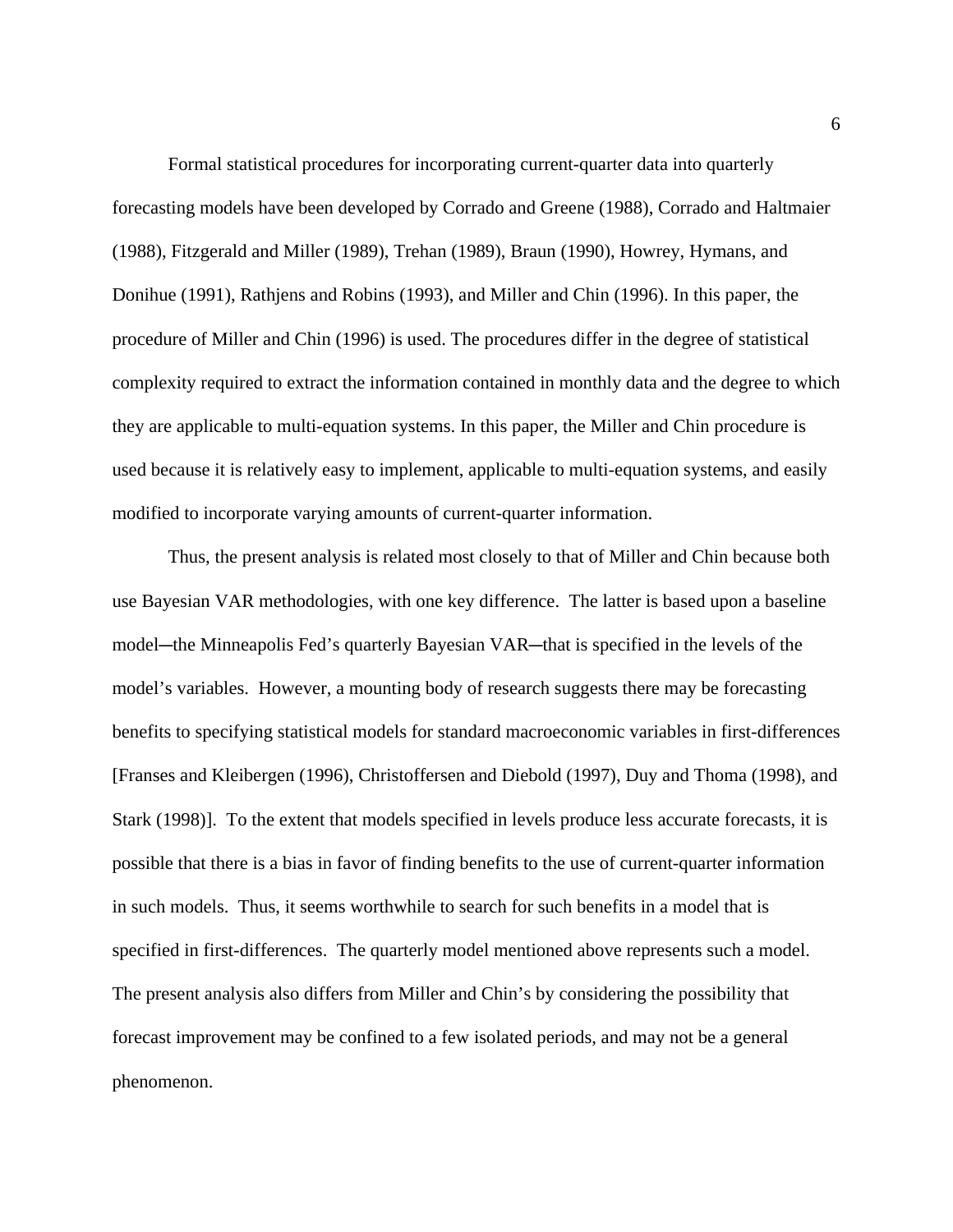The results suggest statistically and economically meaningful benefits to updating a quarterly forecast on the basis of incoming monthly data, thus justifying at least some of the attention paid to monthly news releases. To a large degree, most of the benefits of updating appear to cumulate during periods of recessions, but positive benefits also accrue during less turbulent times. These findings appear robust to several experiments, including an extension to an analysis of real-time forecasts.

The remainder of the paper is organized as follows. Section 2 provides a description of the baseline quarterly statistical model that is used to assess the advantages of updating quarterly forecasts with current-quarter information. The section also presents some evidence on how well the model forecasts in the absence of current-quarter information. Section 3 describes the procedure used to update the quarterly forecasts, and Section 4 provides a discussion of some technical details related to estimation and hypothesis testing. The paper's primary results are discussed in Section 5, and Section 6 discusses the robustness of those results to some experiments. Section 7 concludes.

### **2. A Baseline Quarterly Model: The QBVEC**

### *Model Overview*

To test whether current-quarter data can be used to improve on the forecasts of a quarterly model, one needs to have in hand a quarterly model. Stark (1998) presents such a model, consisting of seven equations in log real GDP, the log of the GDP price index, the rate of unemployment, the log of the real M2 money stock, the log of real import prices, and the rates of interest on federal funds and 10-year Treasury bonds. With one exception, the model's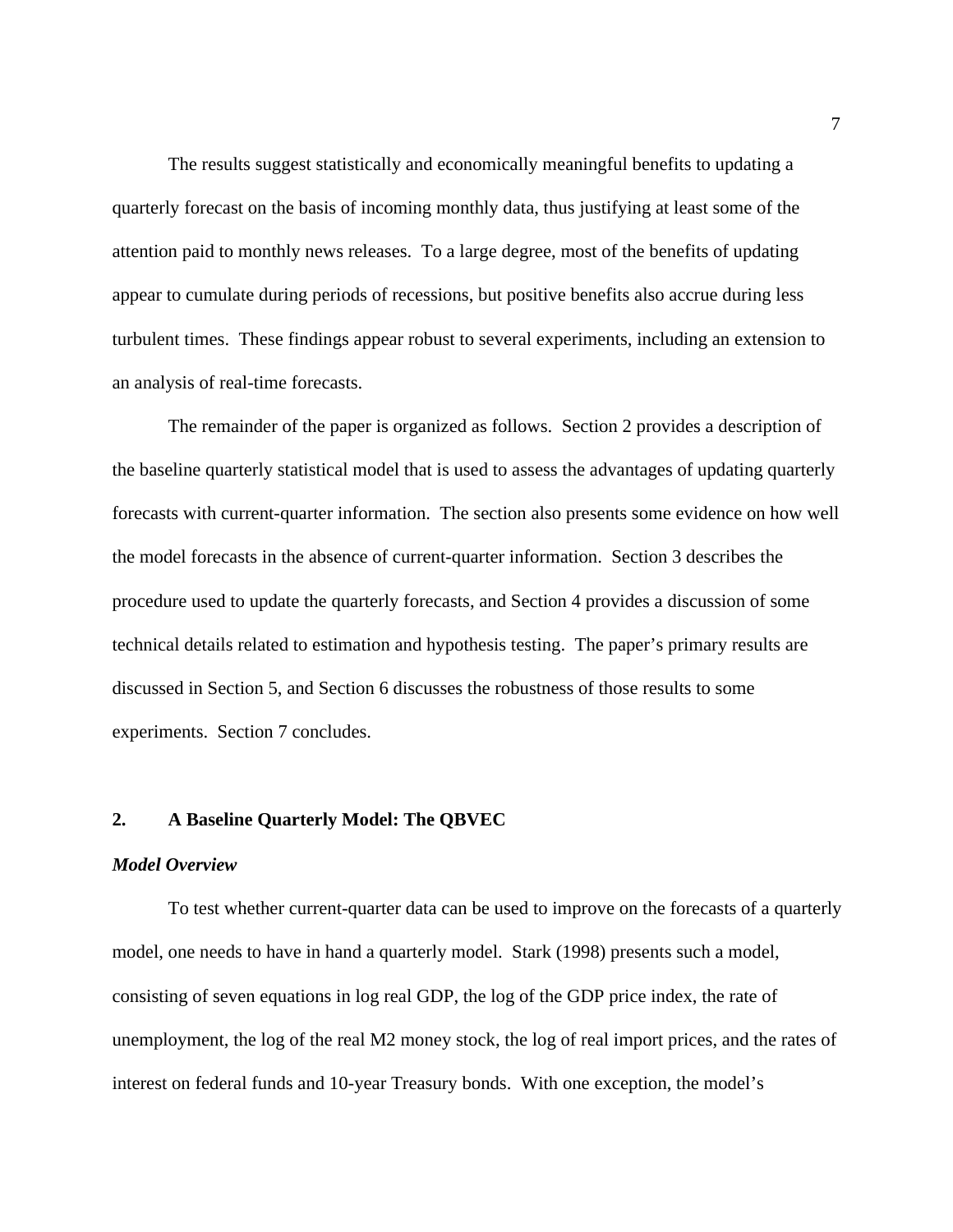specification assumes all variables are integrated of order one. The exception is that the log price level is assumed to be integrated of order two. A cointegration constraint is imposed on the two interest rates, implying that their difference is a stationary variable, and a typical equation in the model—which is estimated in the Bayesian tradition, using Litterman (1986)-like priors—is given by

Δlog RGDP<sub>t</sub> = c + ρ\*(RFF - RTB10)<sub>t-1</sub> + β(L)\*[ Q<sub>t-1</sub> ] + e<sub>t</sub>

where  $\Delta$ log indicates a log first-difference; RGDP is real GDP; RFF is the rate on federal funds; RTB10 is the rate on 10-year Treasury bonds; Q is a 7 x 1 vector of the model's seven quarterly variables, appropriately differenced;  $e$  is a random disturbance;  $c$  is the equation's constant;  $\rho$  is the error-corrections parameter, which is attached to the error-corrections term representing the spread between the two interest rates; and,  $\beta(L)$  is a coefficient polynomial in the lag operator, representing five lags. Taken together, the system of equations is called the QBVEC, to denote the model's quarterly frequency, its Bayesian estimator, and its vector error-corrections structure.

### *Forecasting Properties*

For the purpose of analyzing the benefits of using current-quarter data, one would like some assurance that the chosen baseline quarterly model has reasonable forecasting properties. Otherwise, inference drawn from a model not possessing such properties might be biased in favor of finding benefits to the use of current-quarter data. If the QBVEC forecasts are very inaccurate, it is likely that the use of current-quarter monthly indicator data will yield large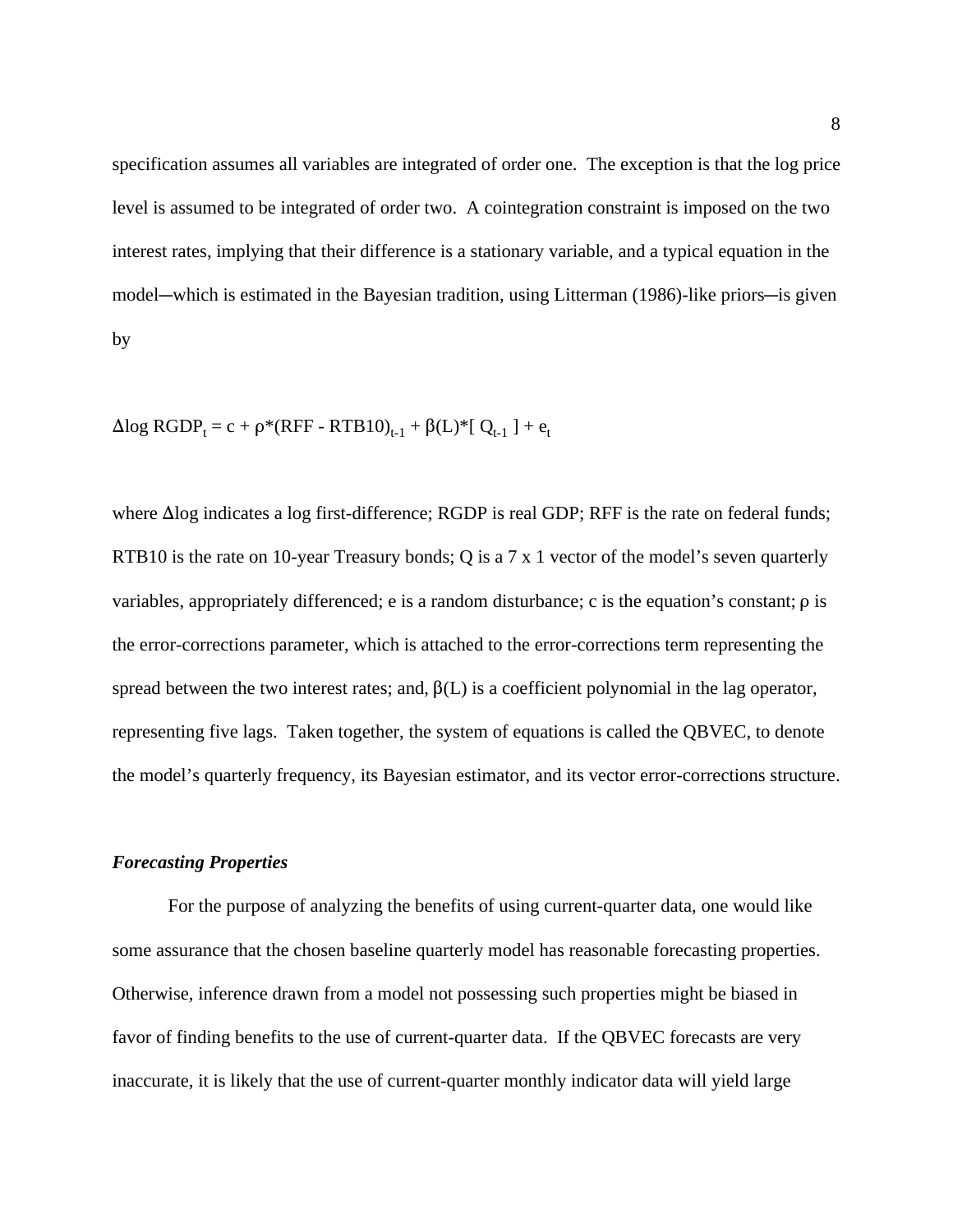benefits in accuracy, benefits that, perhaps, would not exist in a better quarterly model. Stark analyzed the QBVEC's dynamic behavior and forecasting performance and concluded that it possesses reasonable properties on both fronts. However, one shortcoming of that analysis is that it was undertaken on the basis of the most recent (as of that time) data, disregarding the emphasis placed by many macroeconomists on assessing forecast performance in *real* time—that is, using only those data that would have been available to a forecaster when the forecast was made.

In a series of papers, Croushore and Stark (1999a, b, c) describe the construction of a real-time data set, called RTDSM, that can be used to assess the real-time forecasting ability of models like the QBVEC. The data set contains a sequence of vintages or snapshots, each vintage containing the exact time series that would have been available to a forecaster at each point in time in the past, starting with the fourth quarter of 1965. Using that data set, Croushore and Stark (1999a) show that the QBVEC's real-time output-growth forecasts outperform those of simple autoregressive specifications. So, in a horse race against such a simple specification, the QBVEC wins. But many forecasts exist, some better than others, and one wonders how the QBVEC's forecasts compare with those of the professionals—namely, the panelists of the Philadelphia Fed's *Survey of Professional Forecasters*.

To address this question, I used RTDSM to generate a sequence of real-time QBVEC one-year-ahead four-quarter-average forecasts for output growth, inflation, and the rate of unemployment for the period 1992Q1 to 1999Q3.<sup>1</sup> In each quarter, estimation and forecast calculations are based upon the vintage of data that the professionals would have had at their

<sup>&</sup>lt;sup>1</sup>To minimize the slight current-quarter advantage that the professional forecasters have, I construct the four-quarter averages as the average of forecast steps two through five, not one through four, where the one-step-ahead forecast is that for the current quarter.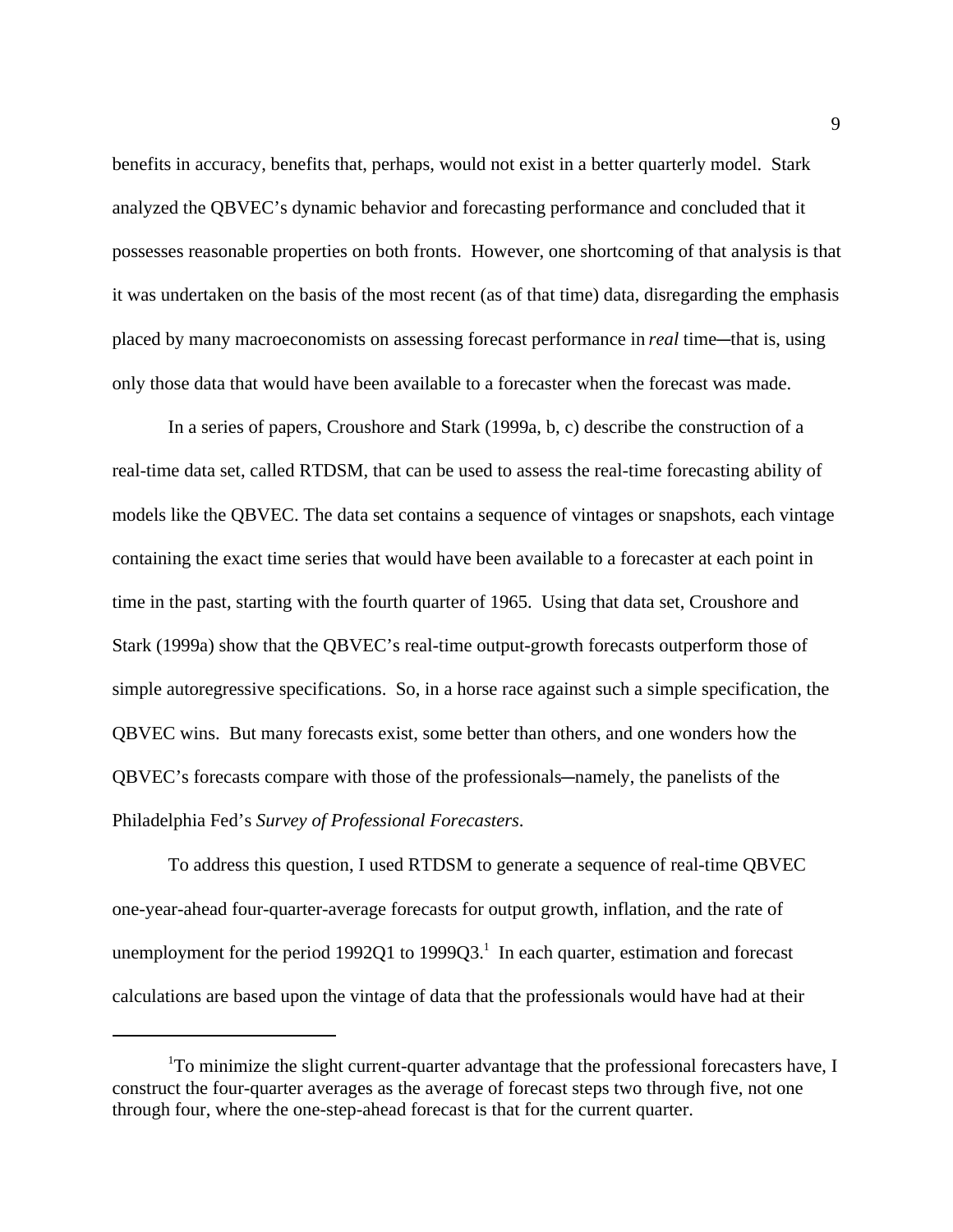disposal when they made their forecasts, and the corresponding forecast errors (actual minus predicted) are constructed using the history associated with the last vintage prior to a NIPA benchmark revision. For example, the one- through five-step-ahead quarterly forecasts that I imagine to have been made in the first quarter of 1992 are based on estimation on RTDSM's February 1992 vintage, and the implied four-quarter-average forecasts are evaluated on the basis of the November 1995 vintage, the last vintage available prior to the late-1995 NIPA benchmark revision.

Figures 1 to 3 compare the QBVEC's forecast errors with those of 14 *Survey of Professional Forecasters'* (SPF) panelists, chosen on the basis of their (nearly) continuous survey participation in the 1990s. All of the panelists are involved in forecasting as a major part of their responsibilities.<sup>2</sup> Each panel of the figures plots quarterly forecast errors, with the QBVEC error plotted first (solid bar), followed by a given forecaster's error (open bar). [Note that some initial observations are missing for some of the SPF panelists.]

Keeping the analysis relatively casual, the general impression one gets from the figures is that there are periods over which the QBVEC does relatively worse than the SPF forecasters, periods over which the QBVEC does better, and periods over which it would be hard to pick a clear-cut winner. Typically, the QBVEC is outperformed in the early 1990s, a consequence of very dramatic overpredictions for output growth (Figure 1), underpredictions for the unemployment rate (Figure 2), and underpredictions for inflation (Figure 3): the figures show that the QBVEC predicted a much stronger recovery from the 1990 recession than was seen at

 $2^2$ Confidentiality agreements with the forecasters precludes a listing of the panelists by name.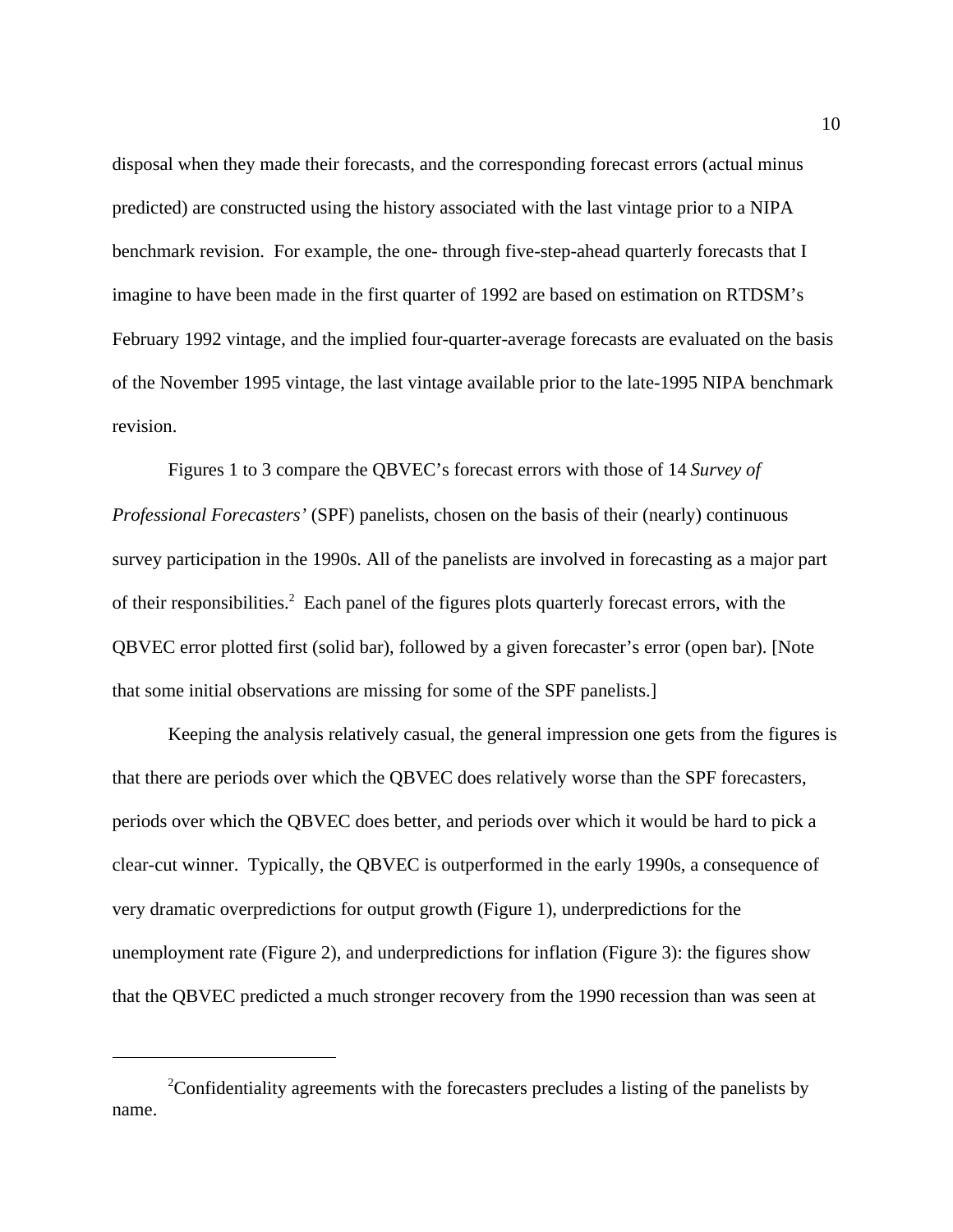the time by the SPF forecasters. However, the relative ranking is reversed over the late-1990s, with the QBVEC generally producing more accurate forecasts for all variables. Over the 1990s as a whole, QBVEC appears to yield forecasts that are about as accurate as those of the professional forecasters, suggesting that the model represents a reasonable baseline from which to analyze the benefits of current-quarter information.3

### **3. A Current-Quarter Forecasting Procedure**

### *The Miller and Chin (1996) Procedure*

According to the Miller and Chin procedure, one begins by generating a sequence of onestep-ahead forecasts from the baseline quarterly model, in this case the QBVEC. By construction, these forecasts incorporate no current-quarter information. For use below, one can represent these forecasts as  $Q_{i, t|t-1}$ , where j indicates the variable, and t|t-1 indicates the forecast is for quarter t, made on the basis of information through quarter t-1.

The second step is to specify a monthly statistical model for variables—a set of monthly indicators—that are thought to carry information about each of the variables in the quarterly model. Presumably, the monthly indicators will carry information about the quarterly model's

<sup>&</sup>lt;sup>3</sup>Though a comparison with individuals' forecasts seems more relevant for the present analysis, I also conducted a similar comparison with the SPF *median* forecasts and found no economically meaningful differences between the two forecasts. Using a longer sample period, the results are as follows: over the period 1980Q1 to 1999Q2, the SPF root-mean-square-errors associated with the median inflation and unemployment forecasts are 1.17 percent and 0.59 percent, respectively. The corresponding root-mean-square-errors for the QBVEC forecasts are 1.04 percent and 0.64 percent. A slightly shorter sample (1982Q3 to 1999Q2) was used for the output-growth forecasts because such forecasts were not included in early surveys: the rootmean-square-errors are 1.72 percent for the SPF median forecast and 1.66 percent for the corresponding QBVEC forecasts.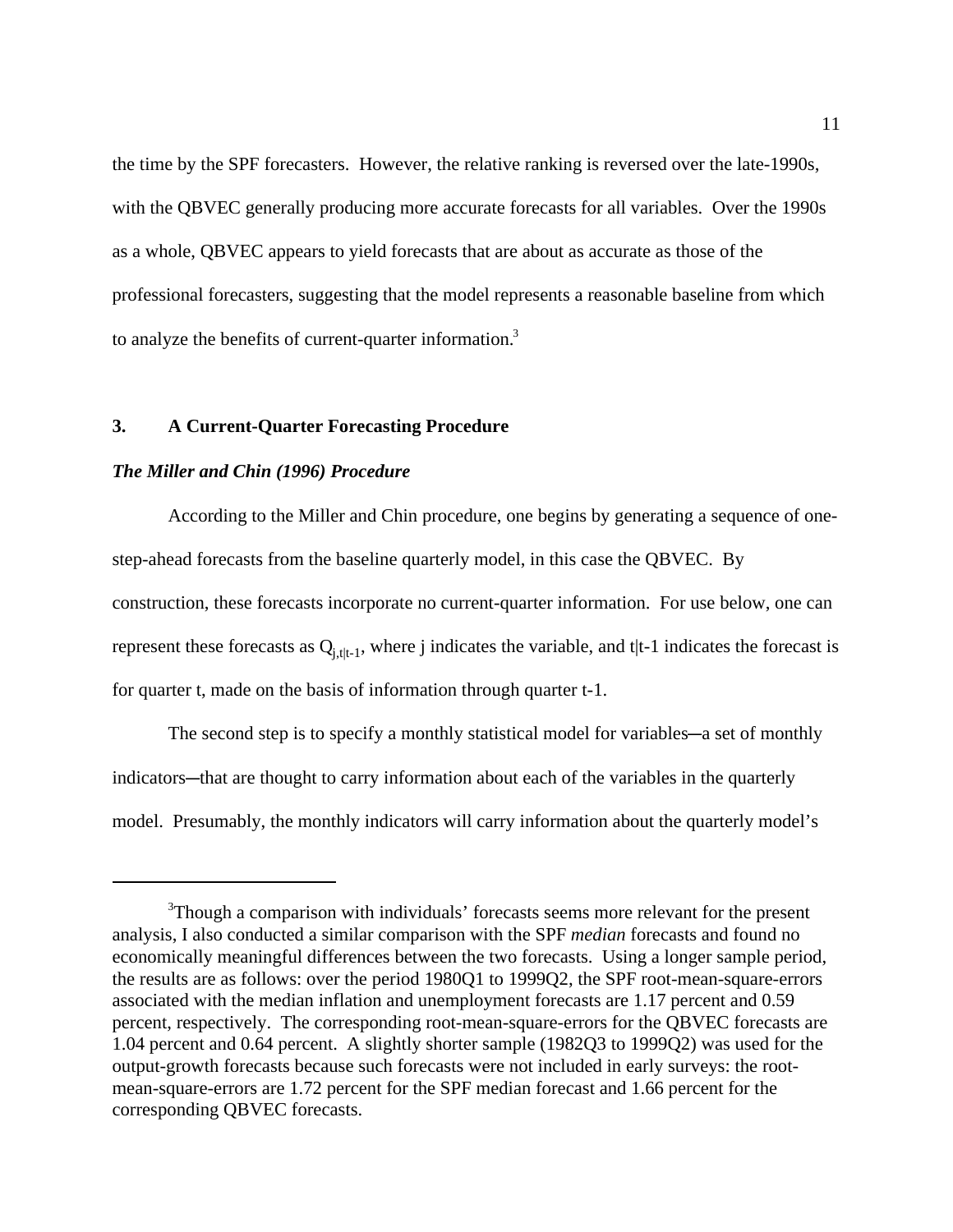variables,  $Q_{i,t}$ , that is not contained in  $Q_{i,t|t-1}$ . Though many different sets of monthly indicators are possible, and analysts are unlikely to agree on the best set, the choices described below were based on intuition and on a desire to include many of the variables that seem to generate the most attention among analysts. In some cases, the choices are pretty obvious. For example, the QBVEC contains the quarterly average of the monthly values of the federal funds rate, the 10 year Treasury rate and the unemployment rate, so prime candidates for inclusion in the monthly model are, simply, the monthly values of these variables. The QBVEC also contains the quarterly average of M2, so monthly M2 is included in the monthly model, too. Some of the quarterly data, however, do not have exact monthly counterparts, and, in these cases, an analyst must choose from among a number of monthly indicators. In the QBVEC, real GDP and the GDP price index are the quarterly variables without monthly counterparts. For real GDP, reasonable monthly indicators are: the industrial production index, monthly real personal consumption expenditures, housing starts, retail sales, and nonfarm payroll employment. And for the GDP price index, reasonable monthly counterparts are the CPI and PPI. A suitable monthly indicator for the quarterly import price index is somewhat harder to find: A monthly series on import prices is available, but that series does not have enough historical observations to provide for reasonable parameter estimates for use in forecasting over the early part of the sample period that I analyze. So, I do not use the current-quarter procedure to update the importprice forecasts. Together, the monthly model contains 11 variables and is estimated using the Bayesian VAR methodology described above and a cointegrating relation between the rates of interest on Federal funds and 10-year Treasuries.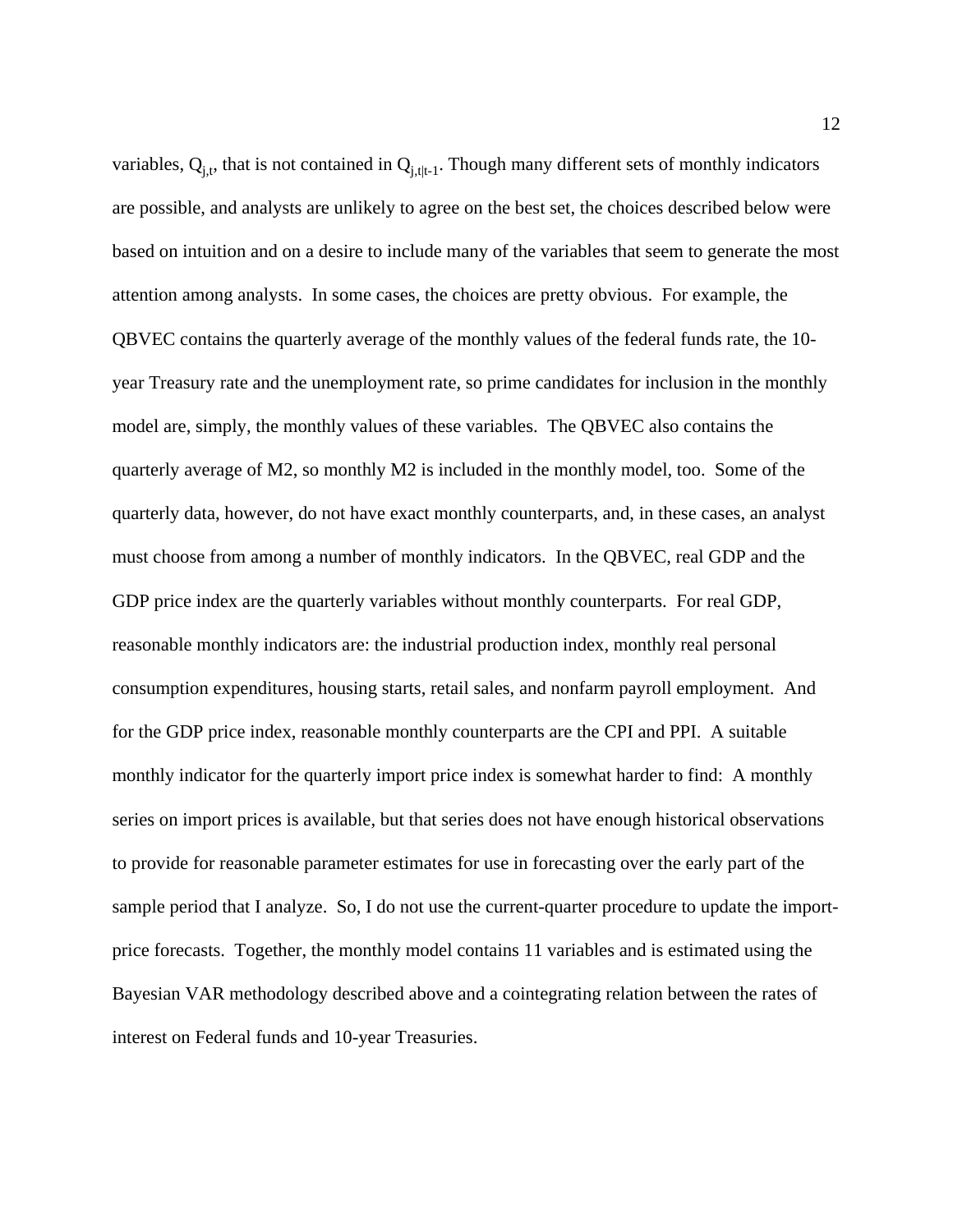In the third step, one uses the monthly model to generate sequences of current-quarter quarterly-average forecasts for the monthly indicators, with the quarterly averages constructed from a combination of current-quarter monthly history and monthly forecasts. The exact combination depends on when in the quarter one makes the forecast and on the monthly indicator being forecast. For example, at the end of the first week of the second month of the quarter, the first month's historical values are available for the unemployment rate, nonfarm payrolls, and the two interest rates, but not for the remaining variables. Thus, to compute forecasts for the currentquarter quarterly averages, one needs first-month forecasts for the remaining seven variables and second- and third-month forecasts for all variables: the first is generated by taking a block triangular factorization of the monthly model's innovation variance-covariance matrix and using that factorization to compute first-month forecasts for the remaining seven variables, conditioning those forecasts on the available first-month history; the second is computed in the normal dynamic fashion, by conditioning on the first-month values.

By redefining the dimension of the first block of the triangular factorization-to correspond to the normal staggering of monthly data releases—one can use the procedure at any point during the current quarter to generate quarterly-average forecasts. The results presented below consider six such cases, depending on whether one has one, two, or three months of current-quarter history for interest rates, employment, and the unemployment rate and on whether one also has one, two, or three months of history for the remaining variables, excluding monthly real personal consumption expenditures. Recognizing that the previous month's observations for the first group of variables are available at the end of the first week of each month and that the same is true by the end of the third week for the observations in the second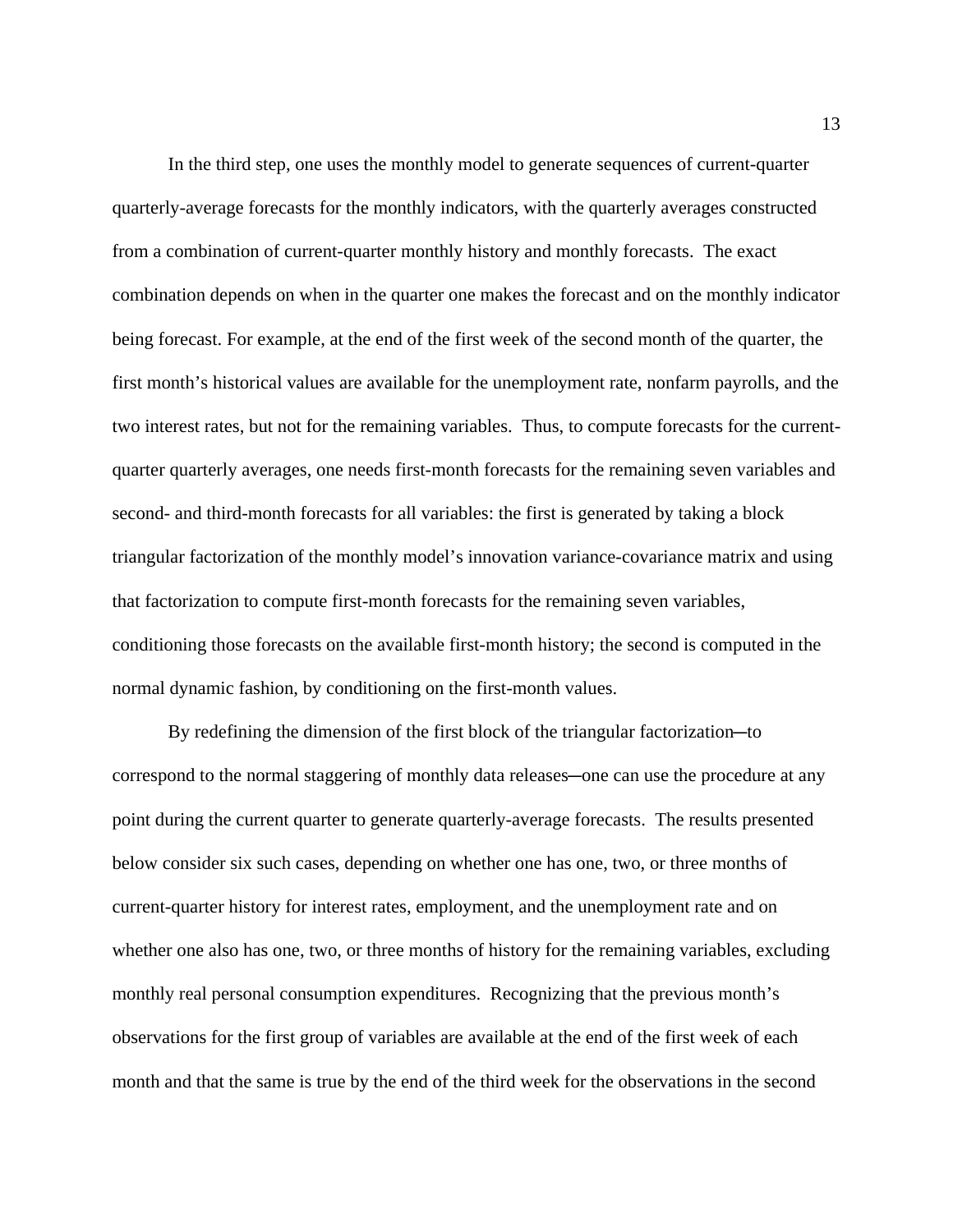group, these cases correspond to forecasts made early in the month and late in the month, for the second and third months of the current quarter and the first month of the following quarter. In the tables presented below, I refer to these cases as 1.1, 1.2, 2.1, 2.2, 3.1, and 3.2, the first number indicating the number of months of current-quarter history available for the two interest rates, employment and the unemployment rate, and the second indicating whether the forecast is made early in the month (1) or late in the month (2). Table 1 summarizes the information structure represented by these cases.

Armed with quarterly-average monthly indicator forecasts, one forms an updated estimate of the quarterly model's current-quarter forecast,  $Q_{i, t|t-1}$ , by estimating and forecasting equations of the form

$$
Q_{j,t} = \alpha_j^{(k)} + \beta_j^{(k)} Q_{j,t|t-1} + \delta_j^{(k)} M_{j,t|k} + e_{j,t}
$$
 (1)

where k represents one of the six cases described above;  $M<sub>i,tk</sub>$  represents a vector of quarterlyaverage monthly indicator forecasts associated with case k;  $e_{j,t}$  is an error term; and  $\alpha_j^{(k)}$ ,  $\beta_j^{(k)}$ , and  $\delta_j^{(k)}$  are parameters. The equation says that each variable in the quarterly model is regressed on a constant, the corresponding one-step-ahead quarterly-model forecast, and on a vector of quarterly-average monthly indicator forecasts. The superscripts on the parameters indicate that the parameters are allowed to vary with k, and the forecast from this equation is denoted  $Q_{j, t|(t-1)}$  $_{1,k}$ . Given a  $Q_{j,t|(t-1,k)}$  for each variable in the QBVEC, one uses the quarterly model to generate dynamic multi-step-ahead forecasts in the usual fashion, by conditioning on the updated currentquarter forecasts.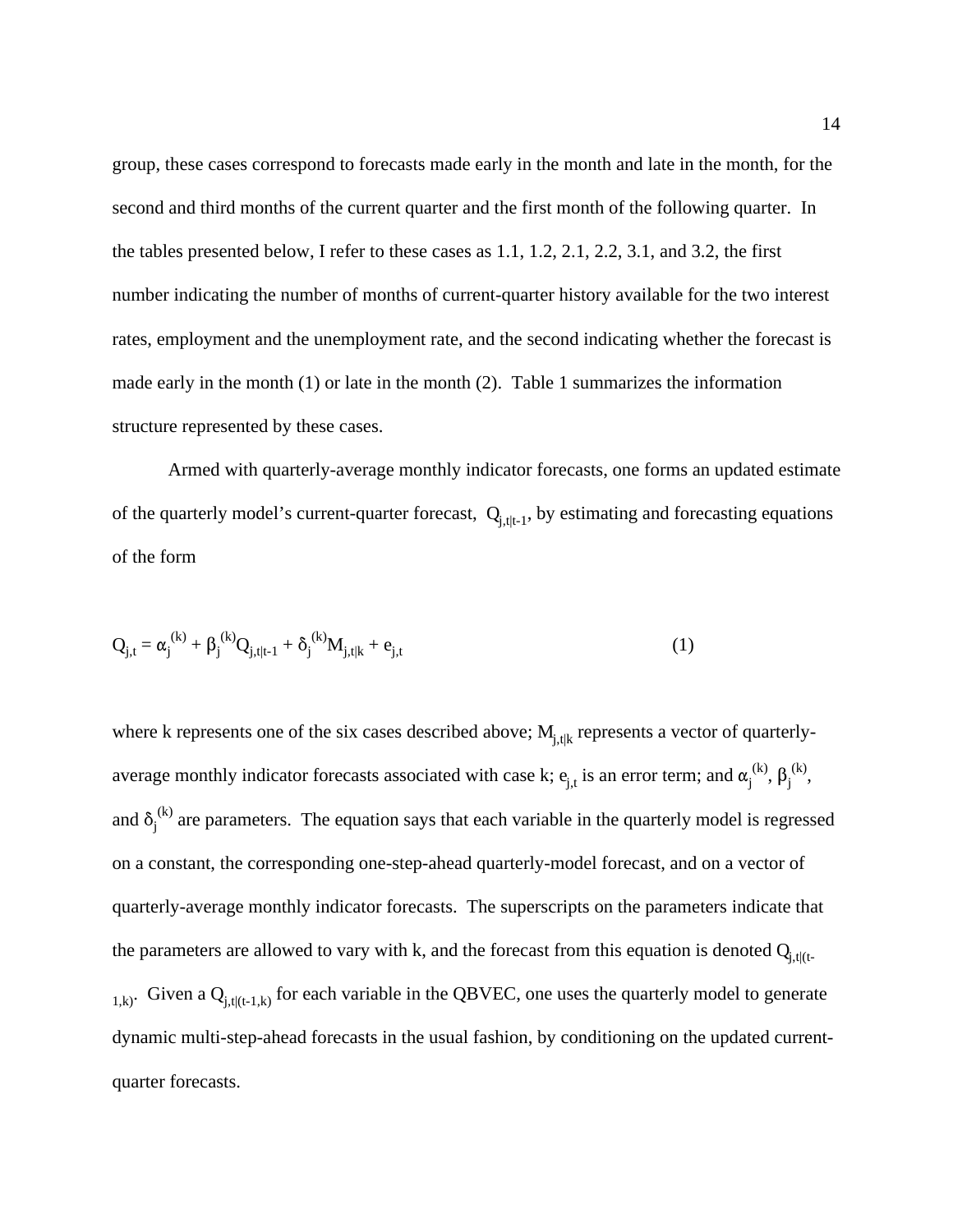Of particular interest is whether  $Q_{i,t|(t-1,k)}$  is a better forecast than  $Q_{i,t|t-1}$ . Interest also centers on the relative merits of the corresponding multi-step forecasts, given by  $Q_{j,\tau|(t-1,k)}$  and  $Q_{i,\tau|t-1}$  for  $\tau \nbrace$  t.

### *A Simple Current-Quarter Specification*

Equation (1) allows one to use a wide variety of current-quarter information because one is free to specify the vector of current-quarter predictors,  $M<sub>i,tlk</sub>$ , narrowly or broadly. After some initial experimentation, I found that a broad specification tends to add very little to forecasting performance—suggesting that simple, parsimonious specifications may be sufficient to extract the information contained in the monthly data releases. Indeed, for all quarterly-model variables except real GDP, I've specified  $M<sub>i,tlk</sub>$  to include the forecast of just one monthly indicator.

When a variable appears in both the monthly and quarterly models (the rate of unemployment and the two interest rates), one gives up very little in forecasting performance by imposing the restrictions  $\alpha_j^{(k)} = 0$ ,  $\beta_j^{(k)} = 0$ , and  $\delta_j^{(k)} = 1.0$ . For these variables, the updated current-quarter forecast is simply that given by the monthly model, as in Miller and Chin.

For (real) M2 forecasts, I use a variation of this approach: quarterly average *nominal* M2 forecasts are taken from the monthly model, and the updated quarterly forecasts are obtained by dividing the nominal forecasts by the updated forecasts for the GDP price index.

The current-quarter specifications for the GDP price index and real GDP are given in the following equations:

$$
\Delta^{2} \log PGDP_{t} = \alpha_{1}^{(k)} + \beta_{1}^{(k)} \Delta^{2} \log PGDP_{t|t-1} + \delta_{1}^{(k)} \Delta^{2} \log CPI_{t|k} + e_{1,t}
$$
 (2)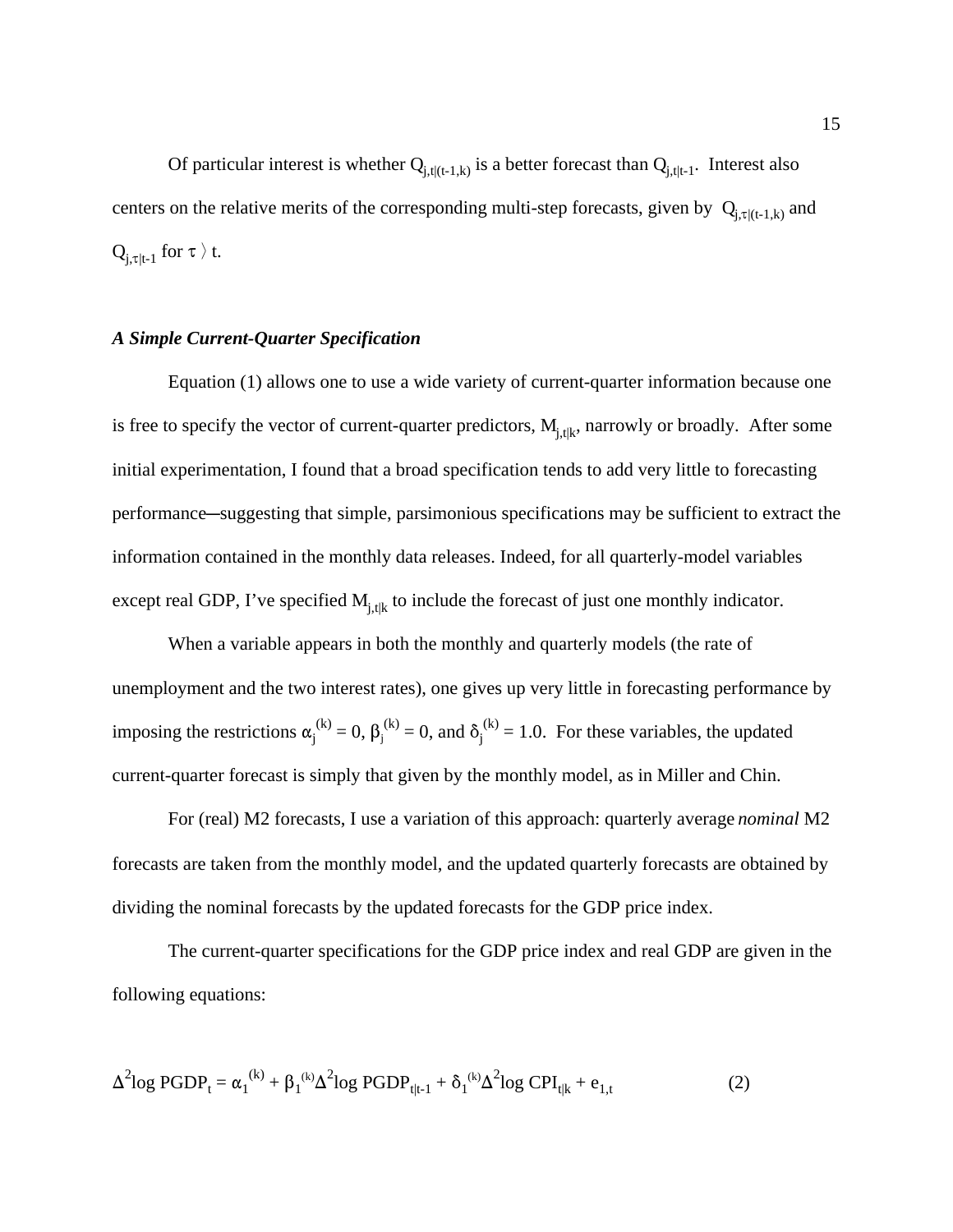$$
Δlog RGDPt = α2(k) + β2(k)Δlog RGDPt|t-1 + δ21(k)Δlog RPCEt|k + δ22(k)Δlog Nt|k + δ23(k)Δlog IPt|k + e2,t
$$
\n(3)

Equation (2) indicates that the first-difference of the GDP inflation rate ( $\Delta^2$ log PGDP<sub>t</sub>) is regressed on a constant, the quarterly model's one-step-ahead forecast for the change in the inflation rate ( $\Delta^2$ log PGDP<sub>t|t-1</sub>), and on the monthly model's current-quarter quarterly-average forecast for the first-difference of the CPI inflation rate ( $\Delta^2$ log CPI<sub>t|k</sub>), where the CPI forecast is conditioned on the number of months of current-quarter data available, as indexed by k, and on the lags in the monthly model. Equation (3) indicates that real GDP growth  $(\Delta$ log RGDP<sub>t</sub>) is regressed on a constant, the quarterly model's one-step-ahead forecast ( $\Delta$ log RGDP<sub>tlt-1</sub>), and on a vector of current-quarter quarterly-average monthly indicator forecasts for: the rate of growth in quarterly-average real personal consumption expenditure ( $\Delta$ log RPCE<sub>tlk</sub>), the rate of growth in quarterly-average nonfarm payroll employment ( $\Delta$ log  $N_{t|k}$ ), and the rate of growth in the quarterly-average industrial production index ( $\Delta$ log IP<sub>tlk</sub>). This specification is closely related to that of Ingenito and Trehan (1996). In both equations, superscripts on the coefficients allow the coefficients to vary with the amount of available current-quarter monthly history.

Of the six current-quarter specifications, only those for inflation and real GDP have potentially interesting parameter estimates because estimates of the remaining equations' parameters are derived by constraint. Tables 2.A and 2.B show the parameter estimates and tstatistics associated with these two specifications, using the sample period 1970Q1 to 1998Q2 for each of the six cases indexed by k. Using conventional statistical tests, both tables show that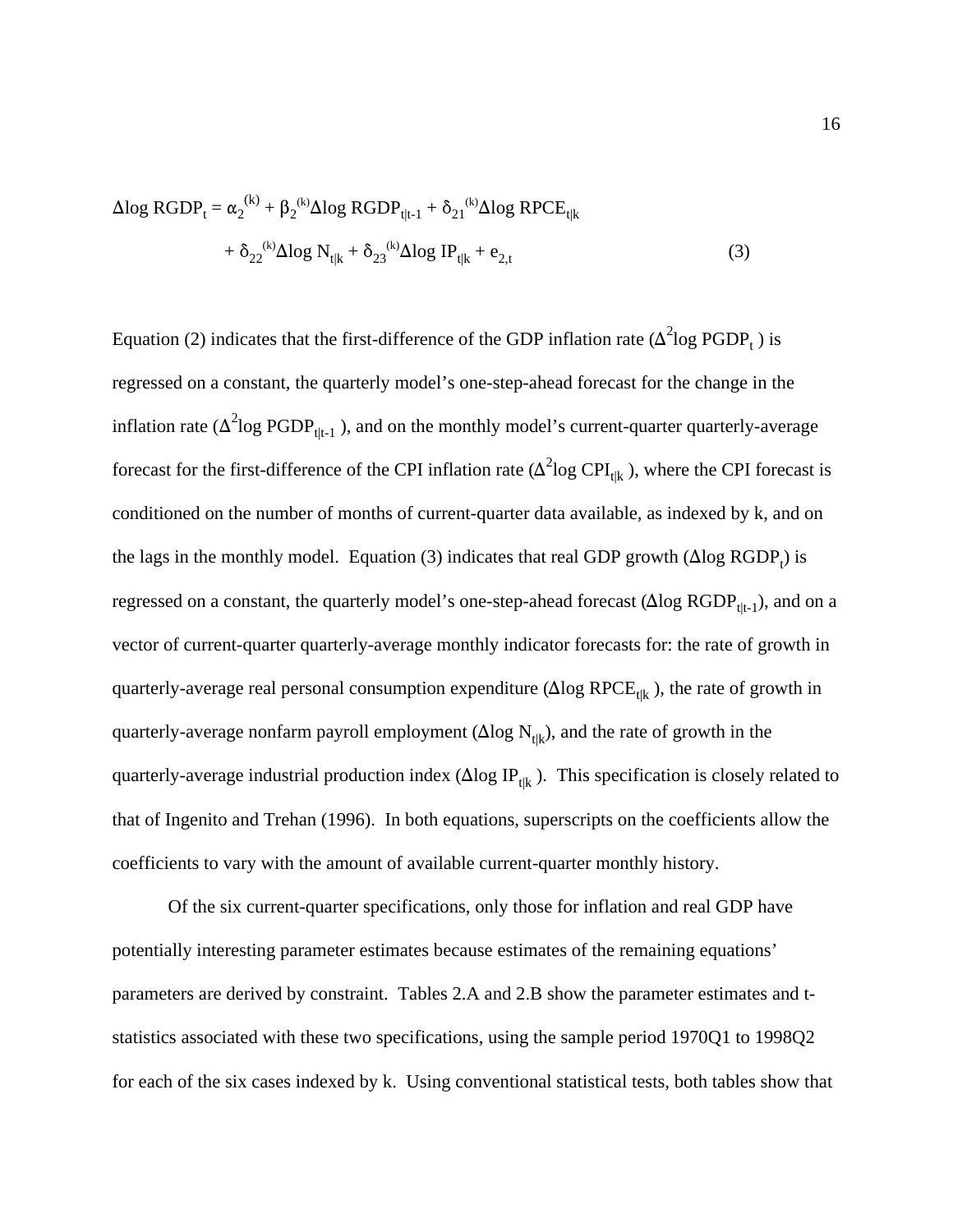there are significant correlations between the monthly indicator forecasts and the quarterly model's variables. Table 2.A shows that quarterly- and monthly-model inflation forecasts carry significant coefficients in the GDP price equation, though the quarterly-model forecasts have a coefficient about four times larger than that associated with the monthly-model forecasts: Regardless of the number of months of current-quarter information, the quarterly-model forecast has a coefficient of about 0.8 and the monthly-model CPI forecast carries a coefficient of about 0.2. As the number of months of current-quarter information increases—toward three months of CPI data, in case 3.2—the t-statistic on the coefficient attached to the monthly-model forecast rises.

Table 2.B shows that, in general, the monthly model's forecasts enter significantly in the GDP equation. Indeed, the monthly model's forecasts dominate the quarterly model's forecast, with the latter entering in an insignificant fashion—and with a negative sign. The coefficients on the real personal consumption expenditure and nonfarm payroll forecasts are positive, (mostly) increasing in k, and (mostly) increasing in significance as k increases.

These results hint that monthly data releases may carry important information for use in updating a quarterly model's forecasts. But these are in-sample results, and important questions remain about whether monthly data releases carry information for improving out-of-sample forecast accuracy and about the magnitude of such improvement.

### **4. Technical Issues**

In assessing the empirical benefits of updating a quarterly forecast, one would like to use real-time data for estimation and forecasting and a formal statistical test for assessing relative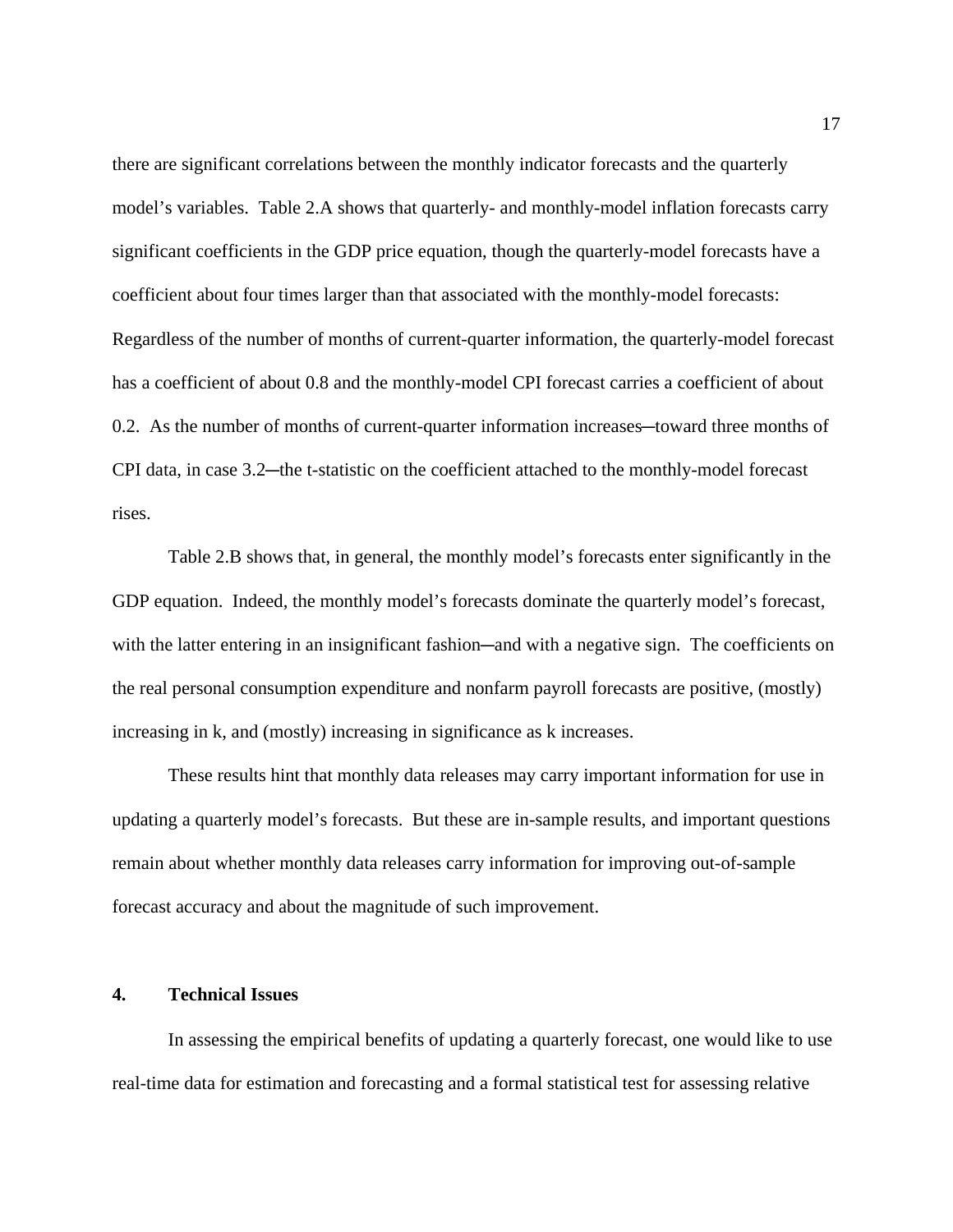performance. Unfortunately, though RTDSM can be used for the data in the QBVEC and for some of the data in the monthly model, such data have not been assembled for many of the key monthly indicators—in particular, nonfarm payrolls, industrial production, retail sales, monthly real personal consumption expenditures, and housing starts. Thus, the results presented below are based on the data as they existed on August 1, 1998. However, an element of realism is added to the analysis by estimating the models, at each time period, on the *number* of observations that would have been available to a forecaster in real time: a rolling regression procedure, described below, is used at all stages of the analysis. The Diebold and Mariano (1995) test is used to assess the relative forecast performance of one- through eight-step-ahead forecasts that, alternatively, exclude and include current-quarter information.

### *A Rolling Regression Procedure*

To mimic the information structure represented by case 1.1, the rolling regression procedure begins by estimating the monthly model on data over the period January 1959 to December 1969 and generating the 1970Q1 current-quarter quarterly-average forecast for each monthly indicator. The sample is then advanced by three months, the model is reestimated, and a second type-1.1 quarterly-average forecast, for 1970Q2, is generated. The procedure is repeated until a sequence of 1.1-type forecasts is generated over the period 1970Q1 to 1998Q2.<sup>4</sup> A similar procedure is used for the remaining cases, but to mimic the information structure of cases 2.1 and

<sup>4</sup> To ease the computational burden of the procedure, *each* element of the forecast sequence is generated on the basis of estimation through the period before the forecast date. For this reason, the forecast sequence may incorporate less information than a sequence generated in real time because it is computationally easier to generate, in real time, a new historical sequence of forecasts each quarter than it is to do so after the fact.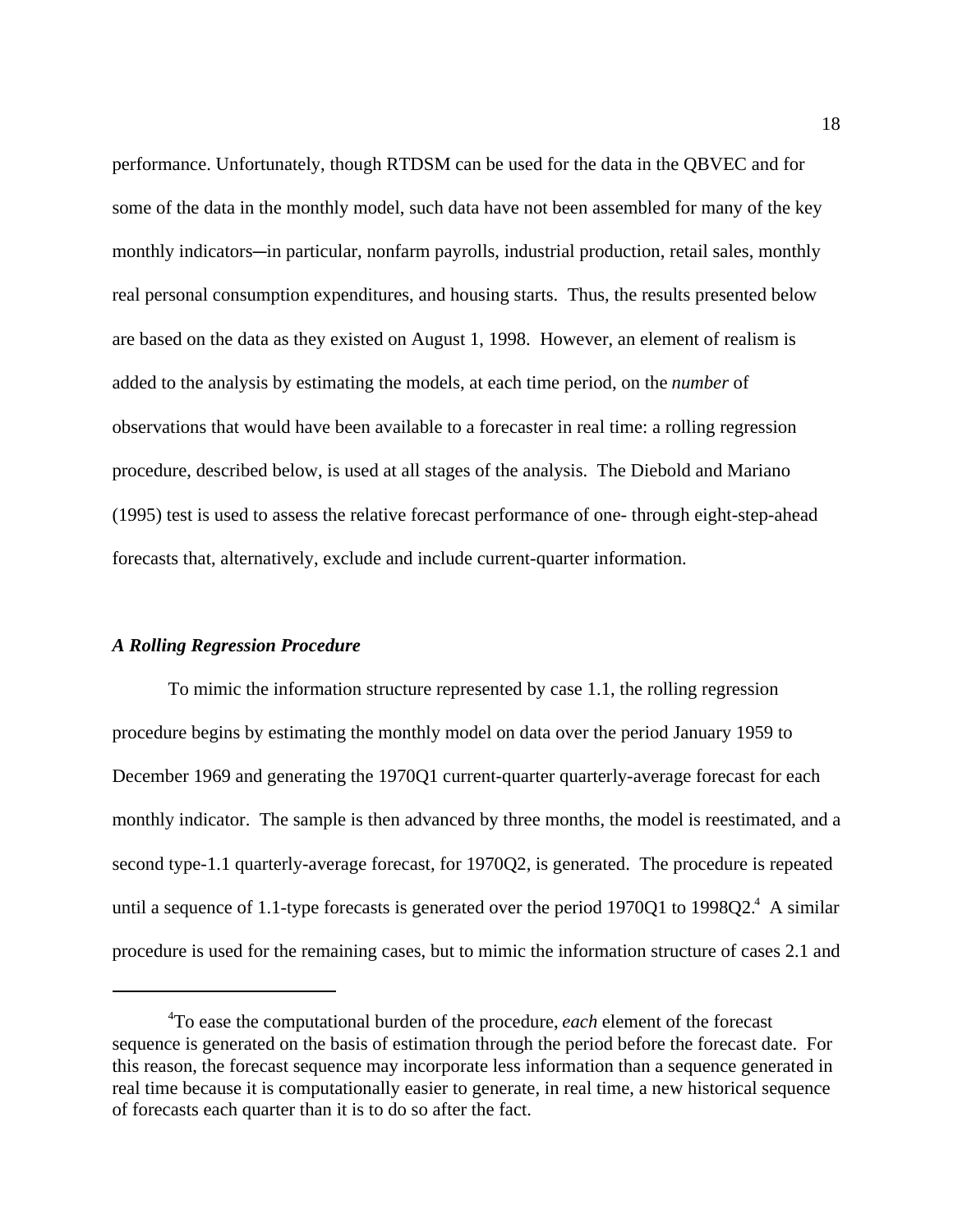2.2, the first estimation ends in January 1970, reflecting the fact that, in these cases, the January value is observed for all variables in the monthly model, as shown in Table 1. An analogous sample extension is used in cases 3.1 and 3.2.

Armed with sequences of type 1.1 through type 3.2 monthly indicator forecasts, the current-quarter specifications, represented by equation (1), are estimated on data beginning with 1970Q1, the first quarter for which the forecasts are available, and the first rolling sample ends in 1979Q4, from which the first sequence of one- through eight-step-ahead updated quarterly-model forecasts incorporating current-quarter information are generated (for the period 1980Q1 to 1981Q4). A competing set of forecasts that do not incorporate current- quarter information is also generated.

Using this procedure, I generate 74 one-step-ahead forecasts for the period 1980Q1 to 1998Q2, 73 two-step-ahead forecasts for the period 1980Q2 to 1998Q2, and so on. The sample periods were chosen to permit enough observations for reliable parameter estimation, leaving enough forecast periods from which to analyze the benefits of current-quarter information over a few recessions.

### *Assessing Statistical Significance With the S1 Statistic*

Economists often analyze the forecasting performance of competing models by comparing the values of forecast-error statistics—such as the mean-absolute-error or the rootmean-square-error-with no allowance for randomness. The problem with such an approach is that it does not account for the possibility that differences in error statistics can occur by chance. A formal statistical test is required to account for such possibilities. So why have economists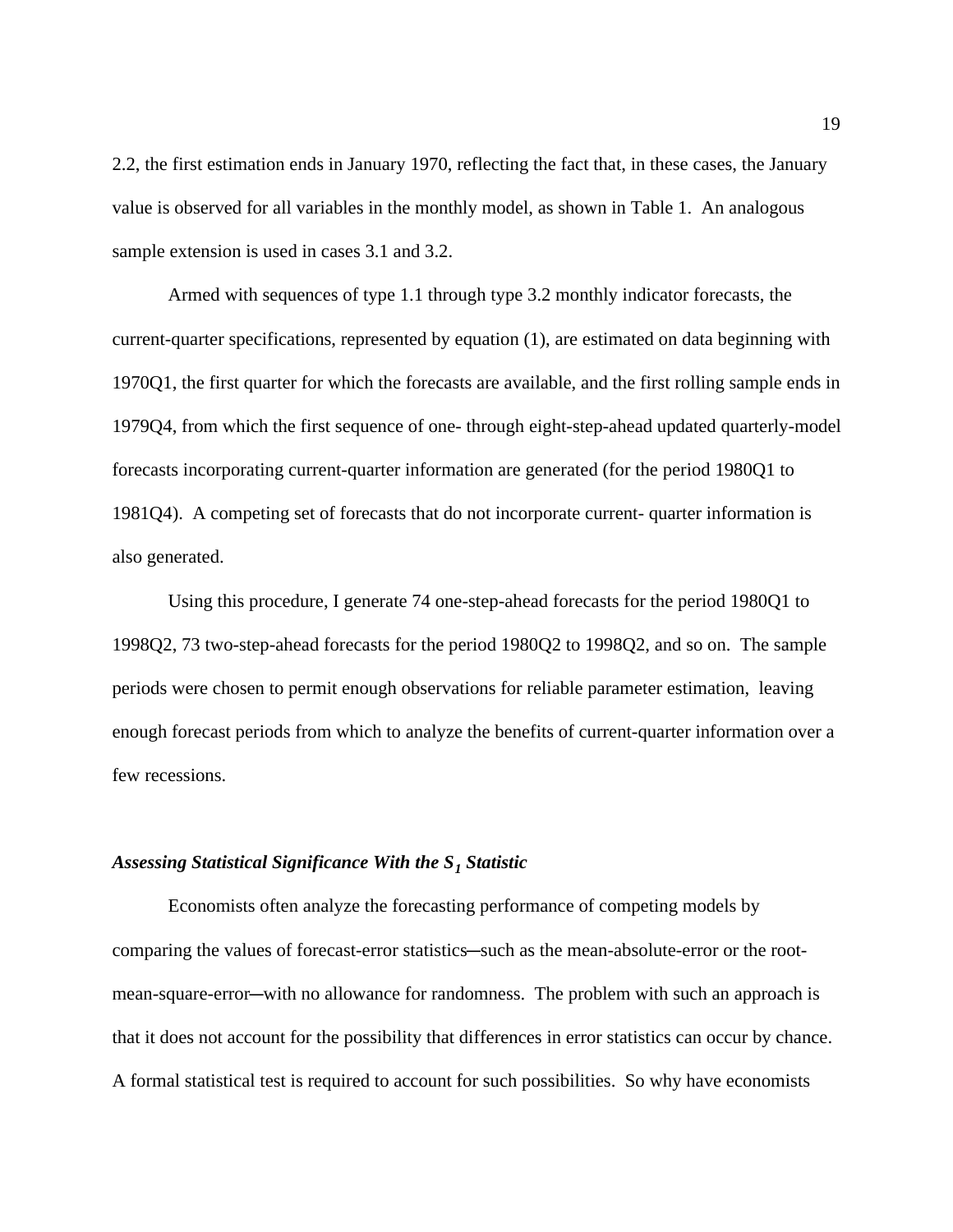adopted the approach? According to Diebold and Mariano (1995), the answer is that forecast errors are characterized by several features that hamper the construction of a statistically valid test. For example, the errors associated with multi-step forecasts can be shown to follow moving average processes, indicating that such errors are serially correlated—a fact that must be accounted for in the design of a test statistic. Also, reflecting the existence of macroeconomic shocks, the errors associated with competing forecasts tend to be correlated contemporaneously, invalidating the use of traditional F-statistics constructed from the ratio of cumulative squared forecast errors. Finally, forecast errors may be non-Gaussian, which also complicates traditional statistical inference.

Diebold and Mariano showed that it is possible to construct a test statistic that accounts for these features of forecast errors. The statistic (called  $S_1$ ), which takes its asymptotic properties from a version of the central limit theorem extended to the case of serially correlated but stationary random variables, is quite general and can be employed under a variety of loss functions. Here, I use the statistic to test for a statistically significant difference in mean-squareerrors, using the null hypothesis  $H_0$ :  $MSE(0)_{1,S} = MSE(k)_{2,S}$ , where  $MSE(0)_{1,S}$  denotes the QBVEC's S-step-ahead mean-square-error based on zero months of current-quarter information, and  $MSE(k)_{2S}$  denotes the same for the QBVEC when current-quarter information of type k is used to condition the forecast, for  $k = \text{case } 1.1, 1.2, \ldots, 3.2,$  and  $S = 1$  (current quarter), 2,...,8.

If one denotes the period-t loss differential by  $d_t = (e_{1t})^2 - (e_{2t})^2$ , where  $e_1$  and  $e_2$  are the competing forecast errors, the estimated mean loss differential by d, the estimated asymptotic variance of d by  $v(d)$ , and the estimated jth autocovariance of  $d_t$  by  $\gamma_j$ , the test statistic is given by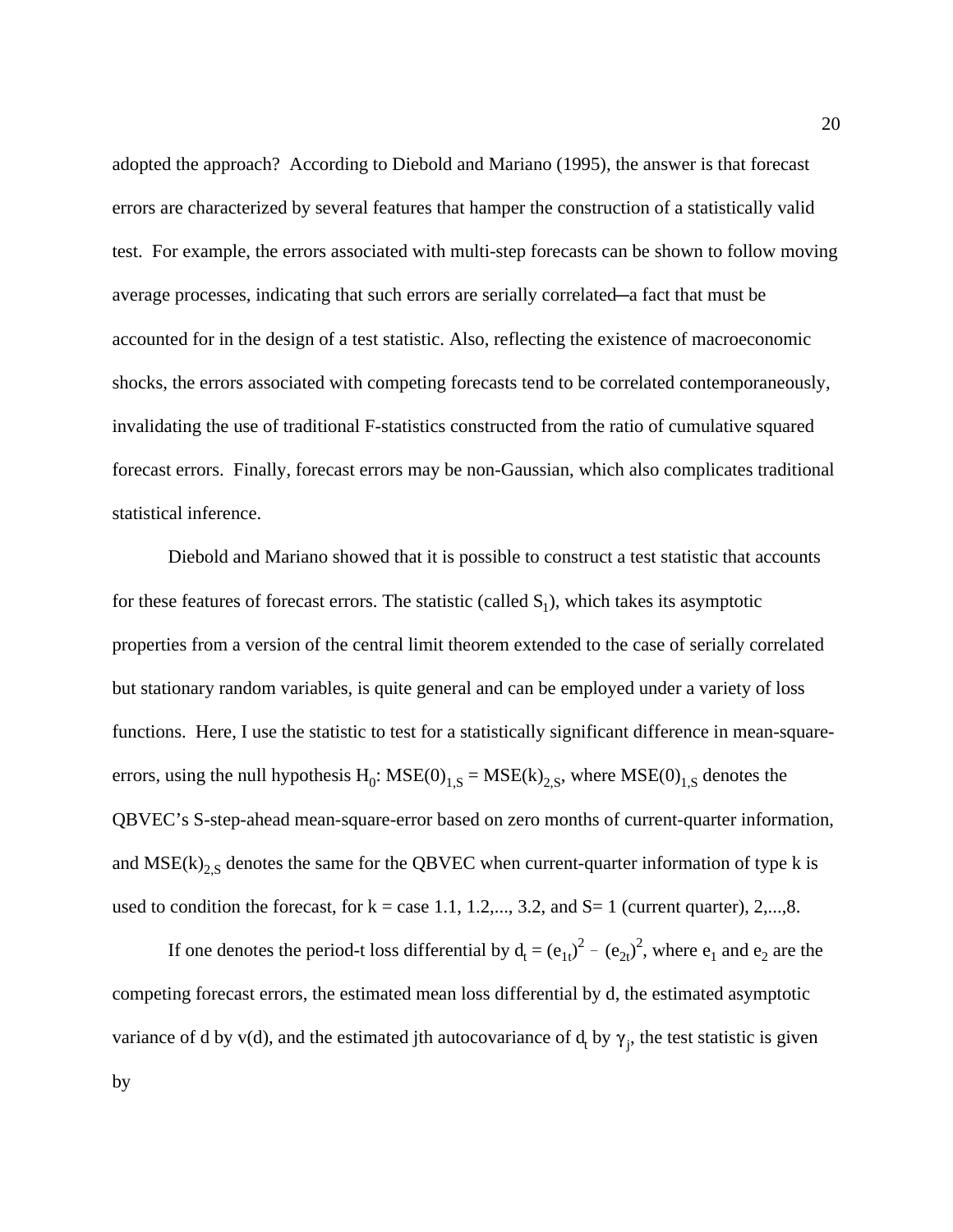$$
S_1 = d[v(d)]^{-1/2} \to N(0,1)
$$

where  $\rightarrow N(0,1)$  indicates that the statistic behaves, asymptotically, as a normally distributed random variable with a mean of zero and a variance of unity under the null hypothesis. Diebold and Mariano recommend using a rectangular lag window for the construction of v(d) such that, for a sample of size T,

$$
v(d) = T-1 [\gamma_0 + 2 (\gamma_1 + \gamma_2 + ... + \gamma_{S(T)})]
$$
 (4)

where S(T) represents the truncation lag. Following Diebold and Mariano, I set the truncation lag, S(T), to S-1 to reflect the fact that optimal S-step-ahead forecast errors follow MA(S-1) stochastic processes.

The  $S_1$  statistic is constructed, simply, as the ratio of an average to the average's standard error. However, there are two empirical problems associated with the statistic. First, Diebold and Mariano report results suggesting that the statistic's empirical size tends to exceed its nominal size, especially in small samples—that is, the test rejects the null hypothesis too often. Noting the problem, Harvey, Leybourne, and Newbold (1997), (HLN), suggest a small-sample correction obtained by multiplying  $S_1$  by a scalar that depends on the forecast step and sample size, and they recommend using a Student's t distribution with (T-1) degrees of freedom for assessing statistical significance. I calculated the HLN variant, used the t distribution, and found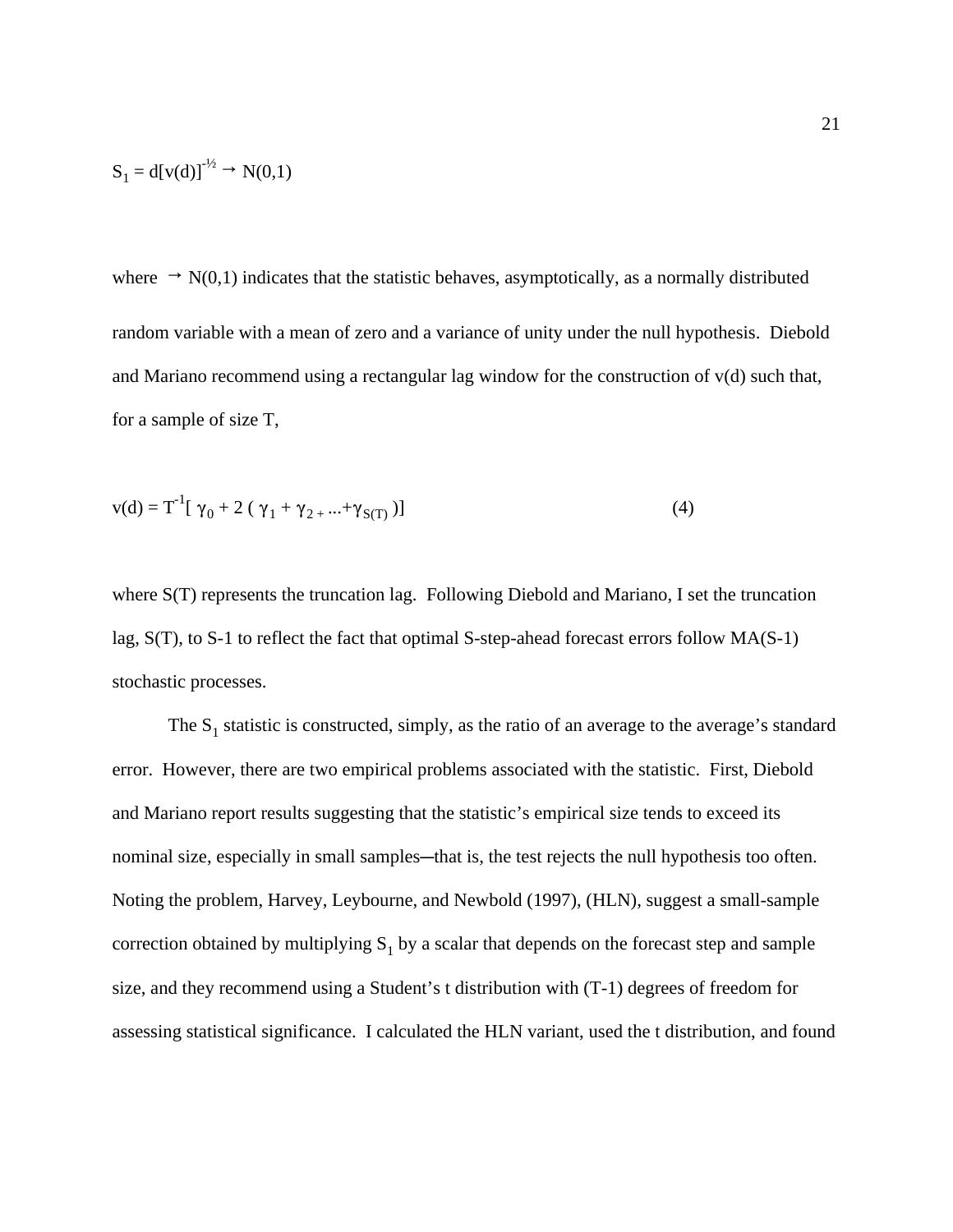no important differences compared with the original formulation—an indication that the sample sizes under consideration are too large for the corrections to have much effect.

A second problem is that the asymptotic variance estimate given in (4) need not be positive, as noted by Diebold and Mariano. When a nonpositive estimate occurs, I reconstruct  $S_1$ , using a Bartlett lag window for v(d) and the same truncation parameter.<sup>5</sup> These cases are indicated by an "a" in the tables that follow.

<sup>5</sup> See Hamilton (1994) for a discussion of this window.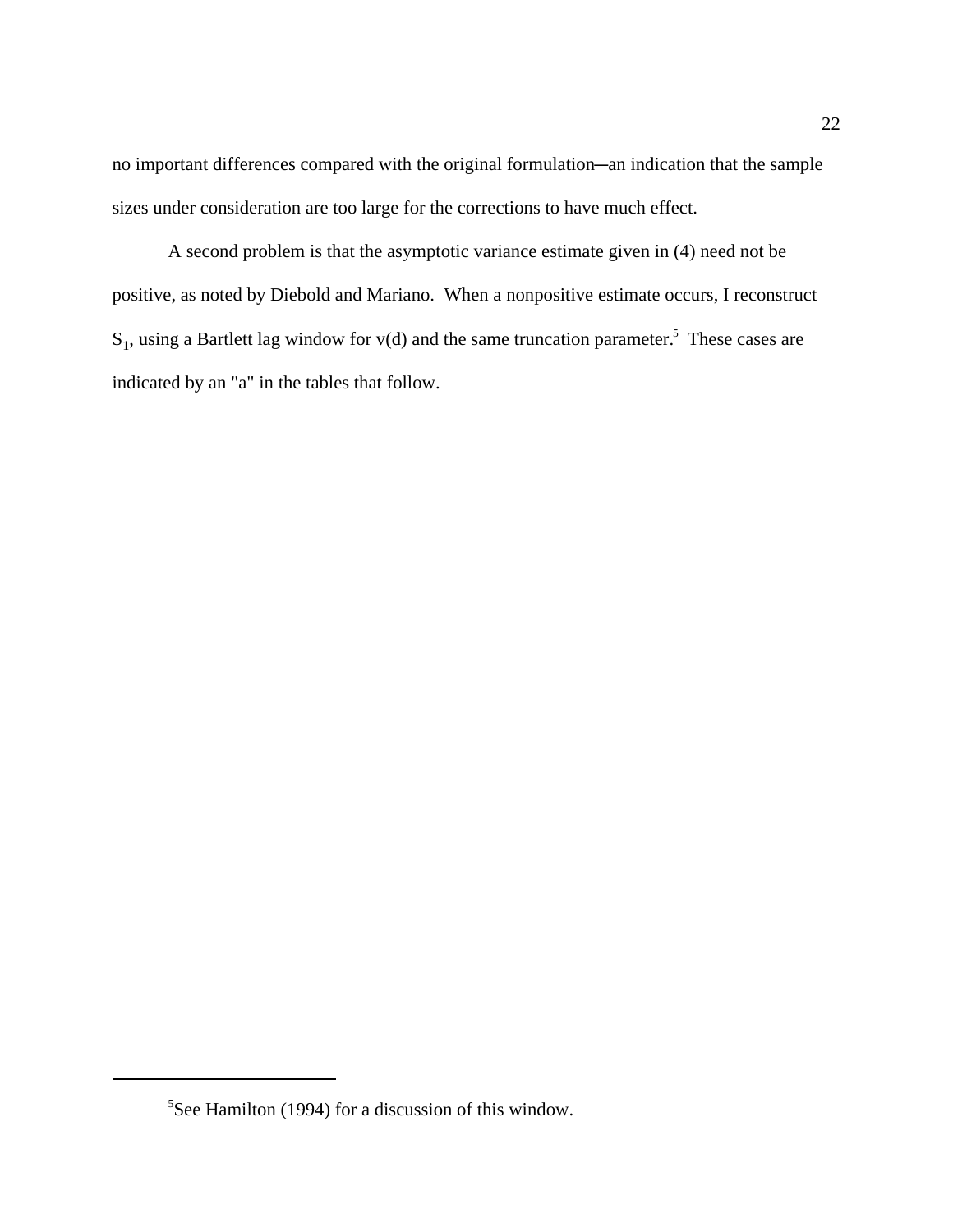### **5. Results**

The paper's primary results appear in Tables 3.A to 3.F. For the first-difference and level of each variable in the QBVEC, the tables show, in bold, the root-mean-square-error (RMSE) statistics associated with the baseline QBVEC forecast and each of the six forecasts that incorporate current-quarter information. Statistics are shown for the one- through four-stepahead forecast and for the eight-step-ahead forecast.<sup>6</sup> The last six columns show, in parentheses, the value of the  $S_1$  statistic and the associated two-tailed p-value for the test of equality of meansquare-errors (MSE). As noted, each test is a test of equality between the MSE corresponding to the column labeled "base" and that corresponding to one of the remaining columns. When  $S_1$ takes a positive value, the corresponding MSE is less than that of the baseline, indicating that the incorporation of current-quarter information produces a more accurate forecast. Low pvalues—say, less than 0.10—indicate a statistically significant difference between the competing forecasts' MSEs and hence a rejection of the null hypothesis of equality.

Since there are a large number of test results to digest, I'll first summarize the broad conclusions. A more detailed analysis of the findings for each variable appears below.

 $\bullet$  In most cases, the incorporation of current-quarter information yields a lower RMSE and hence an improvement in forecast accuracy. In general, the differences are statistically

<sup>6</sup> The RMSE is shown rather than the MSE, on which the tests are based, because the former preserves the units of the data and because the RMSE may be more familiar. The RMSE also provides a more direct (rough) guide to assessing the economic significance of differences in forecast performance: one can use the rule-of-thumb that a two standard error confidence interval for the forecasts is approximated by  $\pm$ 2RMSE and then compare the size of the competing confidence intervals.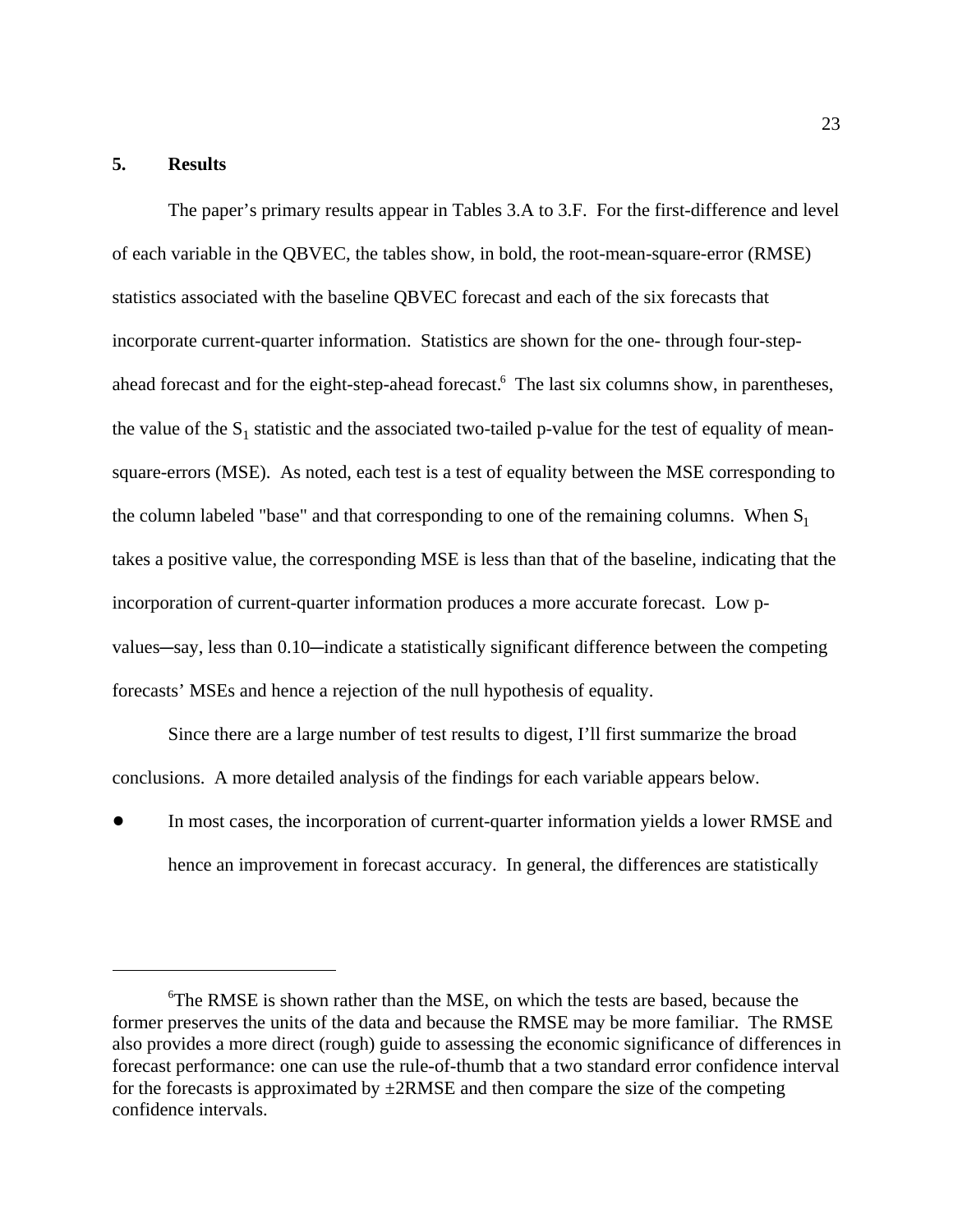significant. In those cases in which the RMSE is higher, there is rarely a statistically significant difference in the corresponding MSEs, with one prominent exception.

- $\bullet$  Surprisingly, the forecasts for GDP inflation tend to be *less* accurate when conditioned on the within-quarter monthly CPI forecasts, though in most cases, the differences are not statistically significant. When a statistically significant difference occurs, the magnitude of the difference is of little economic significance.
- $\bullet$  In most cases, the improvement in accuracy for the forecasts for first-differences afforded by the incorporation of current-quarter data extends only to the current-quarter. For the forecasts for the corresponding levels, statistically (and economically) significant differences in forecast accuracy can extend beyond the current quarter.
- $\bullet$  In broad terms, the use of current-quarter information appears to improve forecast accuracy. This implies that some revision to a quarterly model's forecast represents a reasonable response to incoming monthly statistical releases.

### *Real GDP Forecasts*

Table 3.A shows the results for the real GDP forecasts. As an example in interpreting the reported numbers, consider the first cell in the column labeled 1.1 (upper panel). The RMSE of one-step-ahead forecast for real GDP growth, given one month of current-quarter data on interest rates, employment, and the unemployment rate, is 2.41. The next two numbers are the  $S_1$  test statistic (2.51) and the two-tailed p-value (0.01) for the null hypothesis of no difference between the squared RMSE in the first column  $(3.04^2)$  and that in the second column.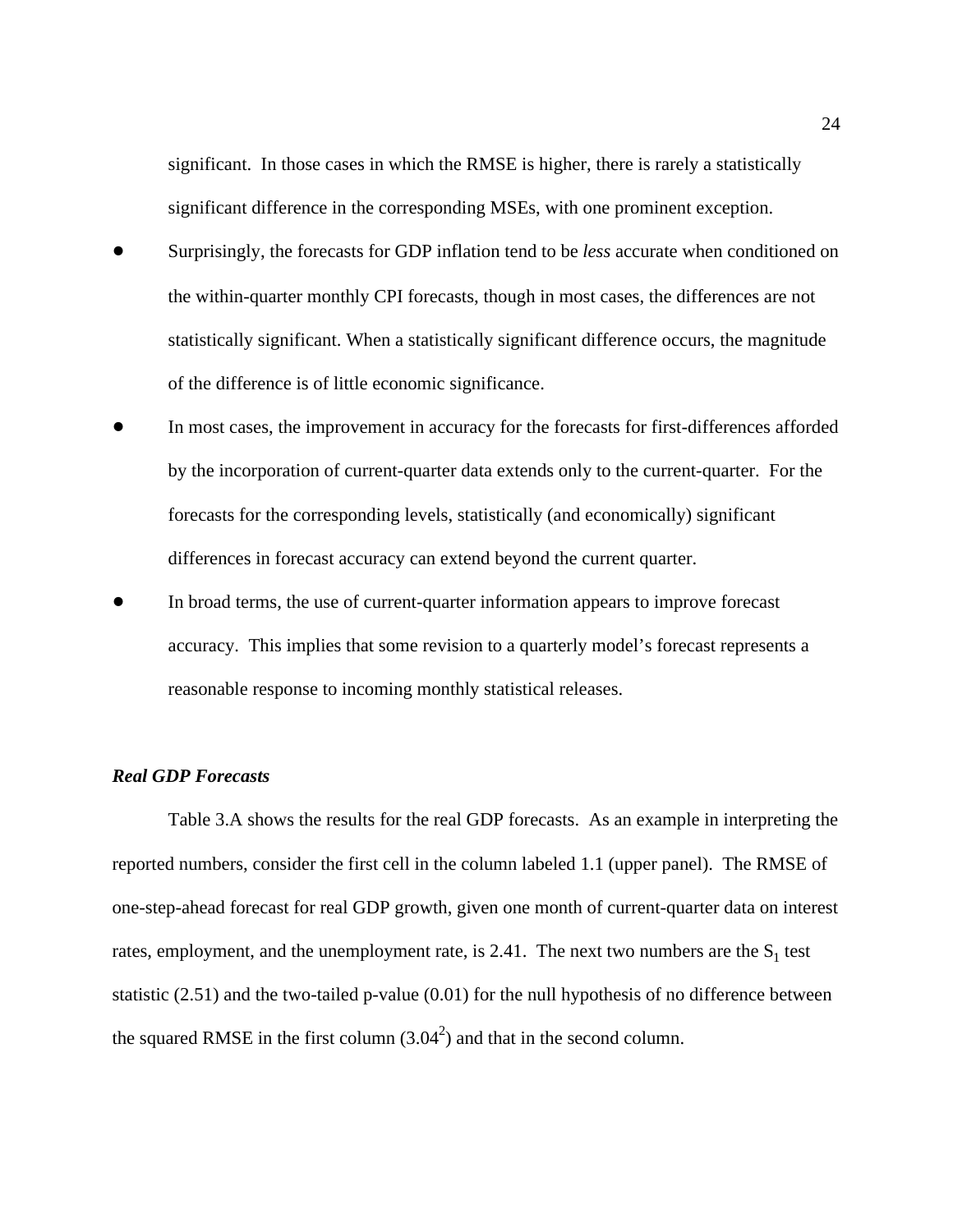For the forecasts for the growth in real GDP (upper panel), the use of current-quarter information yields a statistically significant difference in one-step-ahead forecast accuracy, and the improvement reaches a maximum once two months of current-quarter information are incorporated into the forecast, as can be seen by looking across the top row. Looking down a given column, one sees no economically meaningful difference in forecast accuracy beyond that of the current quarter. In contrast, the lower panel shows statistically significant effects on the forecasts for the level of real GDP through the three-step-ahead horizon.

### *GDP Inflation Forecasts*

Table 3.B shows that the use of current-quarter information on the CPI tends to worsen the GDP inflation (and price level) forecasts relative to the base forecasts that do not incorporate the information: In all cases, the test statistic is negative, though a comparison of the RMSEs suggests there's not much economic significance to the differences. It's worth noting that even when three months of CPI observations are known (column 3.2), the difference in RMSEs remains negative and negligible, even at the one-quarter horizon. These results are quite surprising given the previous finding that CPI forecasts tend to enter the current-quarter equation in a statistically significant manner. Below, I describe a robustness check on these results.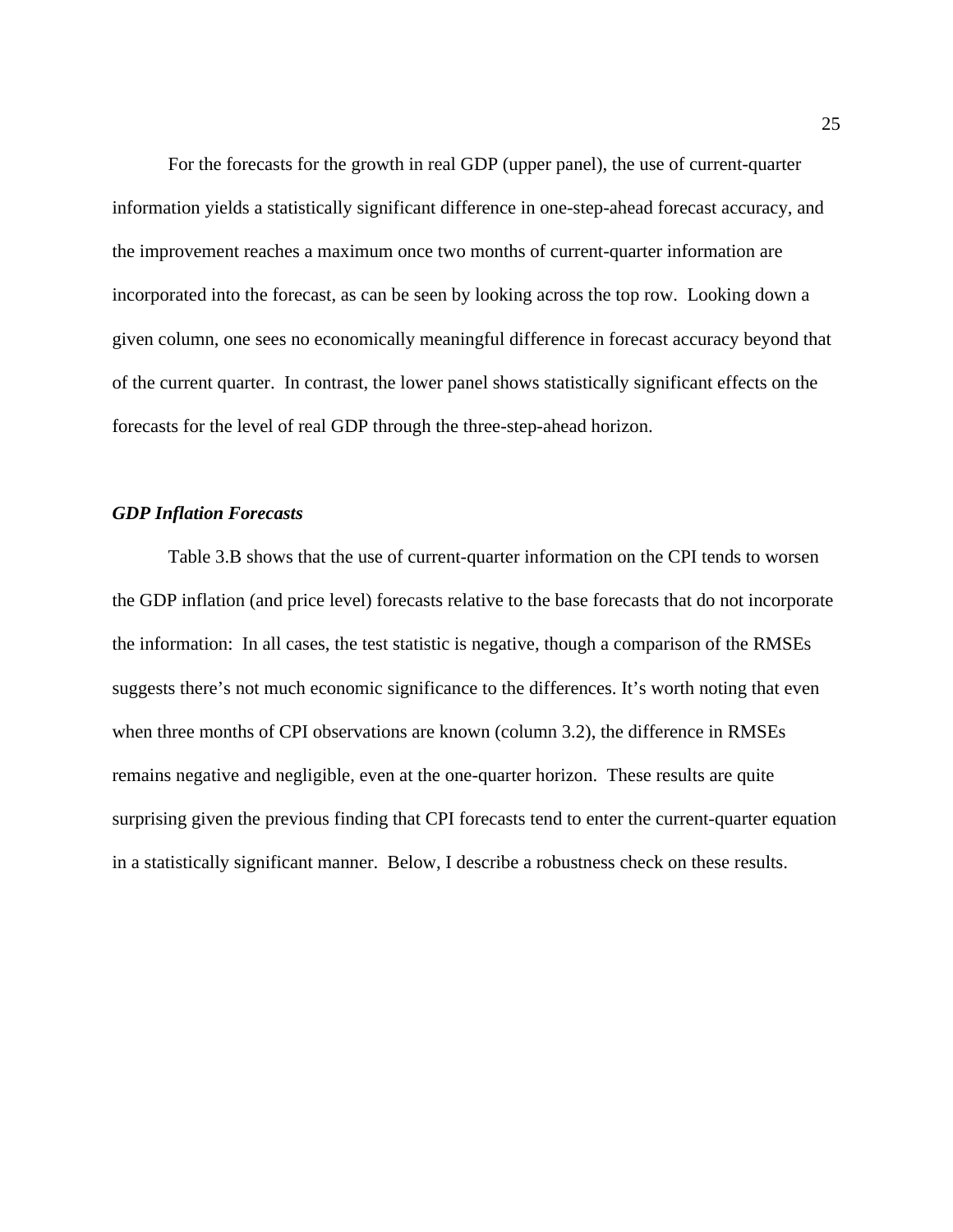### *Unemployment Rate Forecasts*

Table 3.C shows that the use of current-quarter data for the monthly unemployment rate has large, statistically significant, and relatively long-lived effects on the accuracy of the quarterly forecasts. With just one month of current-quarter data, the RMSE is reduced by half, from 0.27 to 0.12 (top row, column 1.1). Though economically significant effects do not extend past the one-quarter horizon in first-differences, such effects extend through the three-quarter horizon, in levels. Note that the one-step-ahead RMSEs associated with columns 3.1 and 3.2 are zero because all three current-quarter monthly values of the unemployment rate are known, as shown in Table 1.

### *Interest Rate Forecasts*

An interesting contrast arises in connection with the two interest rate forecasts. For the 10-year Treasury-rate forecasts (Table 3.E), the use of one-month of current-quarter data has a statistically significant effect on the MSE, reducing the associated RMSE from 0.68 to 0.35 (first row, column 1.1). In levels, a statistically significant effect exists through the four-step horizon, though the economic significance of the effect diminishes somewhat at the longer horizons. In contrast, having one month of current-quarter data on the funds rate does not yield a statistically significant effect on the one- and two-step-ahead MSEs (Table 2.D), even though the corresponding reduction in the one-step-ahead RMSE, from 1.18 to 0.83, appears large.

Not surprisingly, having two months of current-quarter data yields sizeable (and significant) increases in the accuracy of the forecasted level of both rates (column 2.1), which extends through the four-step-ahead horizon.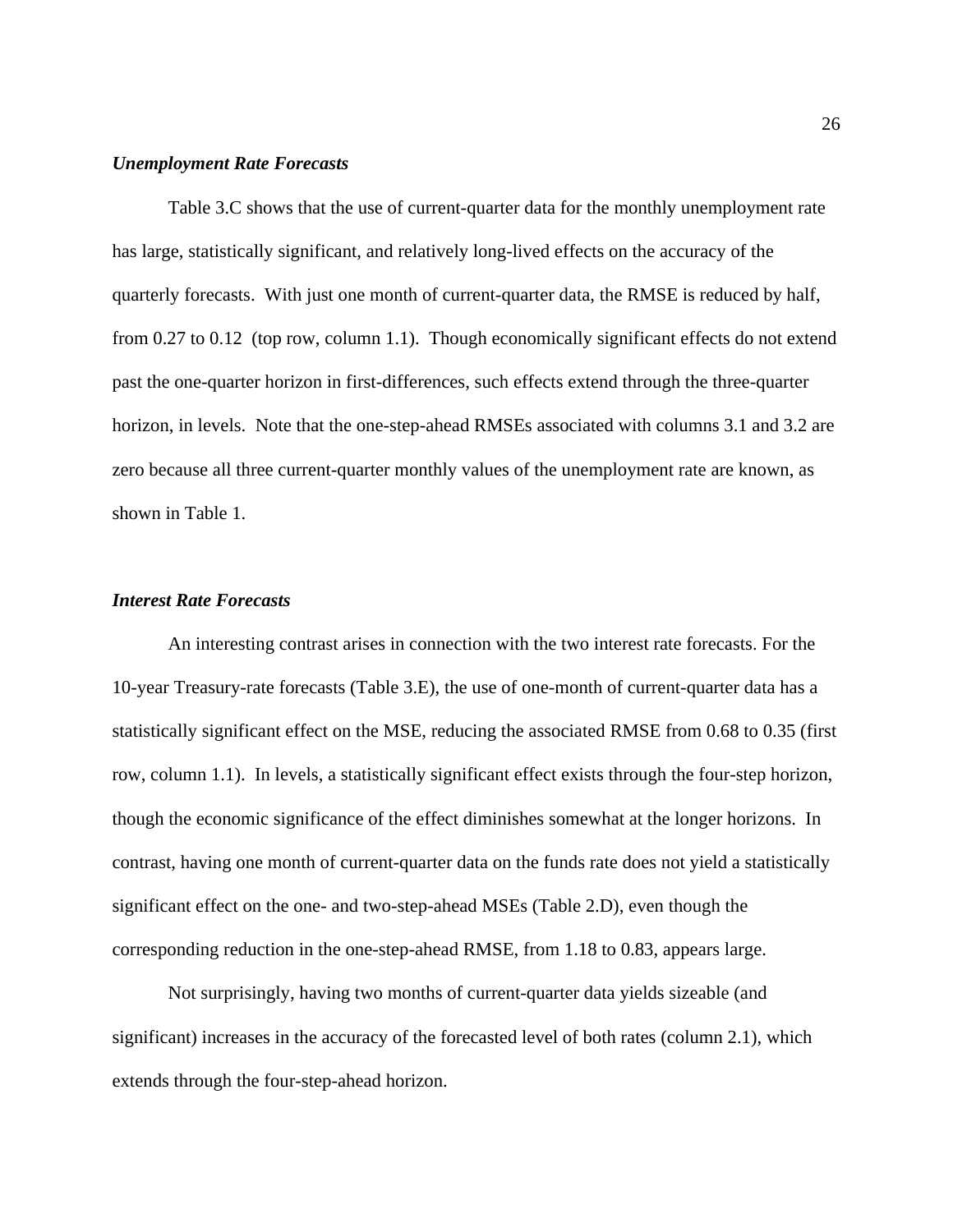### *Real M2 Forecasts*

Table 3.F shows that the use current-quarter information yields a statistically significant effect on the accuracy of forecasts for the growth in real M2. Indeed, with only one month of history for interest rates and labor-market measures, the RMSE falls from 2.89 to 2.33, and this is associated with a statistically significant reduction in the MSE (upper panel, column 1.1). With the incorporation of additional current-quarter data, the increase in accuracy extends beyond the one-quarter horizon, as shown in columns 2.1 and 2.2. At the three-, four-, and eight-step horizons, there is a reduction in forecast accuracy, but that reduction is not statistically significant.

### *Summary*

Taken as a whole, the statistical results suggest that one can improve upon the accuracy of a quarterly model's forecasts by conditioning those forecasts on current-quarter information. With the exception of the forecasts for quarterly GDP inflation, there is evidence of economically meaningful and statistically significant forecast improvement in the current quarter and, in some cases, in the quarters beyond the current quarter. In many cases, the improvement begins with forecasts generated as early as the end of the first week of the second month of the quarter.

### **6. Robustness Checks**

Economists know that statistical results can be fragile and that it's often desirable to subject such results to various robustness checks. In the present analysis, the most obvious source of concern is the lack of real-time data, a concern that is only partially—and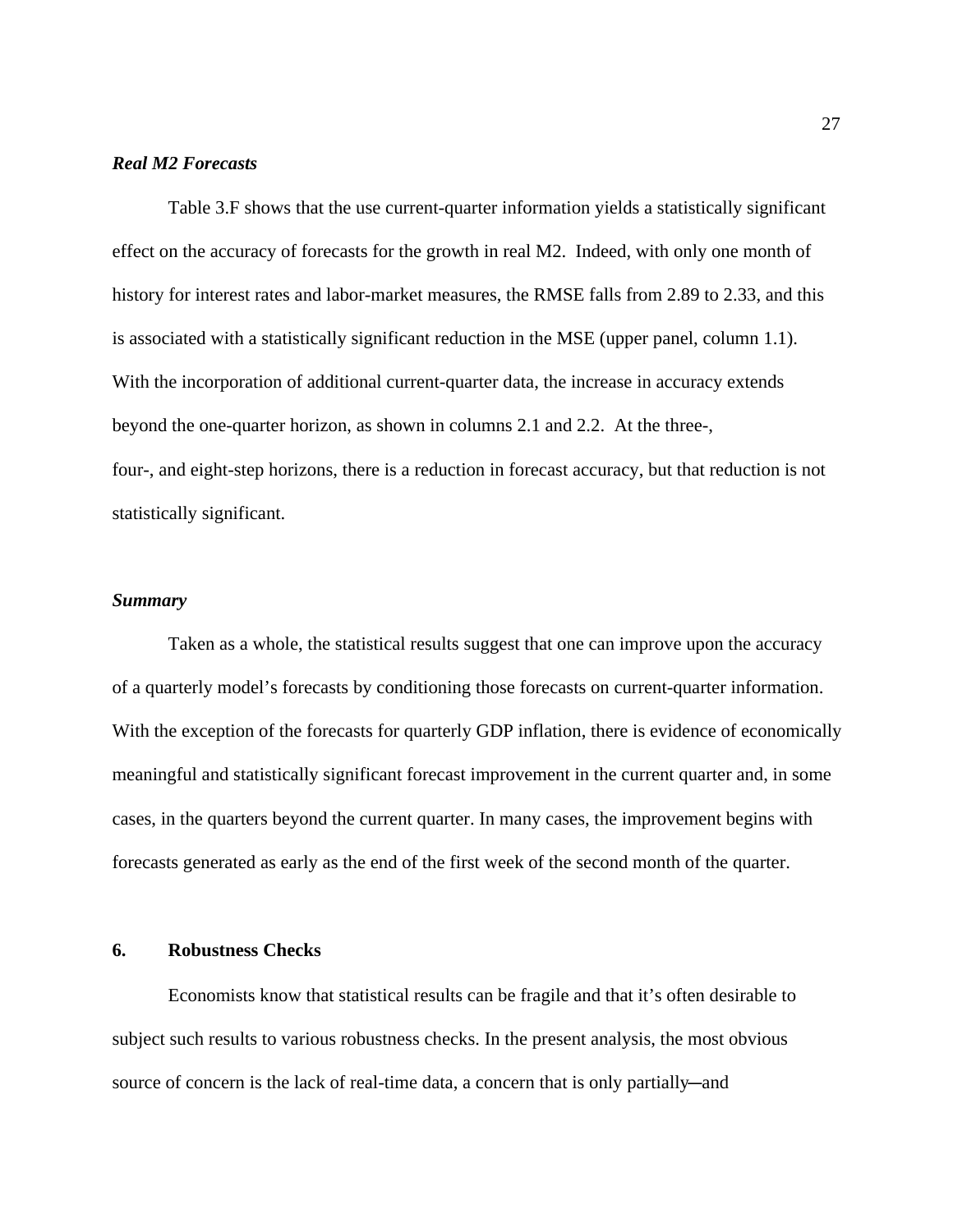unsatisfactorily—analyzed below. But there are some other concerns as well. This last section addresses those concerns and concludes that the main findings are robust to the checks described below.

### *Excess Serial Correlation*

In applying the Diebold and Mariano test, I used a rectangular lag window and set the value of the truncation parameter to the number of forecast steps minus one, a choice motivated by Diebold and Mariano's observation that an optimal S-step-ahead forecast error follows an MA(S-1) stochastic process. But in practice, forecast errors may exhibit a degree of serial correlation in excess of that implied by an optimal forecast—for a variety of reasons, including parameter instability, nonlinear data generating processes and omitted variables. In such cases, the  $S_1$  statistic, so computed, may give misleading results, and it is advisable to increase the number of autocovariances used to estimate  $v(d)$  and recompute the statistic.

For each of the tests conducted in Tables 3.A to 3.F, I plotted the autocorrelations of the period-t loss differential along with two-standard-error Bartlett confidence intervals [Granger and Newbold (1986), p. 81] and checked for the existence of a significant autocorrelation at a lag that would not have been accounted for by Diebold and Mariano's rule-of-thumb for setting the value of the truncation parameter. I detected about 50 such instances.

Figure 4 depicts a typical situation, associated with the three-step-ahead forecast for the growth in real GDP. The first three rows show the forecast sequences and corresponding historical values associated with the baseline forecast (left side) and the current-quarterinformation-inclusive forecast for case 1.2 (right side), the associated forecast errors, and the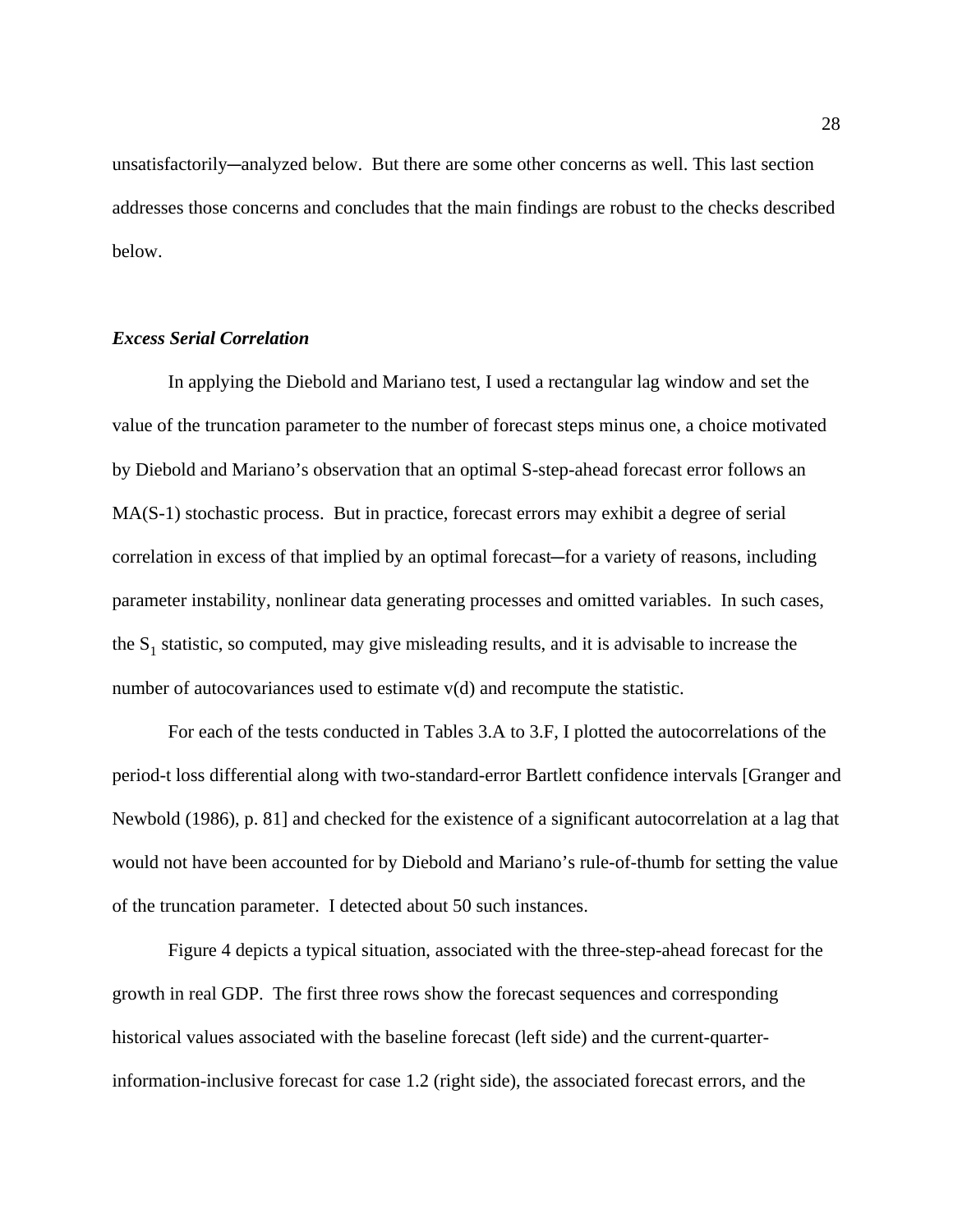squared errors. The fourth row plots the period-t loss differential (left side) and its autocorrelations and two-standard-error bands (right side). With a minor exception at the third lag, the autocorrelations are not statistically significant, and I do not recompute the  $S_1$  statistic in a case like this. Figure 5 shows a more pronounced violation: The two-step-ahead loss differential for the federal funds rate displays a significant (and relatively large) autocorrelation at the third lag, a lag not reflected in the computation of the  $S_1$  statistic. In this situation, the statistic must be recomputed to account for the influence of the correlation.

In recomputing the  $S_1$  statistics, I found no reversals of the broad findings listed above. The main effect of the correction is to make some of the results a bit less significant than is suggested in Tables 3.A to 3.F. For example, only four tests of the forecasts for real GDP are affected by the presence of significant autocorrelations at lags not already accounted for in the statistics presented in Table 3.A: the two-step-ahead forecasts for the first-difference and level associated with cases 3.1 and 3.2. The new p-values for the first-difference forecasts are 0.53 and 0.54, slightly larger than the original p-values of 0.39 and 0.40. However, note that the null hypothesis is not rejected under either the old or new p-values. The new p-values associated with the level forecasts are 0.02 and 0.02, also slightly larger than the original values of 0.00 and 0.00, indicating that the null hypothesis is rejected under both sets of p-values, at conventional levels of significance. In this example, the new p-values do not alter the conclusions.

The federal funds rate loss differentials are particularly prone to excess serial correlation. Though no conclusions are overturned in the new tests, it is worth noting that the p-values for the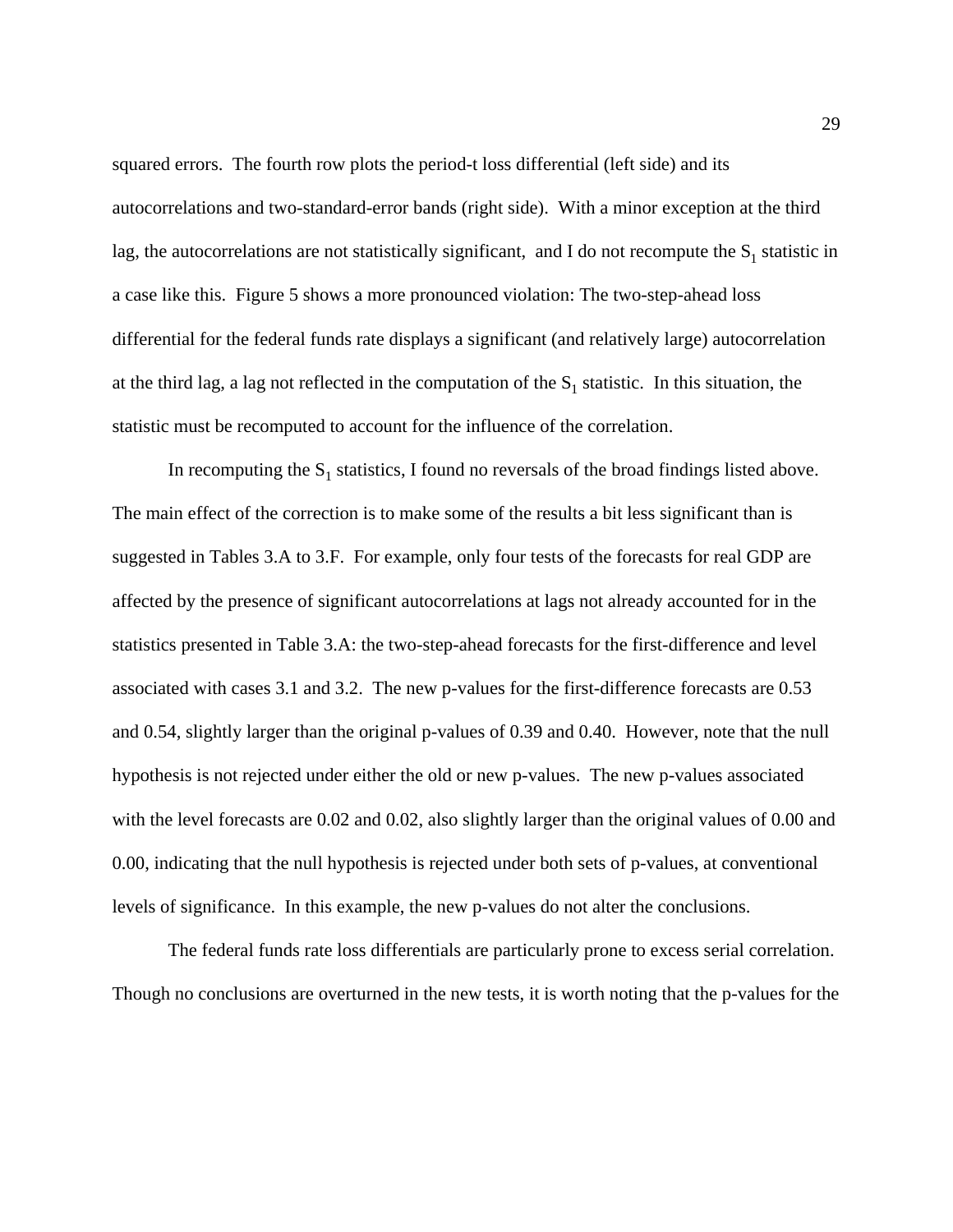one-step-ahead tests, in cases 2.1 and 2.2, rise from 0.01 (in both cases) to 0.09 (in both cases).7 This is a surprising result because cases 2.1 and 2.2 assume two months of current-quarter data are available for the funds rate. It's hard to explain why current-quarter data on the funds rate seem to yield such relatively weak test results, but one suspects the monthly VAR specification, in combination with the lack of real-time monthly indicator data, is to blame—a guess bolstered by Rudebusch's (1998) observation that VAR-based funds-rate forecasts are particularly poor. In this regard, it is worth noting that excess serial correlation does not appear to be a problem for the 10-year-rate loss differentials.

### *The Influence of Recessions*

In the introduction, I asked whether the benefits of using current-quarter data are uniform over the sample or whether the benefits appear to be concentrated solely around particularly turbulent periods of time—such as recessions. While the ability to forecast with more accuracy around periods of recessions is important, it is also important to know whether such benefits come at the expense of poorer forecasts during periods of time when the risk of recession seems minimal. One way to address this question is to examine a series of time-series plots of the period-t loss differential,  $d_t$ , associated with the mean-square-error criterion. To keep the analysis manageable, I only examine one-step-ahead loss differentials for one of the six cases: Figures 6.A to 6.F show the loss differentials (and components) associated with case 1.2, the case that assumes the availability of one month of current-quarter historical values for all monthly

<sup>&</sup>lt;sup>7</sup>The associated autocovariance estimates, at lags zero through two, are: for case 2.1, 22.605, -1.056, 13.264; and, for case 2.2, 22.612, -1.050, 13.272. The sample size (T) is 74, and the mean loss differential is 1.356 (in both cases).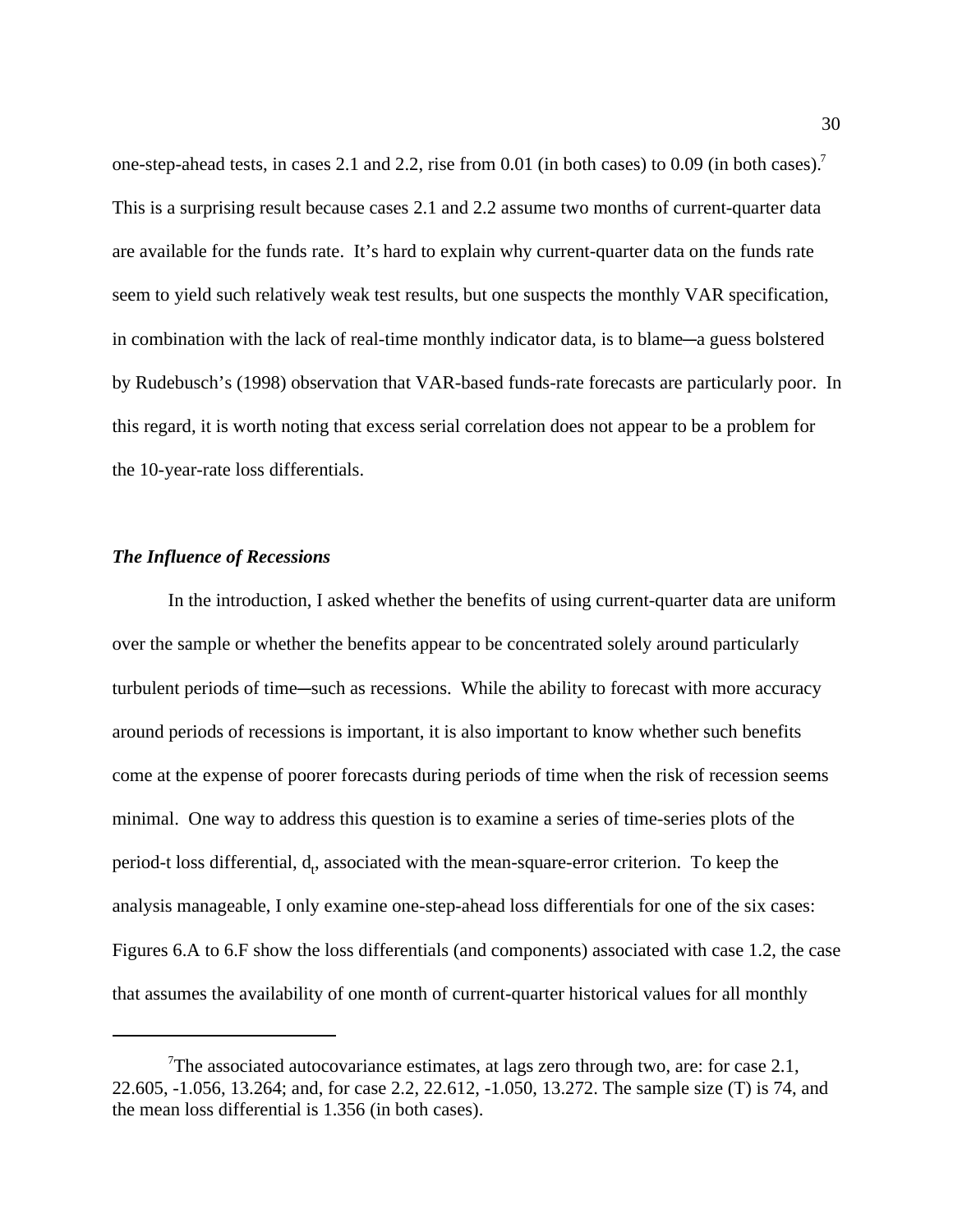indicators, except real personal consumption expenditures. The forecasts associated with this case are those assumed to have been made at the end of the third week of the second month of the current quarter, and the panels are constructed in the same manner as those shown in Figures 4 and 5. In particular, note that the loss differentials are constructed by subtracting the type-1.2 squared error from the baseline squared error, implying that positive differentials are associated with positive benefits to the use of current-quarter data.

The figures show much larger (positive) benefits to current-quarter data usage during periods of recession (1980Q1 to 1980Q3, 1981Q3 to 1982Q4, and 1990Q3 to 1991Q1) than during periods of relative stability. Figure 6.A, for real GDP growth, shows huge benefits over the period 1980 to 1982 and somewhat smaller—but still relatively large—benefits in 1990. [These benefits can also be seen in the top row, which plots the forecasts (baseline on the left side; current-quarter-information-inclusive on the right side) and historical values.] Most importantly, even though the bulk of the total benefit accrues during periods of recessions, it is clear that there are positive benefits throughout the entire sample.

In contrast, there are no obvious benefits to using current-quarter data to modify the inflation forecasts (Figure 6.B).

The unemployment loss differential displays a pattern similar to that of the real GDP loss differential (Figure 6.C). There are big positive benefits during periods of recession, particularly during the first two recessions, and smaller benefits throughout the non-recession periods. Indeed, isolated periods in which the use of current-quarter data harms forecast accuracy are rare and the differential losses small.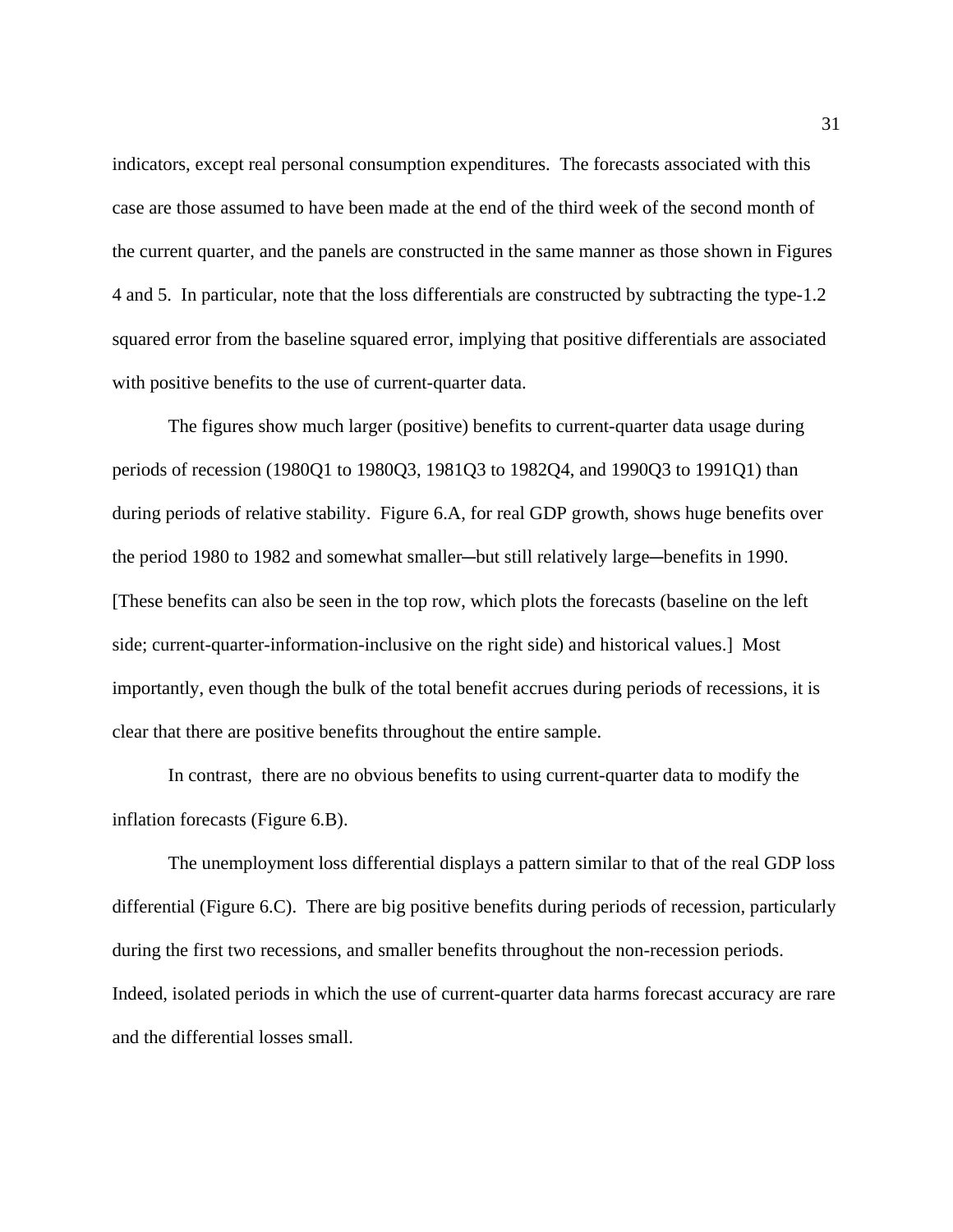In figures 6.D and 6.E, one sees, again, an interesting contrast between the benefits to using current-quarter data to modify the forecasts for the federal funds rate and those to modify the forecasts for the 10-year rate. For the funds rate, the benefits accrue largely during the two recessions in the 1980s (Figure 6.D); the benefits are more evenly distributed for the 10-year rate (Figure 6.E). In both cases, the benefits are mostly positive throughout the sample.

Figure 6.F shows that the loss differentials associated with the forecasts for real M2 growth are large and positive during recessions. And on average, there are positive benefits during the non-recession periods.

Taken together, the results suggest there are disproportionately large benefits to using current-quarter data during periods of recessions and smaller—though positive—benefits during other periods of time.

### *CPI Forecasts*

One of the most surprising results in the paper is that the use of current-quarter information for the CPI appears to have no significant positive effect on the accuracy of quarterly forecasts for GDP inflation. Since the two measures are based on different sets of goods, one might expect any such effect to be small, but still positive—especially since it is well known that most measures of inflation track each other well over long periods of time. Even more mysterious is the fact that financial markets often react strongly to new releases of data for the CPI, possibly because these data may portend changes in broader measures of inflation, like that associated with the GDP price index.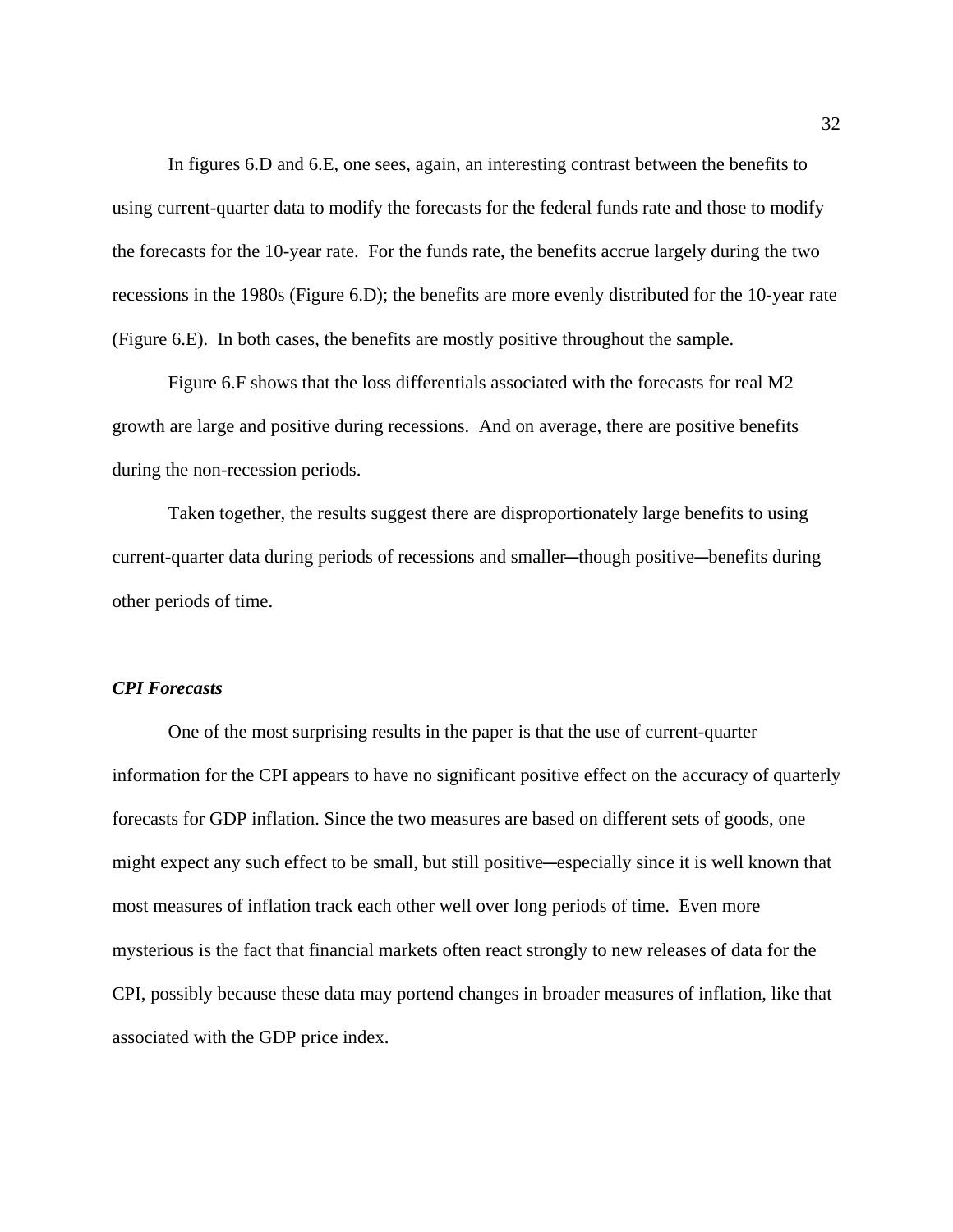There are a number of explanations for why the empirical results seem at odds with the financial market's reaction. First, the simple specifications used here may not adequately capture the relation between the CPI and GDP measures of inflation. Second, the financial markets might believe, correctly or incorrectly, that monetary policy decisions hinge more on the behavior of the CPI than on the GDP price index, and price assets accordingly. Third, financial markets may be able to process incoming data on the CPI in ways not modeled here. In particular, as a result of frequent large changes in the relative prices of the food and energy components of the CPI, period-to-period movements in the total CPI are often erratic and not matched by similar swings in the GDP price index. One of the ways in which analysts process data on the CPI is to abstract from the volatile food and energy components and focus, instead, on the so-called core rate of inflation. This suggests replacing the total CPI with the core CPI in the monthly model.

I recomputed the tests associated with the inflation forecasts in Table 3.B, replacing the total CPI with the core measure and found no difference in the results. Even with the core measure, there is no benefit to updating the quarterly model's forecast for GDP inflation on the basis of incoming information from the monthly CPI report. Thus, the original results appear robust to an important alternative measure of CPI inflation.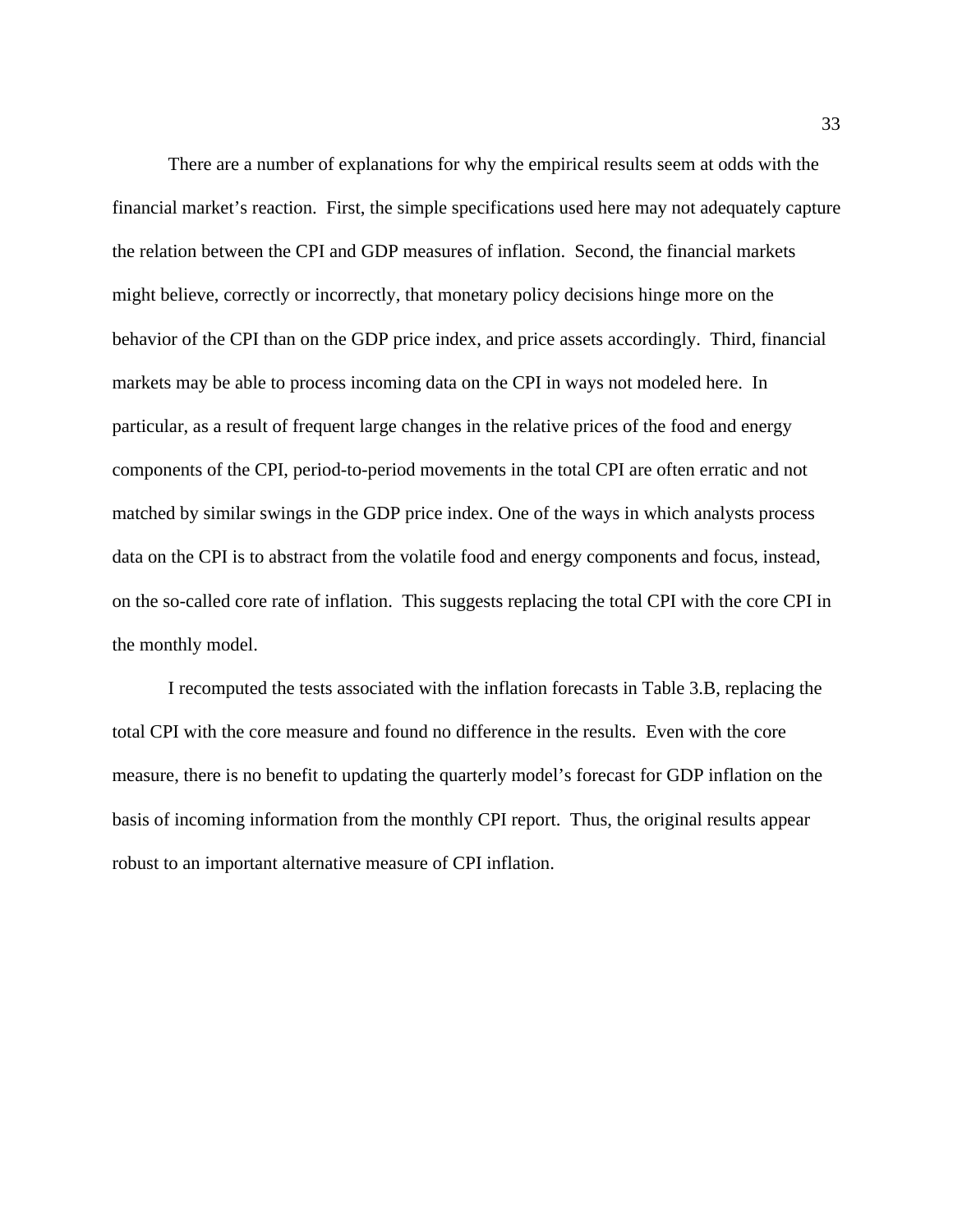### *Real-Time Forecasts*

As noted above, the present analysis is not based on real-time data, and this represents a serious limitation on the results. How much of a difference can this make? Research by Koenig and Dolmas (1997) suggests the distinction may be important, though, as noted in Croushore and Stark (1999a), Koenig and Dolmas' real-time data sets are constructed in an unusual manner, so it's hard to know how to interpret their results.

The forecasting procedures described above have been in place since November 1998, so it's possible to extend the analysis, over a few quarters, to the real time. The results of such an exercise, shown in Table 4, suggest no reason to alter the broad conclusions outlined above. The table shows, for the period 1998Q4 to 1999Q3, historical values and one-step-ahead (i.e., current-quarter) forecasts from the baseline model and from the model with current-quarter information of type 1.2. Also shown are the squared forecast errors, the associated period-t loss differentials, and the mean-square-errors (MSE). Since these real-time results are based on just four current-quarter forecasts, it's not reasonable to push them too hard. In general, the currentquarter-information-inclusive forecasts appear more accurate, and when such a forecast is less accurate than the baseline, the margin of difference is small. It's interesting to note that when there's a big quarter-to-quarter swing in the historical value, that swing seems matched by the current-quarter-information-inclusive forecast, but not by the baseline forecast—as shown by the forecast for growth in real GDP in 1999Q2 and by the forecast for growth in real M2 in 1999Q1. In most instances, the mean-square-error is lower for the current-quarter-information-inclusive forecasts, suggesting little reason to qualify any previous results.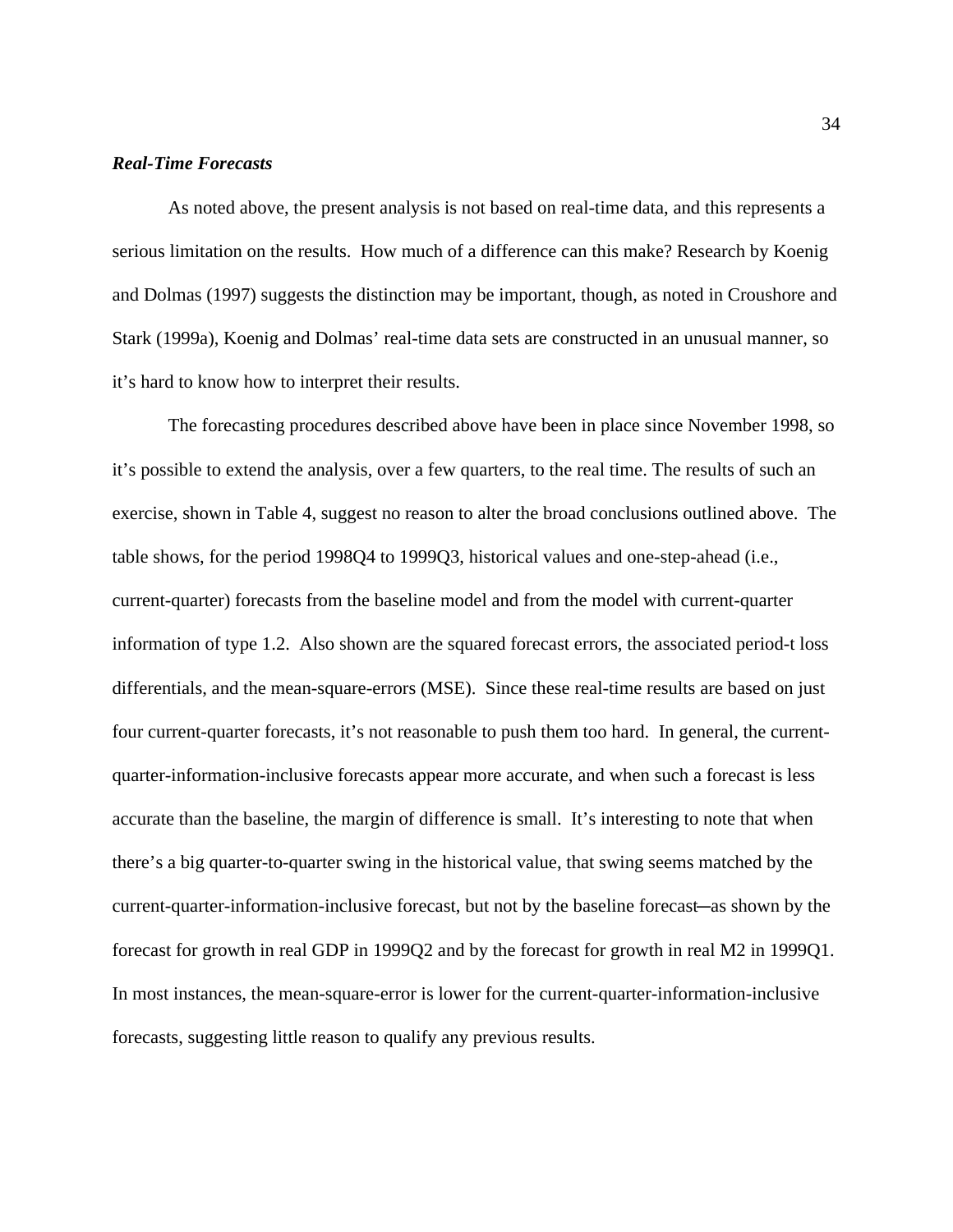### **7. Summary and Conclusions**

This paper presents new evidence on the benefits of conditioning quarterly-model forecasts on the within-quarter information contained in monthly data releases. The results—which are based on three separate statistical models, a quarterly model, a monthly model, and a set of current-quarter forecasting equations—suggest that quarterly forecasts are more accurate when they are conditioned on monthly data. There is also evidence to suggest that the improvement extends beyond the current quarter, particularly for forecasts for the levels of variables. Using a statistical test developed by Diebold and Mariano (1995), I find that the point estimates of differential forecast accuracy are generally significant. Though much of the gain in forecast accuracy accrues during periods of recession, the evidence suggests that additional—though smaller—gains accumulate during non-recessionary time periods, too.

The findings appear robust to several experiments, the most important of which is an extension to a real-time analysis. Though the real-time analysis covers just four quarters, the results are generally encouraging.

The paper's primary shortcoming is that the bulk of its analysis is not based on the use of real-time data, a constraint dictated by the lack of such data for almost all the monthly series analyzed. The Federal Reserve Bank of Philadelphia plans to augment its quarterly real-time data set in that direction, making it possible to conduct better analyses of the benefits of using current-quarter data to improve quarterly forecast accuracy.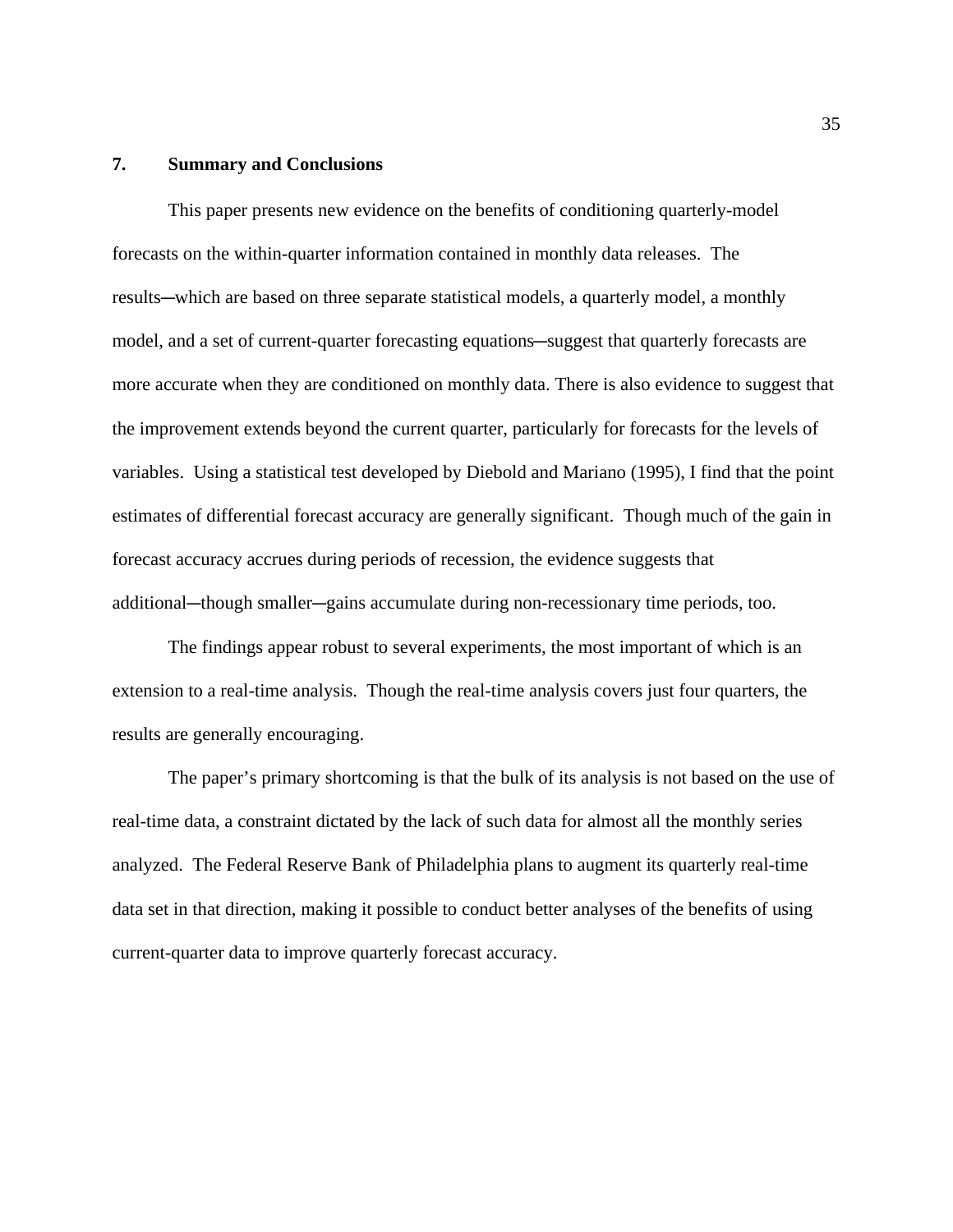| Case              | <b>RFF</b>     | RTB10         | $\mathbf N$  | $\mathbf U$  | M <sub>2</sub> | <b>SALES</b>   | IP       | PPI      | <b>CPI</b> | <b>STARTS</b>  | <b>RPCE</b> |
|-------------------|----------------|---------------|--------------|--------------|----------------|----------------|----------|----------|------------|----------------|-------------|
| QBVEC<br>baseline | $\overline{0}$ | $\mathbf{0}$  | $\theta$     | $\mathbf{0}$ | $\mathbf{0}$   | $\mathbf{0}$   | $\Omega$ | $\Omega$ | $\Omega$   | $\overline{0}$ |             |
| 1.1               |                |               |              |              | $\Omega$       | $\Omega$       |          | 0        | $\Omega$   | $\Omega$       |             |
| 1.2               |                |               |              |              |                |                |          |          |            |                |             |
| 2.1               | ◠              | $\bigcap$     | $\bigcap$    | $\gamma$     |                |                |          |          |            |                |             |
| 2.2               |                | $\bigcap$     | $\bigcap$    | 2            | $\overline{2}$ | $\mathfrak{D}$ |          |          |            | C              |             |
| 3.1               | $\mathcal{R}$  | $\mathcal{R}$ | $\mathbf{R}$ | 3            | $\mathfrak{D}$ | 2              |          |          |            | $\mathcal{D}$  |             |
| 3.2               | 3              | $\mathcal{R}$ | ⌒            | 3            | $\mathcal{L}$  | $\mathcal{R}$  |          |          |            | 3              |             |

**Table 1**Information Structure: Number of Months of Current-Quarter Information Available

Notes. The table shows the number of months of current-quarter monthly indicator data available for forecasting the current-quarter quarterly averages of the variables listed in the columns. The definitions of the variables used in the monthly model are: RFF (rate on Federal funds); RTB10 (rate on 10-year Treasury bonds); N (nonfarm payroll employment); U (rate of civilian unemployment); M2 (M2 money stock); SALES (real retail sales, deflated by the CPI); IP (industrial production index); PPI (producer price index); CPI (consumer price index); STARTS (housing starts); RPCE (real monthly personal consumption expenditures). Taking the first quarter as a reference, case 1.1 corresponds to the information available at the end of the first week of February, case 1.2 to the information available at the end of the third week of February, case 2.1 to the information available at the end of the first week of March, etc.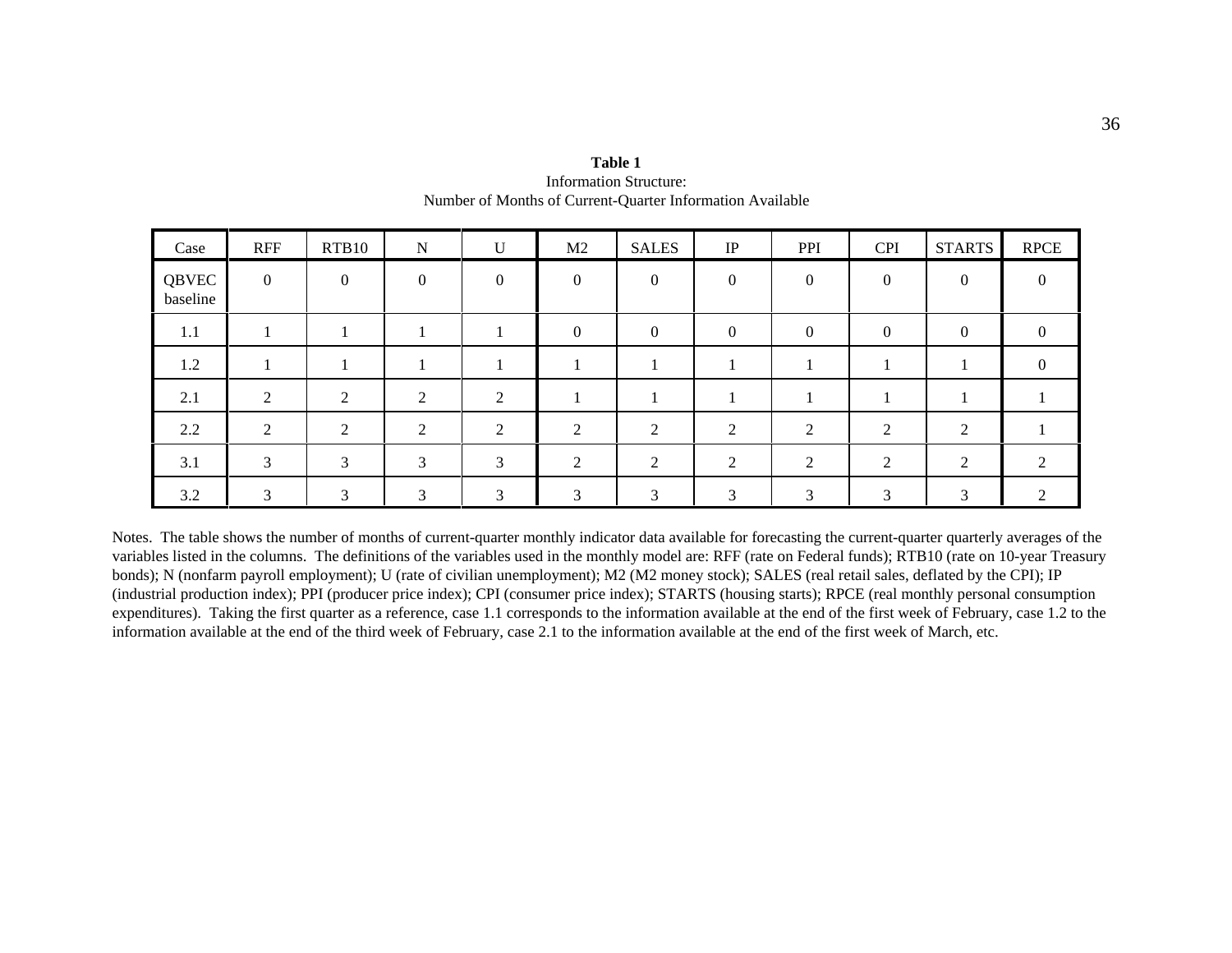| Table 2.A                                                          |
|--------------------------------------------------------------------|
| Parameter Estimates For The Current-Ouarter GDP Inflation Equation |
| 197001 to 199802                                                   |
| Dependent Variable: $\Delta^2$ log GDP Price Index                 |
|                                                                    |

|                                      | 1.1        | 1.2        | 2.1        | 2.2        | 3.1        | 3.2        |
|--------------------------------------|------------|------------|------------|------------|------------|------------|
| constant                             | $-0.000$   | $-0.000$   | $-0.000$   | $-0.000$   | $-0.000$   | $-0.000$   |
|                                      | $(-0.015)$ | $(-0.168)$ | $(-0.191)$ | $(-0.248)$ | $(-0.217)$ | $(-0.317)$ |
| $\Delta^2$ log PGDP <sub>t t-1</sub> | 0.764      | 0.777      | 0.772      | 0.729      | 0.729      | 0.731      |
|                                      | (4.439)    | (4.746)    | (4.730)    | (4.530)    | (4.535)    | (4.575)    |
| $\Delta^2$ log CPI <sub>tlk</sub>    | 0.165      | 0.190      | 0.189      | 0.221      | 0.222      | 0.223      |
|                                      | (2.611)    | (3.632)    | (3.745)    | (4.434)    | (4.475)    | (4.590)    |

| Table 2.B                                                     |
|---------------------------------------------------------------|
| Parameter Estimates For The Current-Quarter Real GDP Equation |
| 197001 to 199802                                              |
| Dependent Variable: Δlog Real GDP                             |

|                                    | 1.1        | 1.2        | 2.1        | 2.2        | 3.1        | 3.2        |
|------------------------------------|------------|------------|------------|------------|------------|------------|
| constant                           | 0.002      | 0.001      | 0.001      | 0.000      | 0.000      | 0.000      |
|                                    | (1.397)    | (0.754)    | (1.388)    | (0.159)    | (0.313)    | (0.200)    |
| $\Delta$ log RGDP <sub>t t-1</sub> | $-0.115$   | $-0.154$   | $-0.117$   | $-0.061$   | $-0.016$   | $-0.008$   |
|                                    | $(-0.863)$ | $(-1.401)$ | $(-1.275)$ | $(-0.685)$ | $(-0.177)$ | $(-0.093)$ |
| $\Delta$ log RPCE <sub>tlk</sub>   | 0.314      | 0.499      | 0.445      | 0.496      | 0.446      | 0.458      |
|                                    | (2.147)    | (4.288)    | (4.963)    | (5.993)    | (5.589)    | (5.922)    |
| $\Delta$ log $N_{t k}$             | 0.211      | 0.233      | 0.246      | 0.371      | 0.393      | 0.419      |
|                                    | (1.000)    | (1.373)    | (1.650)    | (2.574)    | (2.658)    | (2.893)    |
| $\Delta$ log IP <sub>t k</sub>     | 0.287      | 0.278      | 0.266      | 0.225      | 0.217      | 0.204      |
|                                    | (3.594)    | (4.606)    | (4.935)    | (4.329)    | (4.053)    | (4.068)    |

Notes. The tables show parameter estimates and associated t-statistics (in parentheses) for the inflation and real GDP current-quarter specifications. The column headers denote the number of months of current-quarter history available for forecasting the quarterly average of the monthly indicators. t|t-1 indicates a one-step-ahead forecast from the quarterly model, and t|k denotes a current-quarter quarterly-average forecast from the monthly model.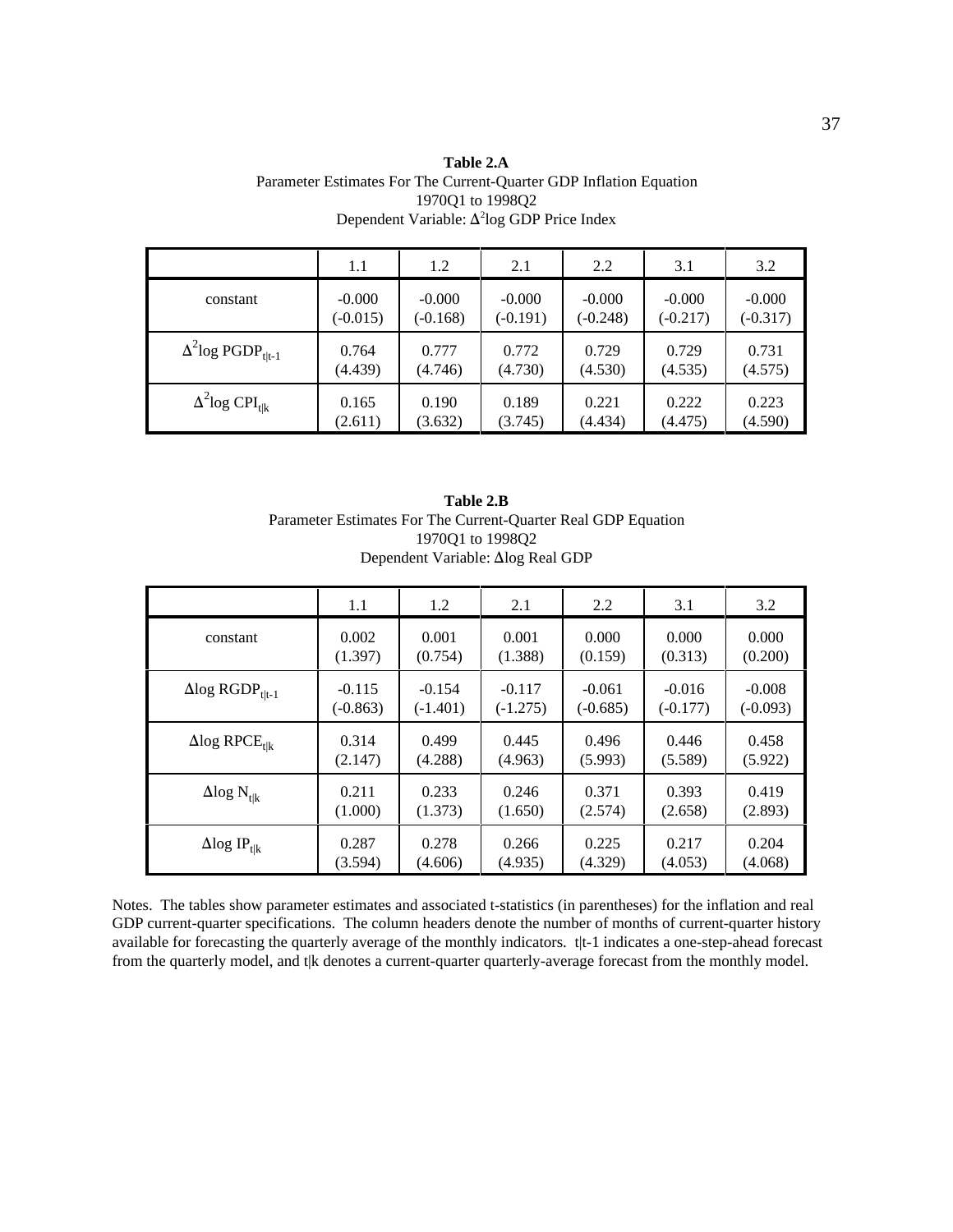**Table 3.A** Diebold/Mariano Test Results For Real GDP, 1980Q1 to 1998Q2, Various Forecast Steps Growth Rate:  $400^*$  $\Delta$  Log (Real GDP)

|              | Base        | 1.1                           | 1.2                          | 2.1                         | 2.2                         | 3.1                          | 3.2                          |
|--------------|-------------|-------------------------------|------------------------------|-----------------------------|-----------------------------|------------------------------|------------------------------|
| 1-Step-Ahead | 3.04        | 2.41<br>(2.51)<br>(0.01)      | 2.05<br>(3.39)<br>(0.00)     | 1.76<br>(3.51)<br>(0.00)    | 1.78<br>(3.53)<br>(0.00)    | 1.82<br>(3.35)<br>(0.00)     | 1.80<br>(3.30)<br>(0.00)     |
| 2-Step-Ahead | 2.89        | 2.93<br>$(-0.43)$<br>(0.67)   | 2.91<br>$(-0.26)$<br>(0.79)  | 3.01<br>$(-0.77)$<br>(0.44) | 3.00<br>$(-0.70)$<br>(0.48) | 3.01<br>$(-0.86)$<br>(0.39)  | 3.01<br>$(-0.85)$<br>(0.40)  |
| 3-Step-Ahead | 3.07        | 3.01<br>(0.50)<br>(0.62)      | 2.99<br>(0.87)<br>(0.39)     | 2.78<br>(1.00)<br>(0.32)    | 2.75<br>(1.12)<br>(0.26)    | 2.75<br>(1.15)<br>(0.25)     | 2.75<br>(1.15)<br>(0.25)     |
| 4-Step-Ahead | 3.14        | 3.29a<br>$(-1.10)$<br>(0.27)  | 3.30a<br>$(-1.23)$<br>(0.22) | 3.14a<br>(0.03)<br>(0.98)   | 3.11a<br>(0.21)<br>(0.84)   | 3.16a<br>$(-0.19)$<br>(0.85) | 3.16a<br>$(-0.17)$<br>(0.87) |
| 8-Step-Ahead | 3.07        | 3.07<br>(0.05)<br>(0.96)      | 3.04<br>(1.01)<br>(0.31)     | 3.10<br>$(-0.38)$<br>(0.71) | 3.11<br>$(-0.44)$<br>(0.66) | 3.07<br>$(-0.03)$<br>(0.98)  | 3.07<br>$(-0.01)$<br>(0.99)  |
|              |             | Log Level: 100*Log (Real GDP) |                              |                             |                             |                              |                              |
|              | <b>Base</b> | 1.1                           | 1.2                          | 2.1                         | 2.2                         | 3.1                          | 3.2                          |
| 1-Step-Ahead | 0.76        | 0.60<br>(2.51)<br>(0.01)      | 0.51<br>(3.39)<br>(0.00)     | 0.44<br>(3.51)<br>(0.00)    | 0.45<br>(3.53)<br>(0.00)    | 0.45<br>(3.35)<br>(0.00)     | 0.45<br>(3.30)<br>(0.00)     |
| 2-Step-Ahead | 1.24        | 1.01<br>(2.47)<br>(0.01)      | 0.97<br>(2.58)<br>(0.01)     | 0.91<br>(2.70)<br>(0.01)    | 0.88<br>(3.13)<br>(0.00)    | 0.87<br>(3.00)<br>(0.00)     | 0.87<br>(2.97)<br>(0.00)     |
| 3-Step-Ahead | 1.60        | 1.48<br>(1.17)<br>(0.24)      | 1.43<br>(1.58)<br>(0.11)     | 1.38<br>(2.08)<br>(0.04)    | 1.35<br>(2.42)<br>(0.02)    | 1.33<br>(2.41)<br>(0.02)     | 1.32<br>(2.43)<br>(0.01)     |
| 4-Step-Ahead | 1.87        | 1.90<br>$(-0.21)$<br>(0.83)   | 1.84<br>(0.24)<br>(0.81)     | 1.74<br>(1.10)<br>(0.27)    | 1.70<br>(1.40)<br>(0.16)    | 1.71<br>(1.04)<br>(0.30)     | 1.71<br>(1.03)<br>(0.30)     |
| 8-Step-Ahead | 3.04        | 2.95<br>(1.49)<br>(0.14)      | 2.88<br>(2.63)<br>(0.01)     | 2.81<br>(2.68)<br>(0.01)    | 2.79<br>(3.08)<br>(0.00)    | 2.75<br>(2.75)<br>(0.01)     | 2.75<br>(2.76)<br>(0.01)     |

Notes. The cells record the root-mean-square-error in bold and (excluding the first column) the Diebold/Mariano test statistic and associated two-tailed p-value in parentheses. Each p-value is for the null hypothesis that the corresponding mean-square-error in a given column equals that in the first column. An "a" indicates that the Bartlett lag window is used to construct the corresponding test statistic. The first column corresponds to the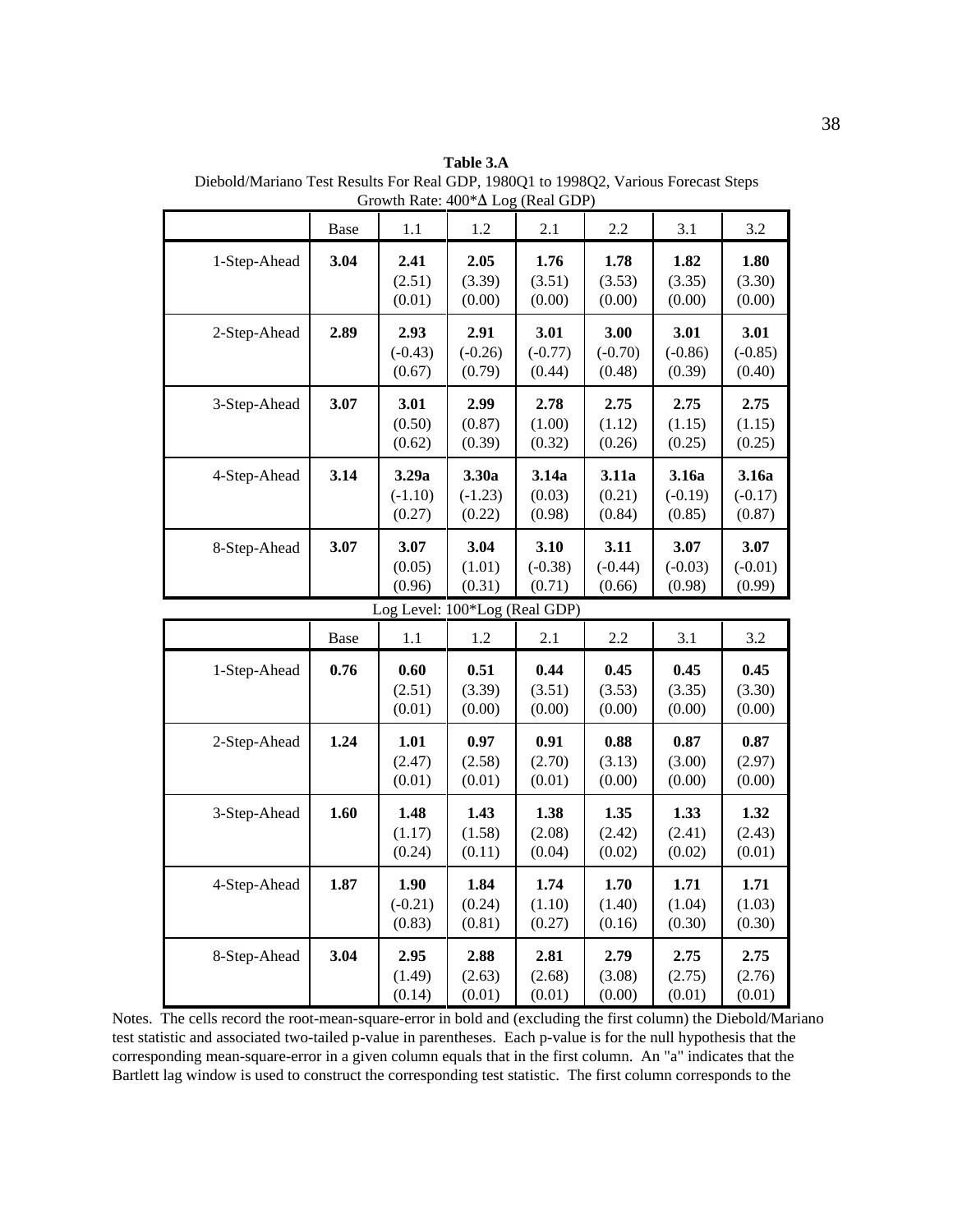baseline QBVEC; the remaining columns correspond to increasing amounts of current-quarter information, as described in the text.

| $\frac{1}{2}$ Orowan Kate. 400 $\frac{1}{2}$ Log (ODT Trice matrix) |      |                             |                             |                             |                             |                             |                             |  |  |  |  |
|---------------------------------------------------------------------|------|-----------------------------|-----------------------------|-----------------------------|-----------------------------|-----------------------------|-----------------------------|--|--|--|--|
|                                                                     | Base | 1.1                         | 1.2                         | 2.1                         | 2.2                         | 3.1                         | 3.2                         |  |  |  |  |
| 1-Step-Ahead                                                        | 0.80 | 0.81<br>$(-0.35)$<br>(0.72) | 0.83<br>$(-0.50)$<br>(0.62) | 0.83<br>$(-0.46)$<br>(0.64) | 0.84<br>$(-0.47)$<br>(0.64) | 0.84<br>$(-0.47)$<br>(0.64) | 0.84<br>$(-0.44)$<br>(0.66) |  |  |  |  |
| 2-Step-Ahead                                                        | 1.05 | 1.06<br>$(-0.60)$<br>(0.55) | 1.13<br>$(-1.23)$<br>(0.22) | 1.10<br>$(-2.03)$<br>(0.04) | 1.08<br>$(-1.69)$<br>(0.09) | 1.07<br>$(-4.90)$<br>(0.00) | 1.06<br>$(-1.49)$<br>(0.14) |  |  |  |  |
| 3-Step-Ahead                                                        | 1.03 | 1.08<br>$(-0.78)$<br>(0.43) | 1.13<br>$(-1.00)$<br>(0.32) | 1.16<br>$(-1.08)$<br>(0.28) | 1.18<br>$(-0.97)$<br>(0.33) | 1.19<br>$(-0.99)$<br>(0.32) | 1.18<br>$(-0.95)$<br>(0.34) |  |  |  |  |
| 4-Step-Ahead                                                        | 1.16 | 1.18<br>$(-0.43)$<br>(0.67) | 1.18<br>$(-0.40)$<br>(0.69) | 1.19<br>$(-0.52)$<br>(0.61) | 1.20<br>$(-0.76)$<br>(0.45) | 1.20<br>$(-0.81)$<br>(0.42) | 1.19<br>$(-0.70)$<br>(0.48) |  |  |  |  |
| 8-Step-Ahead                                                        | 1.75 | 1.77<br>$(-0.18)$<br>(0.86) | 1.79<br>$(-0.58)$<br>(0.56) | 1.80<br>$(-0.87)$<br>(0.38) | 1.76<br>$(-0.20)$<br>(0.84) | 1.77<br>$(-0.45)$<br>(0.65) | 1.76<br>$(-0.07)$<br>(0.95) |  |  |  |  |

| Growth Rate: $400^*\Delta$ Log (GDP Price Index) |  |
|--------------------------------------------------|--|
|--------------------------------------------------|--|

**Table 3.B** Diebold/Mariano Test Results For GDP Price Index, 1980Q1 to 1998Q2, Various Forecast Steps

| LOG Level: 100 <sup>*</sup> LOG (GDP Price Index) |      |                             |                             |                              |                              |                              |                              |  |  |  |  |
|---------------------------------------------------|------|-----------------------------|-----------------------------|------------------------------|------------------------------|------------------------------|------------------------------|--|--|--|--|
|                                                   | Base | 1.1                         | 1.2                         | 2.1                          | 2.2                          | 3.1                          | 3.2                          |  |  |  |  |
| 1-Step-Ahead                                      | 0.20 | 0.20<br>$(-0.35)$<br>(0.72) | 0.21<br>$(-0.50)$<br>(0.62) | 0.21<br>$(-0.46)$<br>(0.64)  | 0.21<br>$(-0.47)$<br>(0.64)  | 0.21<br>$(-0.47)$<br>(0.64)  | 0.21<br>$(-0.44)$<br>(0.66)  |  |  |  |  |
| 2-Step-Ahead                                      | 0.41 | 0.42<br>$(-1.05)$<br>(0.29) | 0.45<br>$(-1.92)$<br>(0.05) | 0.44a<br>$(-0.91)$<br>(0.36) | 0.44a<br>$(-0.71)$<br>(0.48) | 0.43a<br>$(-0.63)$<br>(0.53) | 0.43a<br>$(-0.52)$<br>(0.60) |  |  |  |  |
| 3-Step-Ahead                                      | 0.58 | 0.61<br>$(-0.94)$<br>(0.35) | 0.66<br>$(-1.05)$<br>(0.30) | 0.64<br>$(-1.01)$<br>(0.31)  | 0.65<br>$(-0.94)$<br>(0.35)  | 0.65<br>$(-0.93)$<br>(0.35)  | 0.64<br>$(-0.83)$<br>(0.40)  |  |  |  |  |
| 4-Step-Ahead                                      | 0.80 | 0.83<br>$(-1.10)$<br>(0.27) | 0.87<br>$(-1.03)$<br>(0.30) | 0.86<br>$(-1.01)$<br>(0.31)  | 0.87<br>$(-0.99)$<br>(0.32)  | 0.87<br>$(-0.98)$<br>(0.32)  | 0.86<br>$(-0.88)$<br>(0.38)  |  |  |  |  |
| 8-Step-Ahead                                      | 2.16 | 2.22<br>$(-0.47)$<br>(0.64) | 2.30<br>$(-0.89)$<br>(0.37) | 2.29<br>$(-0.91)$<br>(0.36)  | 2.26<br>$(-0.72)$<br>(0.47)  | 2.26<br>$(-0.77)$<br>(0.44)  | 2.24<br>$(-0.56)$<br>(0.58)  |  |  |  |  |

Log Lavel: 100\*Log (GDP Price Index)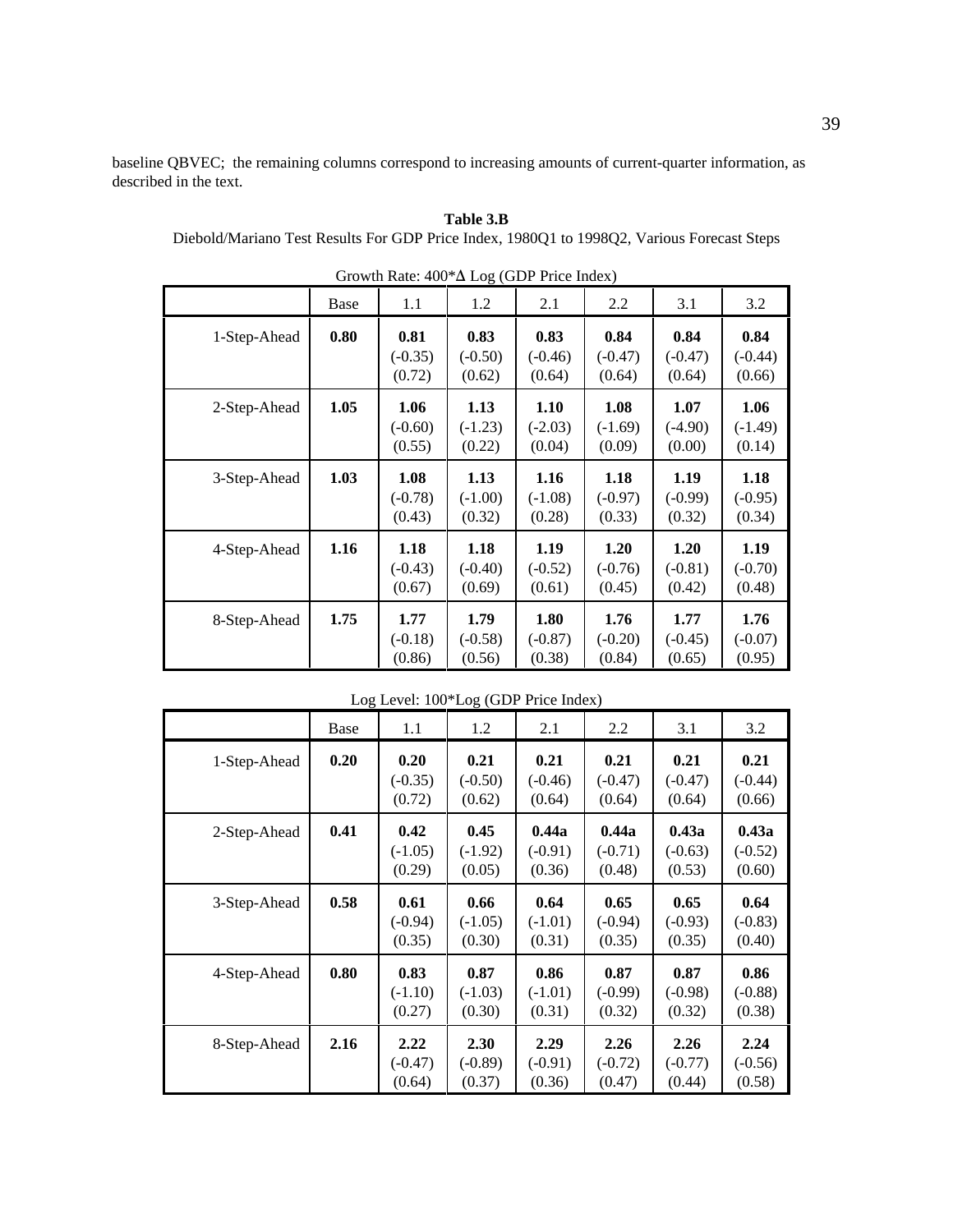| <b>Table 3.C</b>                                                                        |  |
|-----------------------------------------------------------------------------------------|--|
| Diebold/Mariano Test Results For Unemployment, 1980Q1 to 1998Q2, Various Forecast Steps |  |

|              | Base | 1.1                          | 1.2                          | 2.1                       | 2.2                       | 3.1                         | 3.2                         |
|--------------|------|------------------------------|------------------------------|---------------------------|---------------------------|-----------------------------|-----------------------------|
| 1-Step-Ahead | 0.27 | 0.12<br>(4.57)<br>(0.00)     | 0.12<br>(4.60)<br>(0.00)     | 0.05<br>(5.38)<br>(0.00)  | 0.05<br>(5.36)<br>(0.00)  | $\boldsymbol{0}$            | $\bf{0}$                    |
| 2-Step-Ahead | 0.28 | 0.26<br>(2.68)<br>(0.01)     | 0.26<br>(2.86)<br>(0.00)     | 0.27<br>(0.97)<br>(0.33)  | 0.26<br>(1.13)<br>(0.26)  | 0.26<br>(1.24)<br>(0.21)    | 0.26<br>(1.27)<br>(0.20)    |
| 3-Step-Ahead | 0.28 | 0.29<br>$(-1.23)$<br>(0.22)  | 0.29<br>$(-0.93)$<br>(0.35)  | 0.28a<br>(0.52)<br>(0.60) | 0.27a<br>(0.78)<br>(0.44) | 0.28a<br>(0.36)<br>(0.72)   | 0.28a<br>(0.37)<br>(0.71)   |
| 4-Step-Ahead | 0.28 | 0.29a<br>$(-0.89)$<br>(0.37) | 0.28a<br>$(-0.66)$<br>(0.51) | 0.27<br>(0.69)<br>(0.49)  | 0.27<br>(0.75)<br>(0.46)  | 0.28<br>$(-0.74)$<br>(0.46) | 0.28<br>$(-0.73)$<br>(0.47) |
| 8-Step-Ahead | 0.32 | 0.31<br>(0.54)<br>(0.59)     | 0.31<br>(2.07)<br>(0.04)     | 0.31<br>(0.58)<br>(0.56)  | 0.31<br>(0.56)<br>(0.57)  | 0.31<br>(0.94)<br>(0.35)    | 0.31<br>(0.94)<br>(0.35)    |

| First Difference: $\Delta$ Unemployment Rate |  |  |  |
|----------------------------------------------|--|--|--|
|                                              |  |  |  |

| Level: Unemployment Rate |      |                             |                             |                          |                          |                          |                          |  |  |
|--------------------------|------|-----------------------------|-----------------------------|--------------------------|--------------------------|--------------------------|--------------------------|--|--|
|                          | Base | 1.1                         | 1.2                         | 2.1                      | 2.2                      | 3.1                      | 3.2                      |  |  |
| 1-Step-Ahead             | 0.27 | 0.12<br>(4.57)<br>(0.00)    | 0.12<br>(4.60)<br>(0.00)    | 0.05<br>(5.38)<br>(0.00) | 0.05<br>(5.36)<br>(0.00) | $\bf{0}$                 | $\mathbf{0}$             |  |  |
| 2-Step-Ahead             | 0.47 | 0.32<br>(4.13)<br>(0.00)    | 0.31<br>(4.15)<br>(0.00)    | 0.28<br>(3.95)<br>(0.00) | 0.28<br>(3.97)<br>(0.00) | 0.26<br>(3.83)<br>(0.00) | 0.26<br>(3.84)<br>(0.00) |  |  |
| 3-Step-Ahead             | 0.64 | 0.52<br>(2.38)<br>(0.02)    | 0.52<br>(2.47)<br>(0.01)    | 0.48<br>(2.98)<br>(0.00) | 0.47<br>(3.01)<br>(0.00) | 0.46<br>(3.09)<br>(0.00) | 0.46<br>(3.10)<br>(0.00) |  |  |
| 4-Step-Ahead             | 0.77 | 0.71<br>(1.26)<br>(0.21)    | 0.69<br>(1.48)<br>(0.14)    | 0.65<br>(3.31)<br>(0.00) | 0.64<br>(3.38)<br>(0.00) | 0.64<br>(3.49)<br>(0.00) | 0.64<br>(3.46)<br>(0.00) |  |  |
| 8-Step-Ahead             | 0.99 | 1.01<br>$(-0.49)$<br>(0.62) | 1.00<br>$(-0.27)$<br>(0.79) | 0.90<br>(1.92)<br>(0.06) | 0.89<br>(1.99)<br>(0.05) | 0.91<br>(1.98)<br>(0.05) | 0.91<br>(1.99)<br>(0.05) |  |  |

40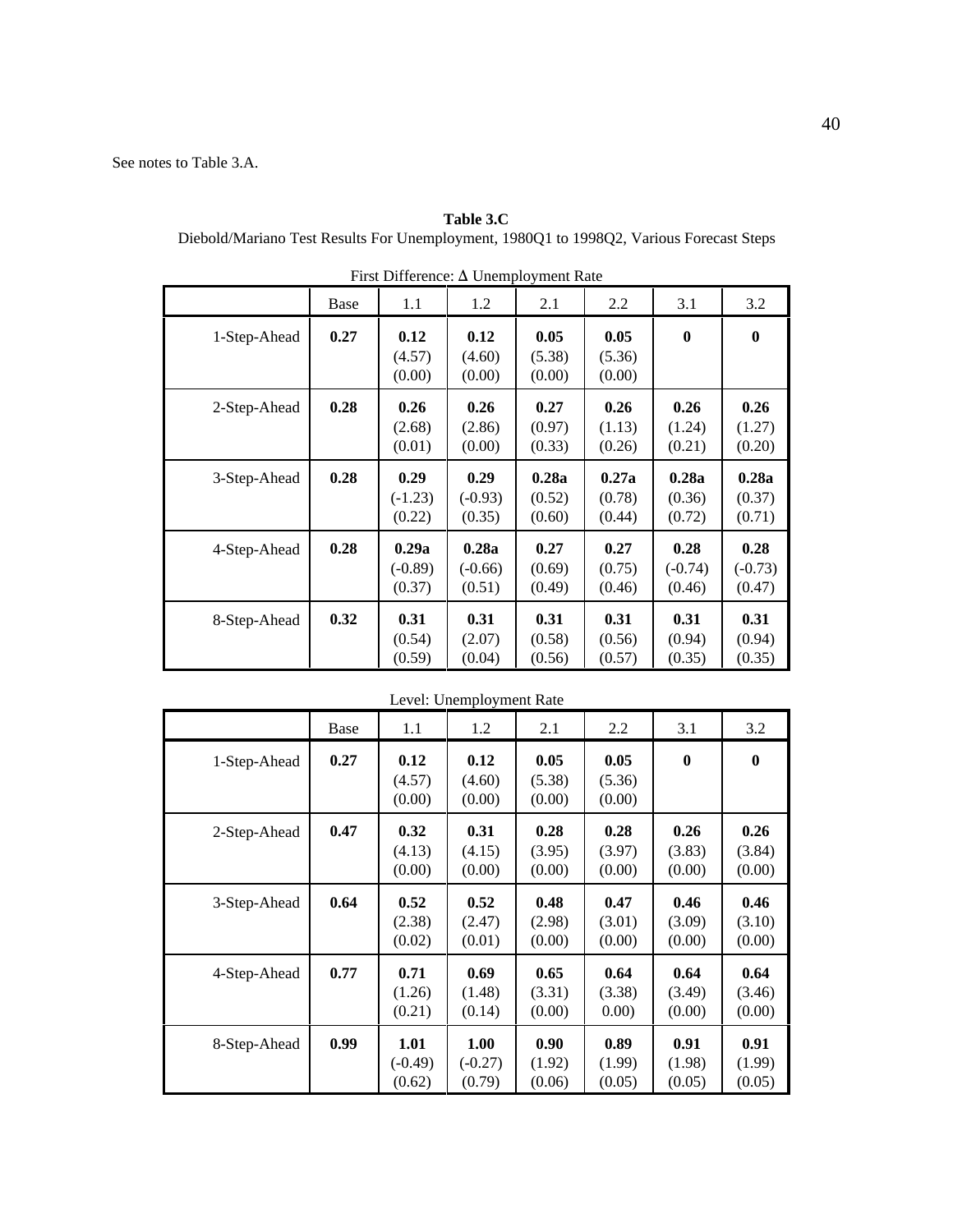See notes to Table 3.A.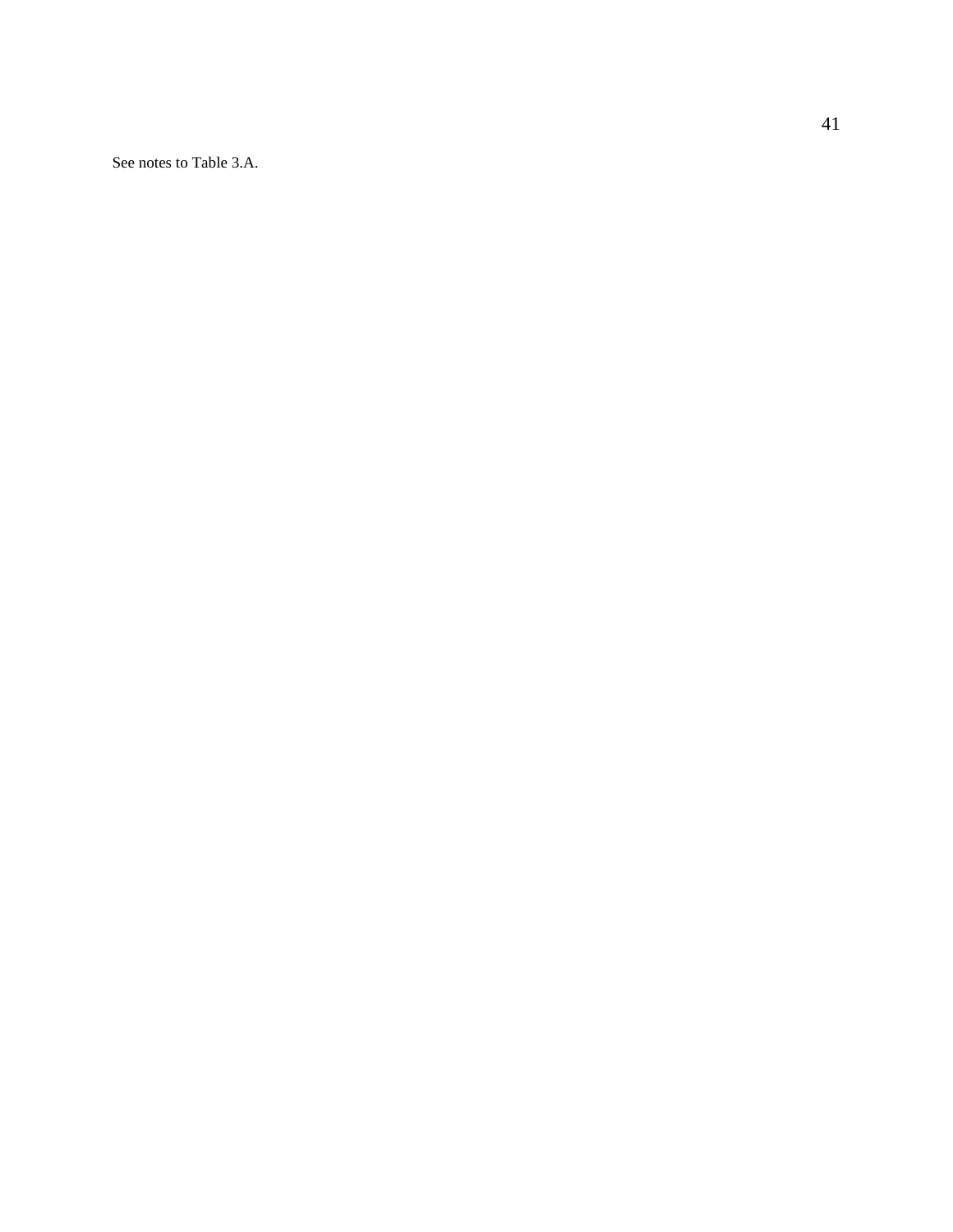**Table 3.D** Diebold/Mariano Test Results For Federal Funds Rate, 1980Q1 to 1998Q2, Various Forecast Steps

|              | Base | 1.1                      | 1.2                      | 2.1                         | 2.2                         | 3.1                         | 3.2                         |
|--------------|------|--------------------------|--------------------------|-----------------------------|-----------------------------|-----------------------------|-----------------------------|
| 1-Step-Ahead | 1.18 | 0.83<br>(1.56)<br>(0.12) | 0.83<br>(1.55)<br>(0.12) | 0.20<br>(2.45)<br>(0.01)    | 0.20<br>(2.45)<br>(0.01)    | $\bf{0}$                    | $\bf{0}$                    |
| 2-Step-Ahead | 1.29 | 1.29<br>(0.05)<br>(0.96) | 1.28<br>(0.30)<br>(0.76) | 1.22<br>(0.88)<br>(0.38)    | 1.22<br>(0.96)<br>(0.34)    | 1.22<br>(0.94)<br>(0.34)    | 1.21<br>(0.98)<br>(0.33)    |
| 3-Step-Ahead | 1.28 | 1.27<br>(0.16)<br>(0.87) | 1.27<br>(0.11)<br>(0.91) | 1.25<br>(0.62)<br>(0.53)    | 1.25<br>(0.59)<br>(0.56)    | 1.26<br>(0.45)<br>(0.65)    | 1.26<br>(0.47)<br>(0.64)    |
| 4-Step-Ahead | 1.26 | 1.25<br>(1.23)<br>(0.22) | 1.25<br>(1.90)<br>(0.06) | 1.28<br>$(-0.69)$<br>(0.49) | 1.27<br>$(-0.48)$<br>(0.63) | 1.29<br>$(-1.11)$<br>(0.27) | 1.29<br>$(-1.10)$<br>(0.27) |
| 8-Step-Ahead | 0.92 | 0.88<br>(1.18)<br>(0.24) | 0.88<br>(1.13)<br>(0.26) | 0.85<br>(1.04)<br>(0.30)    | 0.85<br>(1.05)<br>(0.29)    | 0.83<br>(1.07)<br>(0.29)    | 0.83<br>(1.07)<br>(0.29)    |

First Difference:  $\Delta$  Federal Funds Rate

| Level: Federal Funds Rate |      |                           |                           |                           |                           |                           |                           |
|---------------------------|------|---------------------------|---------------------------|---------------------------|---------------------------|---------------------------|---------------------------|
|                           | Base | 1.1                       | 1.2                       | 2.1                       | 2.2                       | 3.1                       | 3.2                       |
| 1-Step-Ahead              | 1.18 | 0.83<br>(1.56)<br>(0.12)  | 0.83<br>(1.55)<br>(0.12)  | 0.20<br>(2.45)<br>(0.01)  | 0.20<br>(2.45)<br>(0.01)  | $\bf{0}$                  | $\boldsymbol{0}$          |
| 2-Step-Ahead              | 1.88 | 1.67<br>(1.23)<br>(0.22)  | 1.66<br>(1.30)<br>(0.19)  | 1.23<br>(2.84)<br>(0.00)  | 1.23<br>(2.83)<br>(0.00)  | 1.22<br>(3.01)<br>(0.00)  | 1.21<br>(3.00)<br>(0.00)  |
| 3-Step-Ahead              | 2.13 | 1.90<br>(3.54)<br>(0.00)  | 1.88<br>(3.26)<br>(0.00)  | 1.86a<br>(1.31)<br>(0.19) | 1.86a<br>(1.31)<br>(0.19) | 1.86a<br>(1.19)<br>(0.23) | 1.86a<br>(1.20)<br>(0.23) |
| 4-Step-Ahead              | 2.53 | 2.33a<br>(2.36)<br>(0.02) | 2.31a<br>(2.52)<br>(0.01) | 2.18a<br>(2.17)<br>(0.03) | 2.17a<br>(2.21)<br>(0.03) | 2.13a<br>(2.31)<br>(0.02) | 2.13a<br>(2.31)<br>(0.02) |
| 8-Step-Ahead              | 3.28 | 3.26<br>(0.24)<br>(0.81)  | 3.24<br>(0.43)<br>(0.67)  | 3.18<br>(3.39)<br>(0.00)  | 3.17<br>(3.68)<br>(0.00)  | 3.16a<br>(0.96)<br>(0.34) | 3.16<br>(22.05)<br>(0.00) |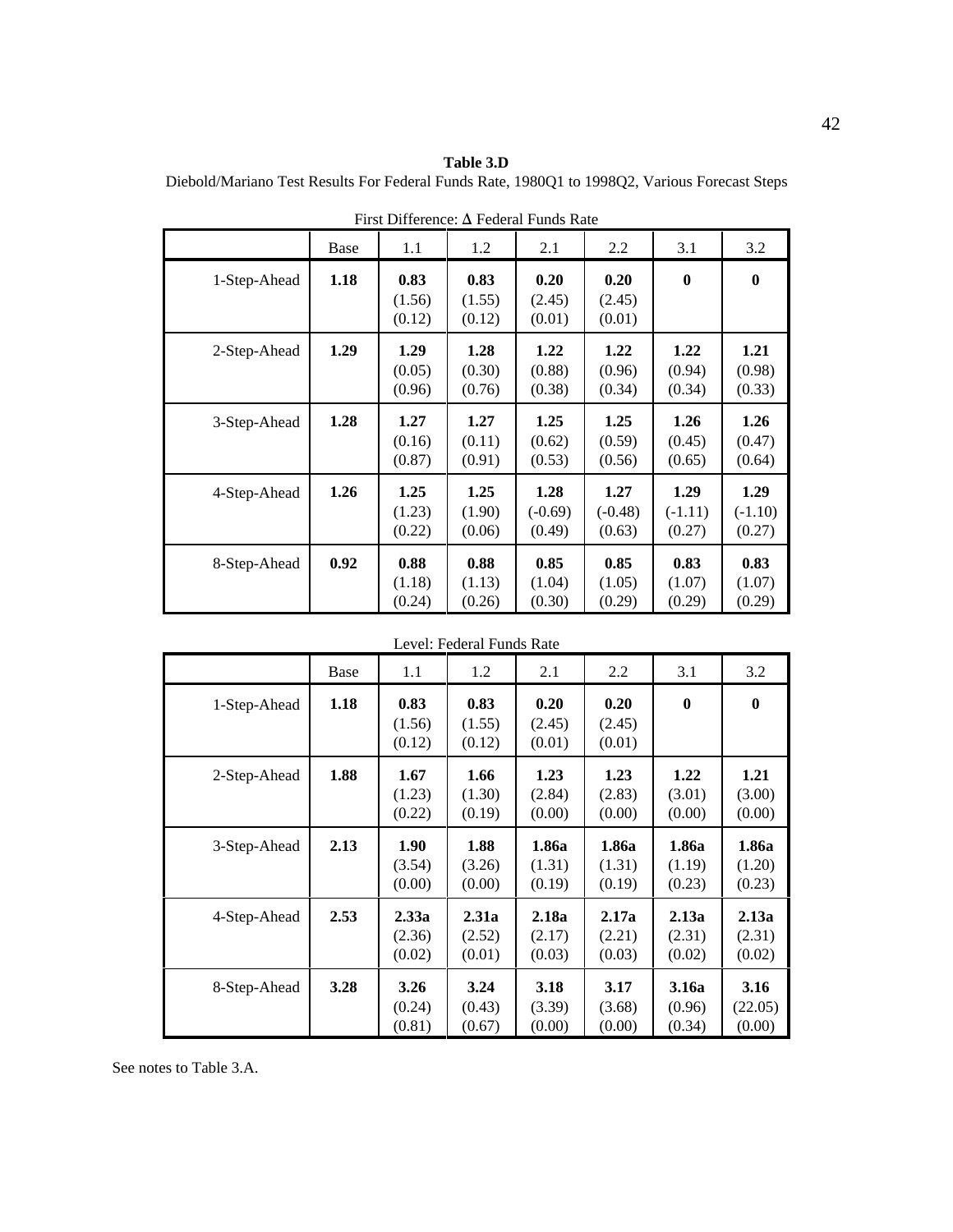**Table 3.E** Diebold/Mariano Test Results For 10-Year Treasury Rate, 1980Q1 to 1998Q2, Various Forecast Steps

|              | Base | 1.1                          | 1.2                         | 2.1                         | 2.2                         | 3.1                         | 3.2                         |
|--------------|------|------------------------------|-----------------------------|-----------------------------|-----------------------------|-----------------------------|-----------------------------|
| 1-Step-Ahead | 0.68 | 0.35<br>(3.89)<br>(0.00)     | 0.34<br>(3.95)<br>(0.00)    | 0.10<br>(4.63)<br>(0.00)    | 0.10<br>(4.63)<br>(0.00)    | $\boldsymbol{0}$            | $\boldsymbol{0}$            |
| 2-Step-Ahead | 0.67 | 0.66<br>(0.83)<br>(0.41)     | 0.67<br>(0.64)<br>(0.52)    | 0.67<br>(0.51)<br>(0.61)    | 0.66<br>(0.70)<br>(0.49)    | 0.67<br>(0.44)<br>(0.66)    | 0.67<br>(0.46)<br>(0.64)    |
| 3-Step-Ahead | 0.65 | 0.64<br>(1.42)<br>(0.15)     | 0.64<br>(1.42)<br>(0.16)    | 0.66<br>$(-0.56)$<br>(0.58) | 0.66<br>$(-0.62)$<br>(0.54) | 0.66<br>$(-0.40)$<br>(0.69) | 0.66<br>$(-0.40)$<br>(0.69) |
| 4-Step-Ahead | 0.66 | 0.66<br>(0.20)<br>(0.84)     | 0.66<br>(0.23)<br>(0.82)    | 0.66<br>(1.18)<br>(0.24)    | 0.66<br>(1.22)<br>(0.22)    | 0.65<br>(1.50)<br>(0.13)    | 0.65<br>(1.49)<br>(0.14)    |
| 8-Step-Ahead | 0.63 | 0.63a<br>$(-1.69)$<br>(0.09) | 0.63<br>$(-2.47)$<br>(0.01) | 0.64<br>$(-1.64)$<br>(0.10) | 0.64<br>$(-1.67)$<br>(0.09) | 0.64<br>$(-1.83)$<br>(0.07) | 0.64<br>$(-1.84)$<br>(0.07) |

First Difference:  $\Delta$  10-Year Rate

|              |      |                          | Level: 10-Year Rate      |                          |                          |                          |                          |
|--------------|------|--------------------------|--------------------------|--------------------------|--------------------------|--------------------------|--------------------------|
|              | Base | 1.1                      | 1.2                      | 2.1                      | 2.2                      | 3.1                      | 3.2                      |
| 1-Step-Ahead | 0.68 | 0.35<br>(3.89)<br>(0.00) | 0.34<br>(3.95)<br>(0.00) | 0.10<br>(4.63)<br>(0.00) | 0.10<br>(4.63)<br>(0.00) | $\bf{0}$                 | $\mathbf 0$              |
| 2-Step-Ahead | 1.07 | 0.83<br>(3.69)<br>(0.00) | 0.83<br>(3.85)<br>(0.00) | 0.70<br>(3.75)<br>(0.00) | 0.70<br>(3.78)<br>(0.00) | 0.67<br>(3.79)<br>(0.00) | 0.67<br>(3.79)<br>(0.00) |
| 3-Step-Ahead | 1.36 | 1.19<br>(2.65)<br>(0.01) | 1.19<br>(2.62)<br>(0.01) | 1.09<br>(2.69)<br>(0.01) | 1.08<br>(2.72)<br>(0.01) | 1.07<br>(2.77)<br>(0.01) | 1.07<br>(2.77)<br>(0.01) |
| 4-Step-Ahead | 1.67 | 1.52<br>(3.18)<br>(0.00) | 1.51<br>(2.81)<br>(0.00) | 1.39<br>(3.19)<br>(0.00) | 1.39<br>(3.26)<br>(0.00) | 1.37<br>(3.30)<br>(0.00) | 1.37<br>(3.30)<br>(0.00) |
| 8-Step-Ahead | 2.26 | 2.26<br>(0.06)<br>(0.95) | 2.25<br>(0.17)<br>(0.86) | 2.20<br>(1.01)<br>(0.31) | 2.19<br>(1.04)<br>(0.30) | 2.19<br>(1.11)<br>(0.27) | 2.19<br>(1.11)<br>(0.27) |

See notes to Table 3.A.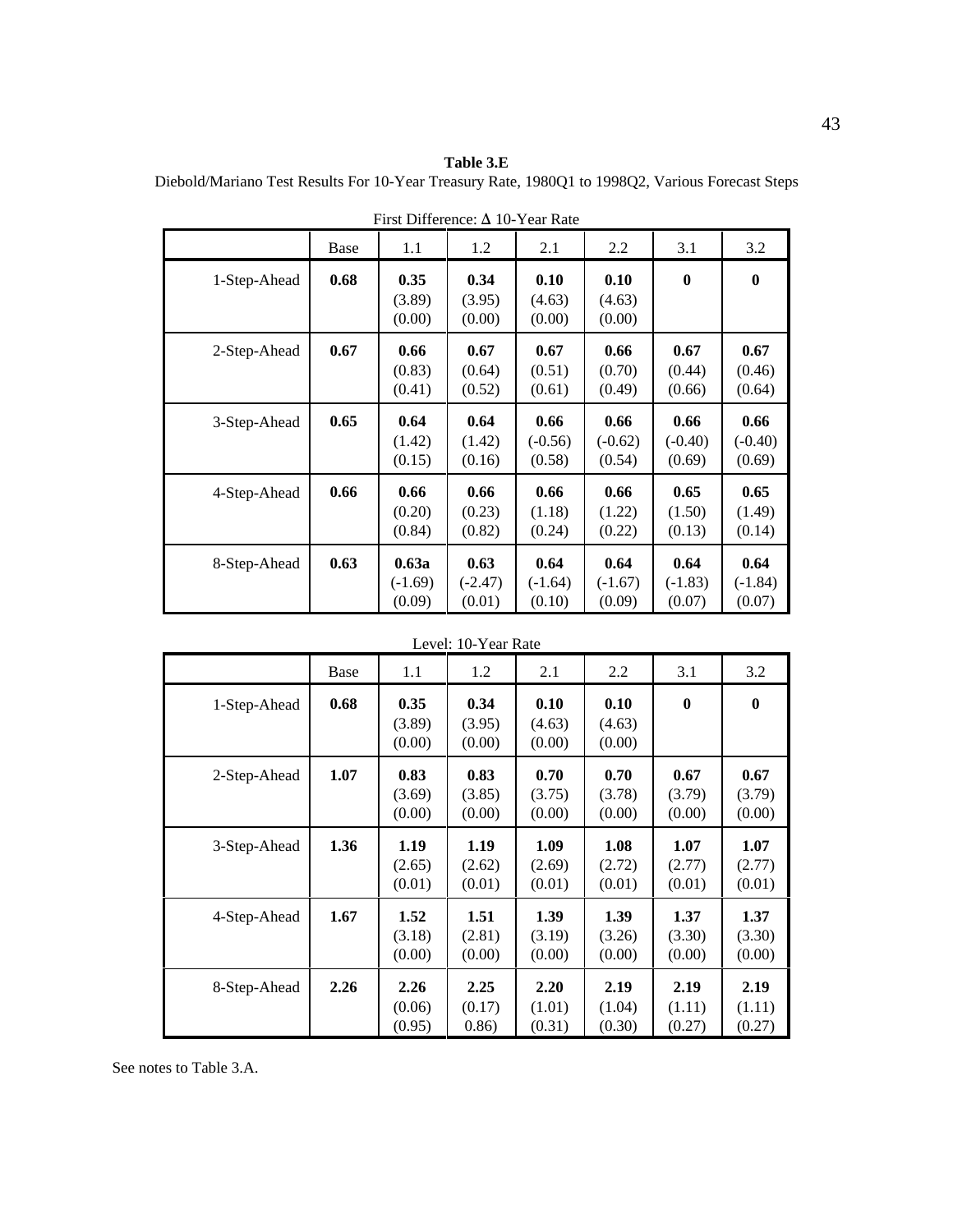**Table 3.F** Diebold/Mariano Test Results For Real M2, 1980Q1 to 1998Q2, Various Forecast Steps

|              | Base | 1.1                          | 1.2                         | $\circ$<br>2.1               | 2.2                          | 3.1                         | 3.2                         |
|--------------|------|------------------------------|-----------------------------|------------------------------|------------------------------|-----------------------------|-----------------------------|
| 1-Step-Ahead | 2.89 | 2.33<br>(2.44)<br>(0.01)     | 1.24<br>(4.26)<br>(0.00)    | 1.21<br>(4.27)<br>(0.00)     | 0.92<br>(4.69)<br>(0.00)     | 0.92<br>(4.68)<br>(0.00)    | 0.84<br>(4.74)<br>(0.00)    |
| 2-Step-Ahead | 3.85 | 3.77<br>(0.41)<br>(0.69)     | 3.61<br>(1.26)<br>(0.21)    | 3.24<br>(5.75)<br>(0.00)     | 3.15<br>(7.27)<br>(0.00)     | 3.09<br>(7.79)<br>(0.00)    | 3.02<br>(7.36)<br>(0.00)    |
| 3-Step-Ahead | 3.81 | 3.84<br>$(-0.21)$<br>(0.83)  | 3.81<br>(0.03)<br>(0.98)    | 3.98<br>$(-0.60)$<br>(0.55)  | 3.96<br>$(-0.52)$<br>(0.61)  | 4.05<br>$(-0.68)$<br>(0.50) | 4.03<br>$(-0.63)$<br>(0.53) |
| 4-Step-Ahead | 3.82 | 3.83a<br>$(-0.08)$<br>(0.94) | 3.76a<br>(0.70)<br>(0.48)   | 3.90a<br>$(-0.63)$<br>(0.53) | 3.90a<br>$(-0.55)$<br>(0.58) | 3.88<br>$(-1.62)$<br>(0.11) | 3.86<br>$(-1.22)$<br>(0.22) |
| 8-Step-Ahead | 3.80 | 3.97<br>$(-1.37)$<br>(0.17)  | 3.97<br>$(-1.42)$<br>(0.16) | 4.02<br>$(-1.46)$<br>(0.14)  | 4.04<br>$(-1.58)$<br>(0.11)  | 4.04<br>$(-1.59)$<br>(0.11) | 4.04<br>$(-1.56)$<br>(0.12) |

Growth Rate:  $400^* \Delta$  Log (Real M2)

| LOG Level: TOO" LOG (Real MZ) |      |                             |                          |                          |                          |                          |                          |  |  |
|-------------------------------|------|-----------------------------|--------------------------|--------------------------|--------------------------|--------------------------|--------------------------|--|--|
|                               | Base | 1.1                         | 1.2                      | 2.1                      | 2.2                      | 3.1                      | 3.2                      |  |  |
| 1-Step-Ahead                  | 0.72 | 0.58<br>(2.44)<br>(0.01)    | 0.31<br>(4.26)<br>(0.00) | 0.30<br>(4.27)<br>(0.00) | 0.23<br>(4.69)<br>(0.00) | 0.23<br>(4.68)<br>(0.00) | 0.21<br>(4.74)<br>(0.00) |  |  |
| 2-Step-Ahead                  | 1.49 | 1.36<br>(2.68)<br>(0.01)    | 1.11<br>(3.97)<br>(0.00) | 1.00<br>(5.01)<br>(0.00) | 0.92<br>(5.95)<br>(0.00) | 0.90<br>(5.80)<br>(0.00) | 0.83<br>(5.76)<br>(0.00) |  |  |
| 3-Step-Ahead                  | 2.17 | 2.07<br>(1.14)<br>(0.26)    | 1.85<br>(3.40)<br>(0.00) | 1.77<br>(5.20)<br>(0.00) | 1.70<br>(5.94)<br>(0.00) | 1.70<br>(4.84)<br>(0.00) | 1.64<br>(4.82)<br>(0.00) |  |  |
| 4-Step-Ahead                  | 2.86 | 2.78<br>(1.70)<br>(0.09)    | 2.53<br>(3.86)<br>(0.00) | 2.49<br>(3.44)<br>(0.00) | 2.42<br>(3.29)<br>(0.00) | 2.42<br>(3.03)<br>(0.00) | 2.36<br>(3.19)<br>(0.00) |  |  |
| 8-Step-Ahead                  | 5.68 | 5.77<br>$(-0.54)$<br>(0.59) | 5.46<br>(1.31)<br>(0.19) | 5.42<br>(1.80)<br>(0.07) | 5.38<br>(1.62)<br>(0.10) | 5.34<br>(2.00)<br>(0.05) | 5.28<br>(2.16)<br>(0.03) |  |  |

Log Level:  $100*$  Log (Real M2)

See notes to Table 3.A.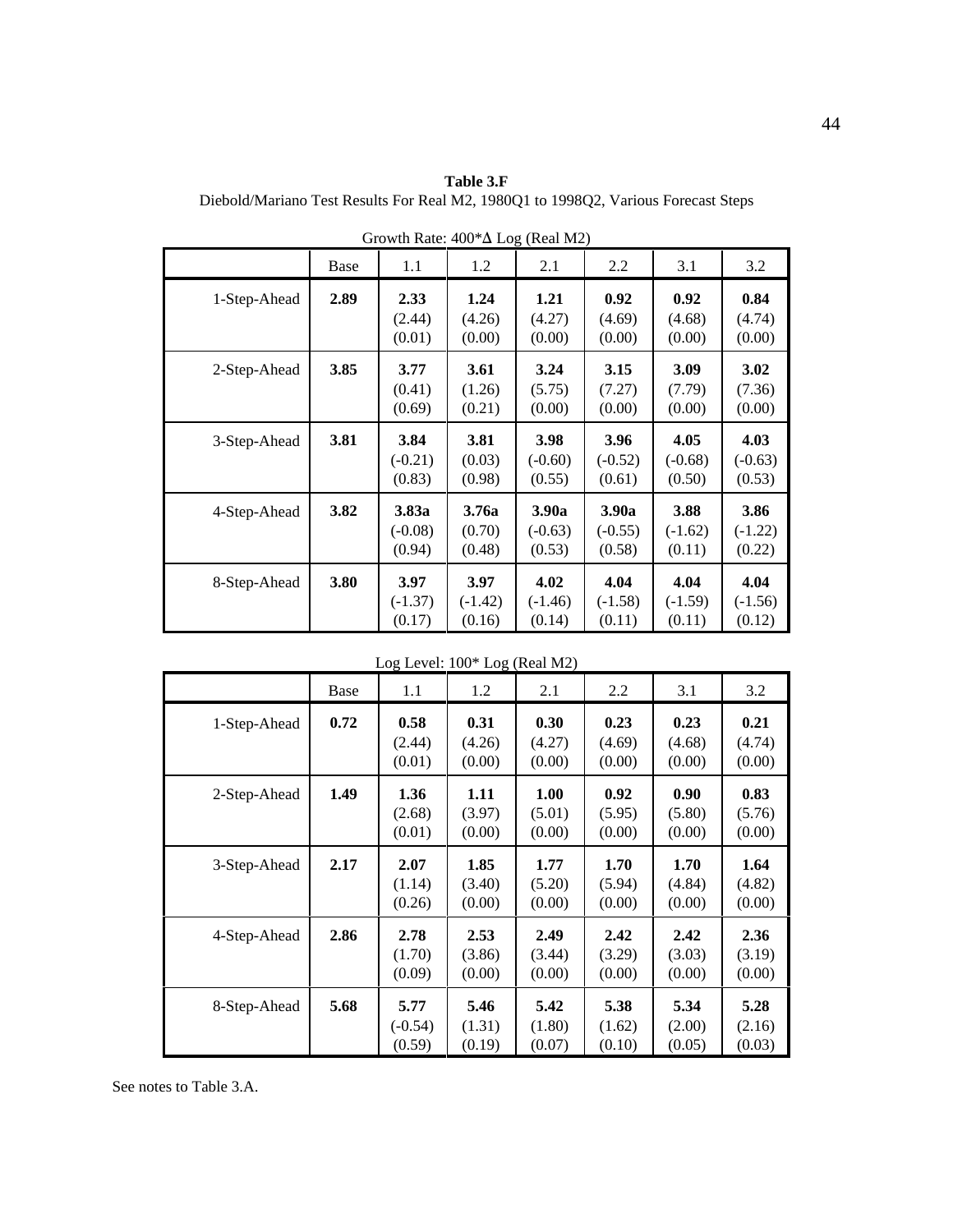|                          | <b>Actual</b> | <b>Forecasts</b><br>(current quarter) |      | <b>Squared Errors</b> | Loss<br><b>Differential</b> |          |
|--------------------------|---------------|---------------------------------------|------|-----------------------|-----------------------------|----------|
| <b>Real GDP Growth</b>   |               | <b>Baseline</b>                       | 1.2  | <b>Baseline</b>       | 1.2                         |          |
| 98Q4                     | 5.59          | 3.23                                  | 3.67 | 5.570                 | 3.686                       | 1.883    |
| 99Q1                     | 4.49          | 4.49                                  | 3.09 | 0.000                 | 1.960                       | $-1.960$ |
| 99Q2                     | 2.29          | 4.99                                  | 2.87 | 7.290                 | 0.336                       | 6.954    |
| 99Q3                     | 4.82          | 3.75                                  | 3.65 | 1.145                 | 1.369                       | $-0.224$ |
| <b>MSE</b>               |               |                                       |      | 3.501                 | 1.838                       |          |
| <b>GDP</b> Inflation     |               |                                       |      |                       |                             |          |
| 98Q4                     | 0.85          | 0.56                                  | 0.69 | 0.084                 | 0.026                       | 0.059    |
| 99Q1                     | 1.44          | 1.21                                  | 1.13 | 0.053                 | 0.096                       | $-0.043$ |
| 99Q2                     | 1.59          | 1.40                                  | 2.10 | 0.036                 | 0.260                       | $-0.224$ |
| 99Q3                     | 0.96          | 1.50                                  | 1.22 | 0.292                 | 0.068                       | 0.224    |
| <b>MSE</b>               |               |                                       |      | 0.116                 | 0.112                       |          |
| <b>Unemployment Rate</b> |               |                                       |      |                       |                             |          |
| 98Q4                     | 4.40          | 4.57                                  | 4.62 | 0.029                 | 0.048                       | $-0.020$ |
| 99Q1                     | 4.30          | 4.28                                  | 4.29 | 0.000                 | 0.000                       | 0.000    |
| 99Q2                     | 4.27          | 4.23                                  | 4.29 | 0.002                 | 0.000                       | 0.001    |
| 99Q3                     | 4.23          | 4.22                                  | 4.32 | 0.000                 | 0.008                       | $-0.008$ |
| <b>MSE</b>               |               |                                       |      | 0.008                 | 0.014                       |          |

**Table 4** Real-Time Forecast Evaluation, 1998Q4 to 1999Q3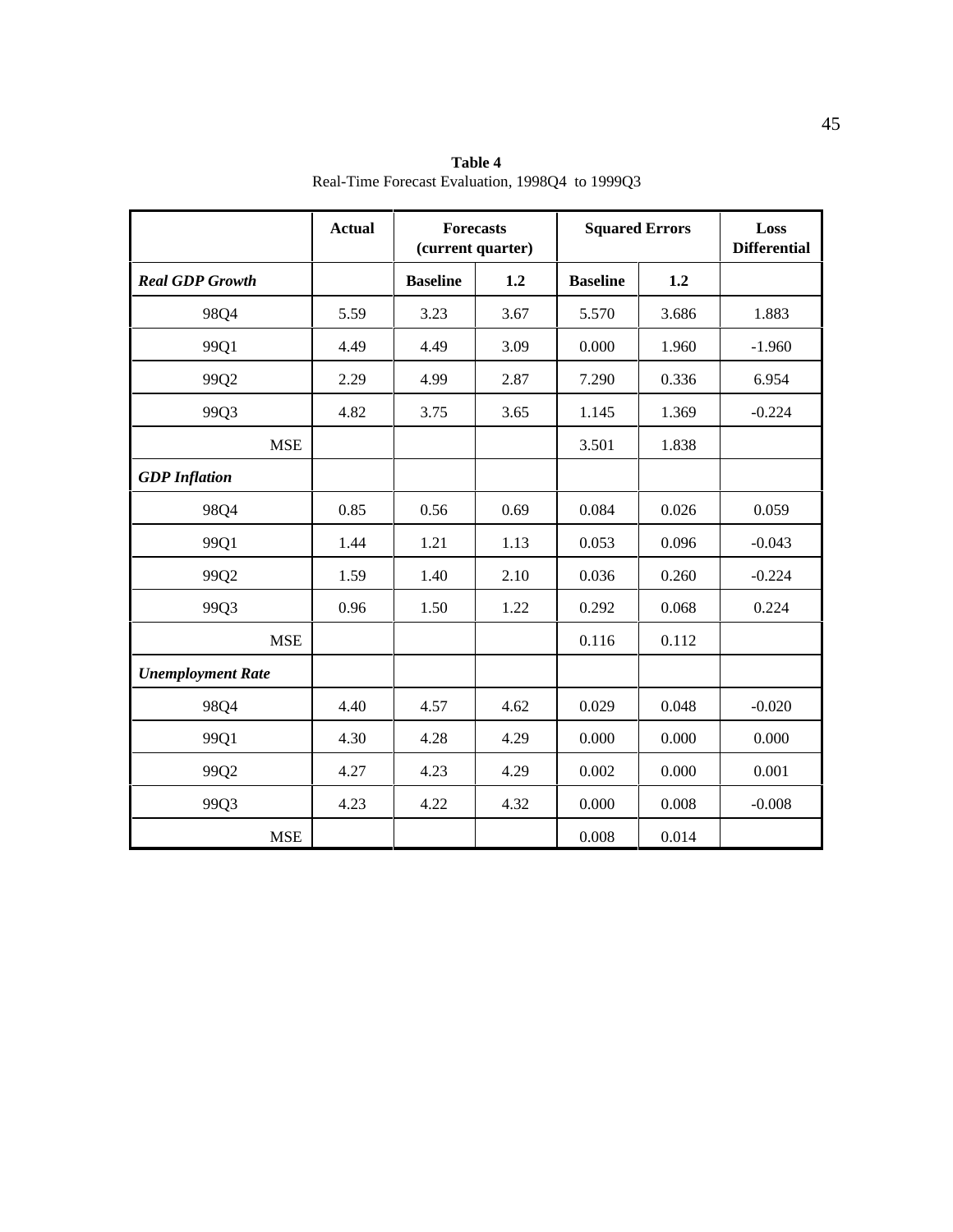|                           | <b>Actual</b> |                 | <b>Forecasts</b><br>(current quarter) |                 | <b>Squared Errors</b> | Loss<br><b>Differential</b> |
|---------------------------|---------------|-----------------|---------------------------------------|-----------------|-----------------------|-----------------------------|
| <b>Federal Funds Rate</b> |               | <b>Baseline</b> | 1.2                                   | <b>Baseline</b> | 1.2                   |                             |
| 98Q4                      | 4.86          | 4.96            | 4.83                                  | 0.010           | 0.001                 | 0.009                       |
| 99Q1                      | 4.73          | 4.88            | 4.71                                  | 0.023           | 0.000                 | 0.022                       |
| 99Q2                      | 4.75          | 5.00            | 4.67                                  | 0.063           | 0.006                 | 0.056                       |
| 99Q3                      | 5.09          | 4.80            | 4.90                                  | 0.084           | 0.036                 | 0.048                       |
| <b>MSE</b>                |               |                 |                                       | 0.045           | 0.011                 |                             |
| <b>10-Year Rate</b>       |               |                 |                                       |                 |                       |                             |
| 98Q4                      | 4.67          | 5.20            | 4.57                                  | 0.281           | 0.010                 | 0.271                       |
| 99Q1                      | 4.98          | 4.72            | 4.78                                  | 0.068           | 0.040                 | 0.028                       |
| 99Q2                      | 5.54          | 5.08            | 5.10                                  | 0.212           | 0.194                 | 0.018                       |
| 99Q3                      | 5.88          | 5.60            | 5.70                                  | 0.078           | 0.032                 | 0.046                       |
| <b>MSE</b>                |               |                 |                                       | 0.160           | 0.069                 |                             |
| <b>Real M2 Growth</b>     |               |                 |                                       |                 |                       |                             |
| 98Q4                      | 11.12         | 5.88            | 12.05                                 | 27.458          | 0.865                 | 26.593                      |
| 99Q1                      | 5.89          | 8.44            | 6.74                                  | 6.503           | 0.723                 | 5.780                       |
| 99Q2                      | 4.18          | 4.37            | 4.71                                  | 0.036           | 0.281                 | $-0.245$                    |
| 99Q3                      | 4.10          | 3.77            | 3.51                                  | 0.109           | 0.348                 | $-0.239$                    |
| <b>MSE</b>                |               |                 |                                       | 8.526           | 0.554                 |                             |

**Table 4 (continued)** Real-Time Forecast Evaluation, 1998Q4 to 1999Q3

Notes. The table shows historical values (actual) and the forecasts corresponding to the baseline QBVEC with no current-quarter information (baseline) and to the QBVEC with current-quarter information of type 1.2 (denoted 1.2). All forecasts are those for the current-quarter and are based on the data available on the following dates: November 21, 1998; February 20, 1999; May 22, 1999; and, August 19, 1999 . The actual values are those available on the following dates: February 6, 1999; May 8, 1999; August 9, 1999; and, November 9, 1999. Also shown are the squared forecast errors (actual minus forecast) and the associated loss differential, the latter constructed as the difference between the squared errors (baseline minus 1.2). The row labeled MSE shows the mean-square-error statistic for each forecast.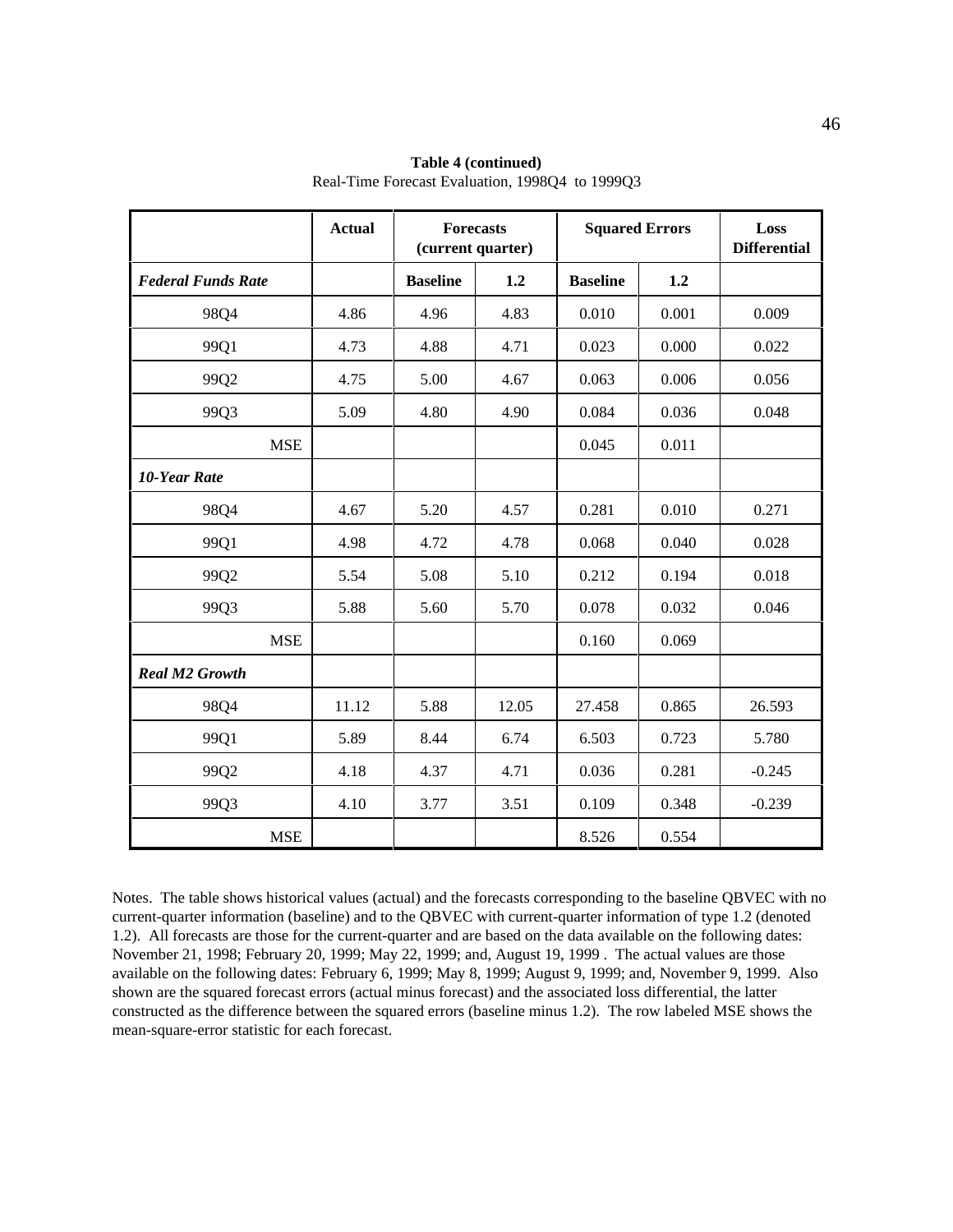### **References**

- Braun, Steven N. "Estimation Of Current-Quarter Gross National Product By Pooling Preliminary Labor-Market Data," *Journal of Business & Economic Statistics* 8 (1990), pp. 293-304.
- Christoffersen, Peter F. and Francis X. Diebold. "Cointegration and Long-Horizon Forecasting," Federal Reserve Bank of Philadelphia Working Paper No. 97-14, (September 1997).
- Corrado, Carol and Mark Greene. "Reducing Uncertainty in Short-term Projections: Linkage of Monthly and Quarterly Models," *Journal of Forecasting 7* (1988), pp. 77-102.

Corrado, Carol and Jane Haltmaier. "The Use Of High-Frequency Data In Model-Based Forecasting At The Federal Reserve Board," Federal Reserve Board, Finance and Economic Discussion Series Paper 24 (April 1988).

Croushore, Dean and Tom Stark. "A Real-Time Data Set For Macroeconomists," Federal Reserve Bank of Philadelphia Working Paper No. 99-4, June 1999a.

Croushore, Dean and Tom Stark. "Does Data Vintage Matter For Forecasting?" Federal Reserve Bank of Philadelphia Working Paper No. 99-15, October 1999b.

- Croushore, Dean and Tom Stark. "A Real-Time Data Set For Macroeconomists: Does The Data Vintage Matter?," Federal Reserve Bank of Philadelphia Working Paper No. 99- 21, December 1999c.
- Diebold, Francis X. and Roberto S. Mariano. "Comparing Predictive Accuracy," *Journal of Business & Economic Statistics* 13 (July 1995), pp. 253-263.
- Duy, Timothy A. and Mark A Thoma. "Modeling and Forecasting Cointegrated Variables: Some Practical Experience," *Journal of Economics and Business* 50 (1998), pp. 291- 307.
- Engle, Robert F. and C.W.J. Granger. "Co-Integration and Error Correction: Representation, Estimation, and Testing," *Econometrica* 55 (March 1987), pp. 251-276.

Fitzgerald, Terry J. and Preston J. Miller. "A Simple Way To Estimate Current-Quarter GNP," Federal Reserve Bank of Minneapolis *Quarterly Review* (Fall 1989), pp. 27-31.

Franses, Philip Hans, and Frank Kleibergen. "Unit Roots in the Nelson-Plosser Data: Do They Matter For Forecasting?" *International Journal of Forecasting* 12 (1996), pp. 283-288.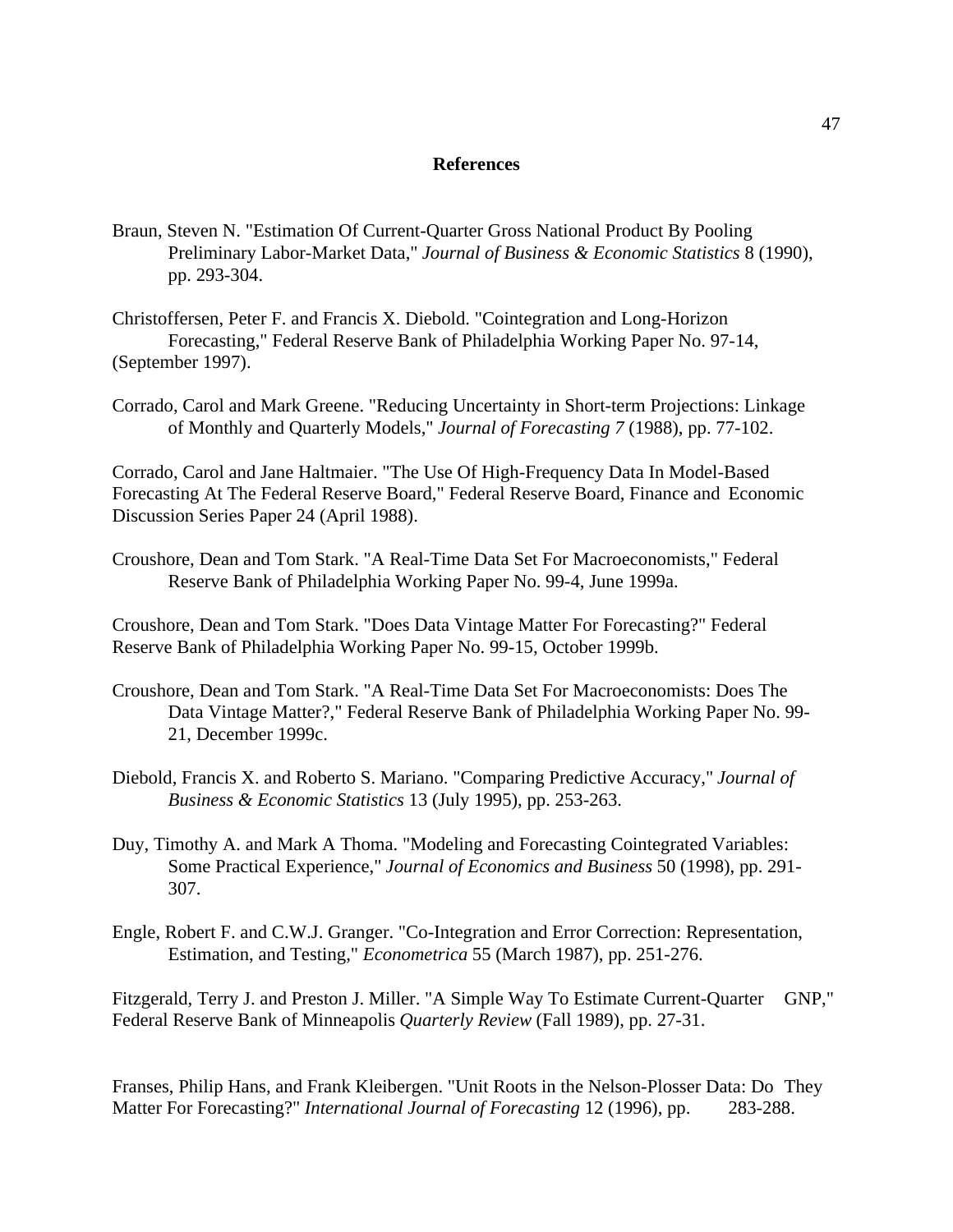Granger, C.W.J. and Paul Newbold. *Forecasting Economic Time Series, Second Edition*, Orlando, Florida: Academic Press, Inc., 1986.

- Hamilton, James D. *Time Series Analysis*, Princeton, New Jersey: Princeton University Press, 1994.
- Harvey, David, Stephen Leybourne, and Paul Newbold. "Testing The Equality Of Prediction Mean Squared Errors," *International Journal of Forecasting* 13 (June 1997), pp. 281- 291.

Howrey, Philip E., Saul H. Hymans, and Michael R. Donihue. "Merging Monthly and Quarterly Forecasts: Experience With MQEM," *Journal of Forecasting* 10 (1991), pp.255-268.

- Ingenito, Robert and Bharat Trehan. "Using Monthly Data To Predict Quarterly Output," Federal Reserve Bank of San Francisco *Economic Review* (1996), pp.3-11.
- Koenig, Evan F. and Sheila Dolmas. "Real-Time GDP Growth Forecasts," Federal Reserve Bank of Dallas Working Paper 97-10 (December 1997).
- Litterman, Robert B. "Forecasting With Bayesian Vector Autoregressions—Five Years of Experience," *Journal of Business & Economic Statistics* 4 (January 1986), pp. 25-38.
- Miller, Preston J. And Daniel M. Chin. "Using Monthly Data to Improve Quarterly Model Forecasts," Federal Reserve Bank of Minneapolis *Quarterly Review* (Spring 1996), pp. 16 - 33.
- Rathjens, Peter and Russell P. Robins. "Forecasting Quarterly Data Using Monthly Information," *Journal of Forecasting* 12 (1993), pp. 321-330.
- Rudebusch, Glenn D. "Do Measures Of Monetary Policy In A VAR Make Sense?" *International Economic Review* 39 (November 1998), pp. 907-931.
- Stark, Tom. "A Bayesian Vector Error Corrections Model Of The U.S. Economy," Federal Reserve Bank of Philadelphia Working Paper No. 98-12, June 1998.
- Trehan, Bharat. "Forecasting Growth In Current Quarter Real GNP," Federal Reserve Bank of San Francisco *Economic Review* (1989), pp. 39-52.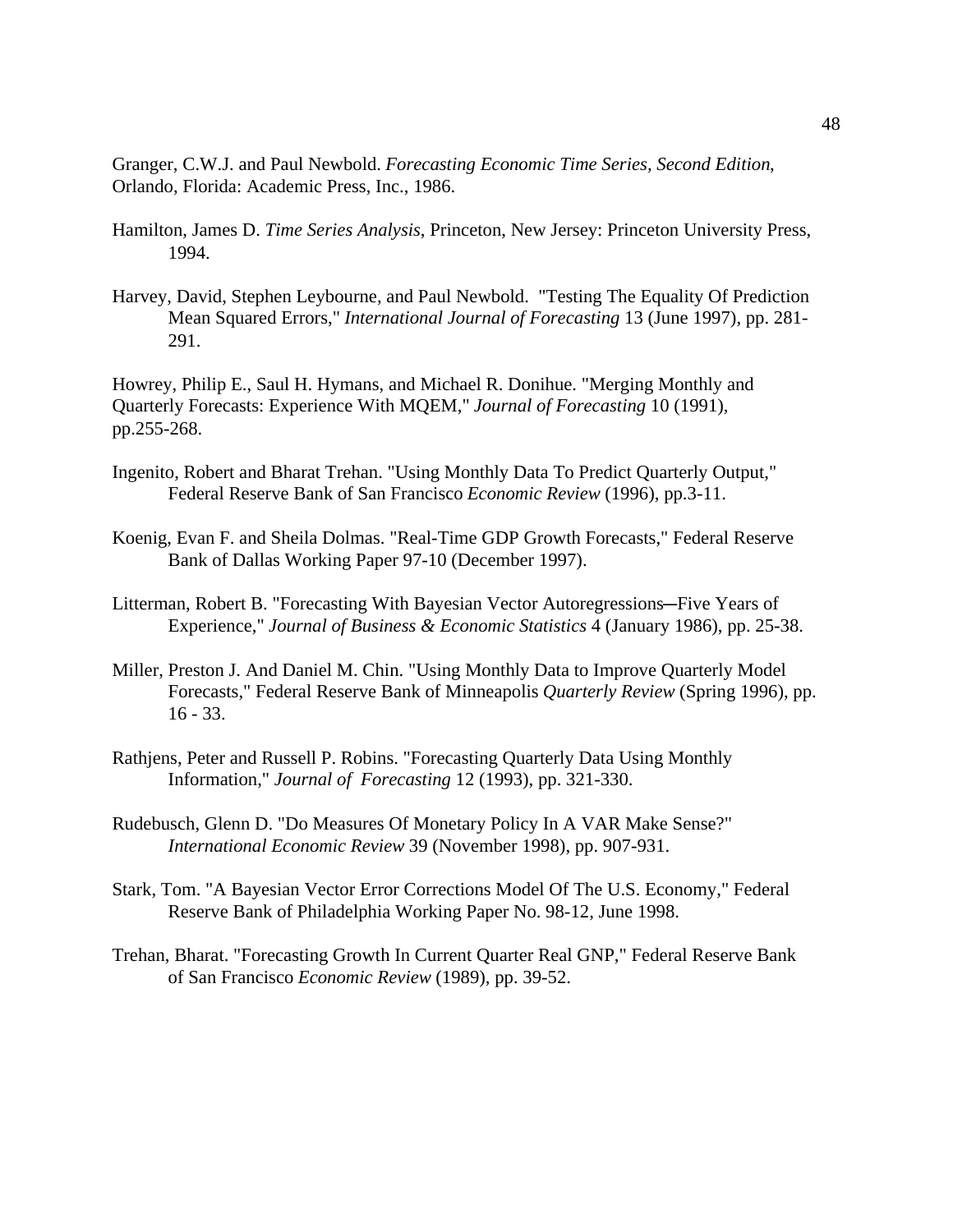

 $0.02$ 

 $0.01$ 

 $0.00$ 

 $-0.01$ 

 $-0.02$ 

 $-0.03$ 

 $-0.04$ 

 $0.024$ 

 $0.008$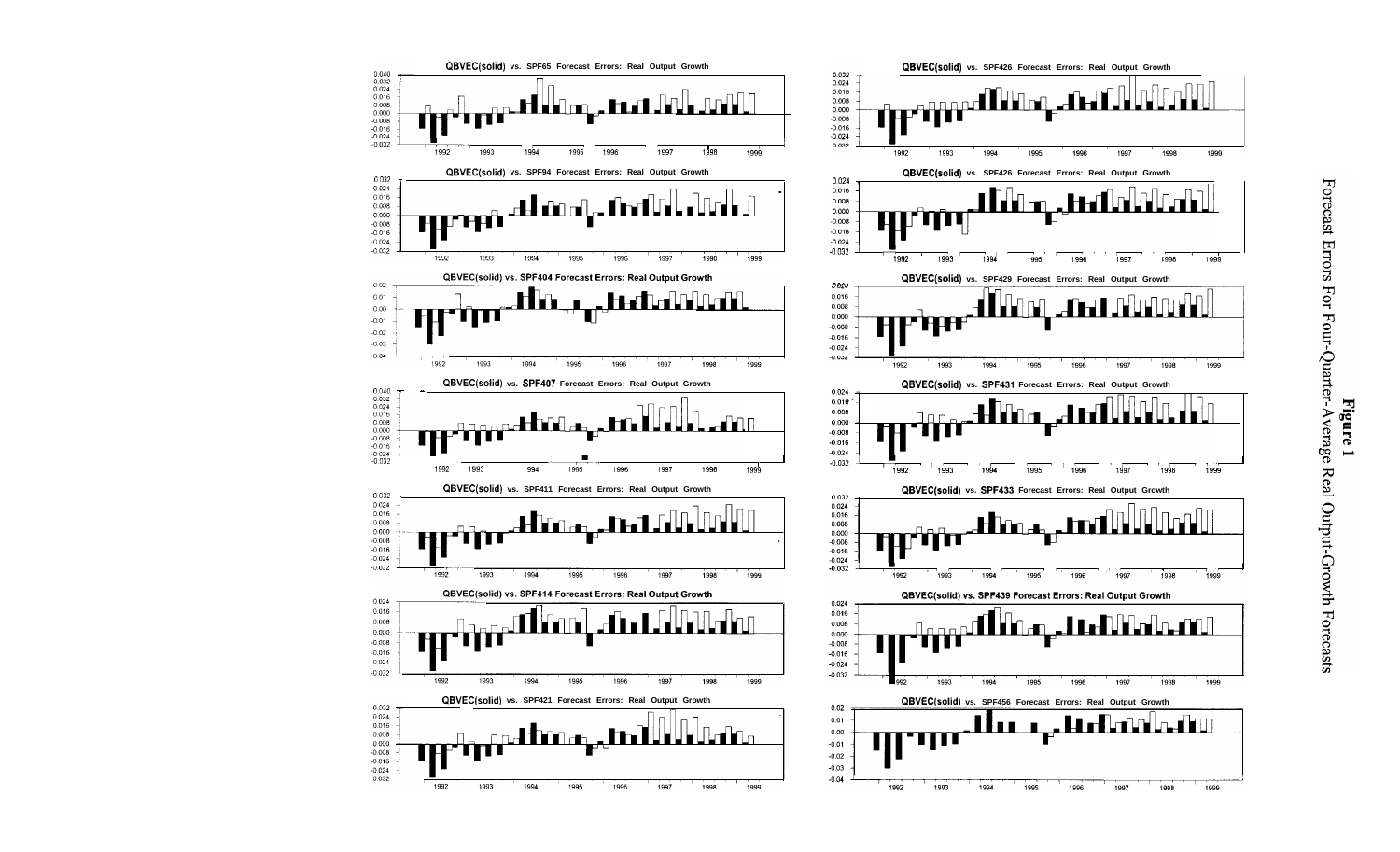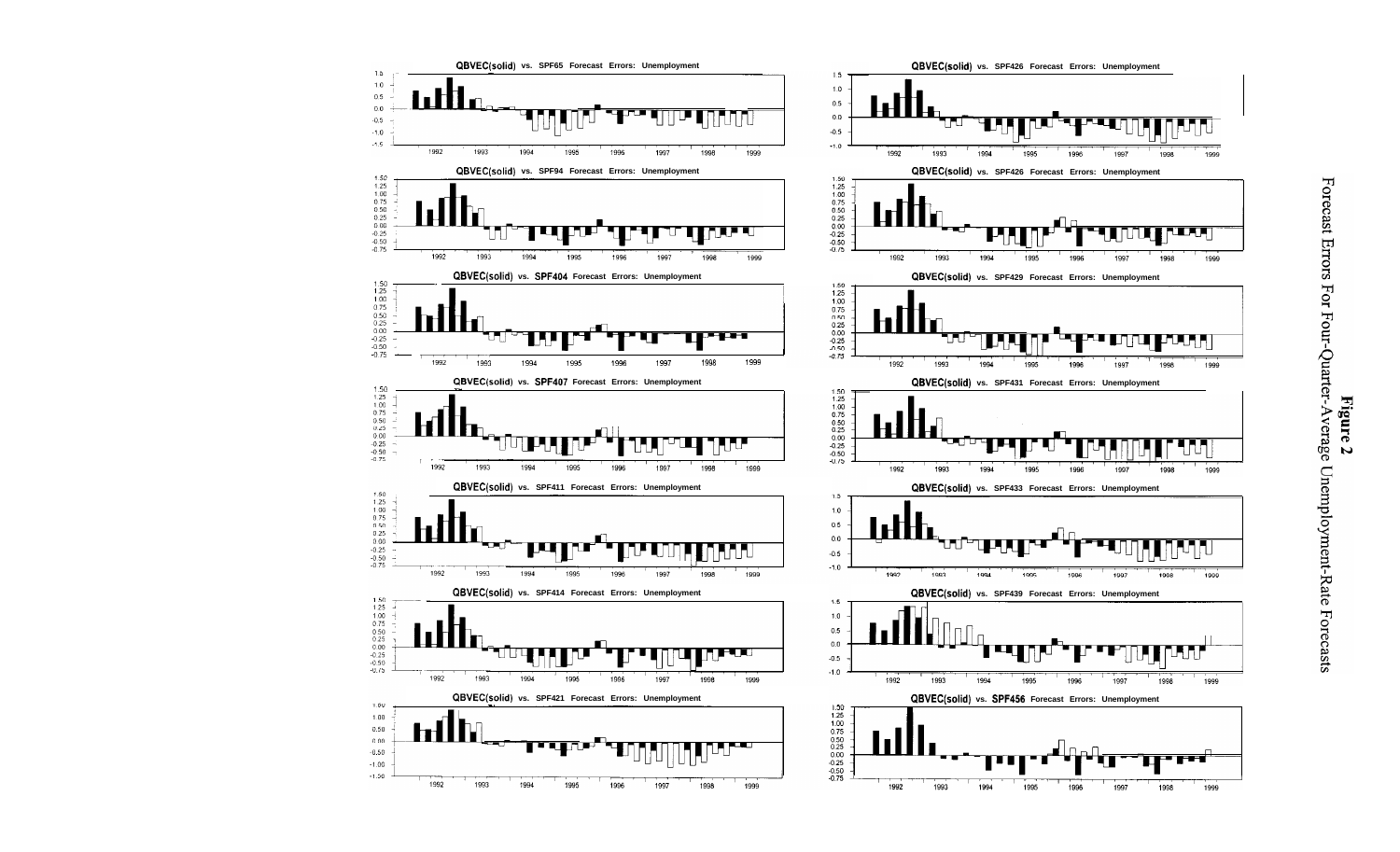

## Forecast Errors For Four-Quarter-Average Inflation Forecasts Figure  $\boldsymbol{\omega}$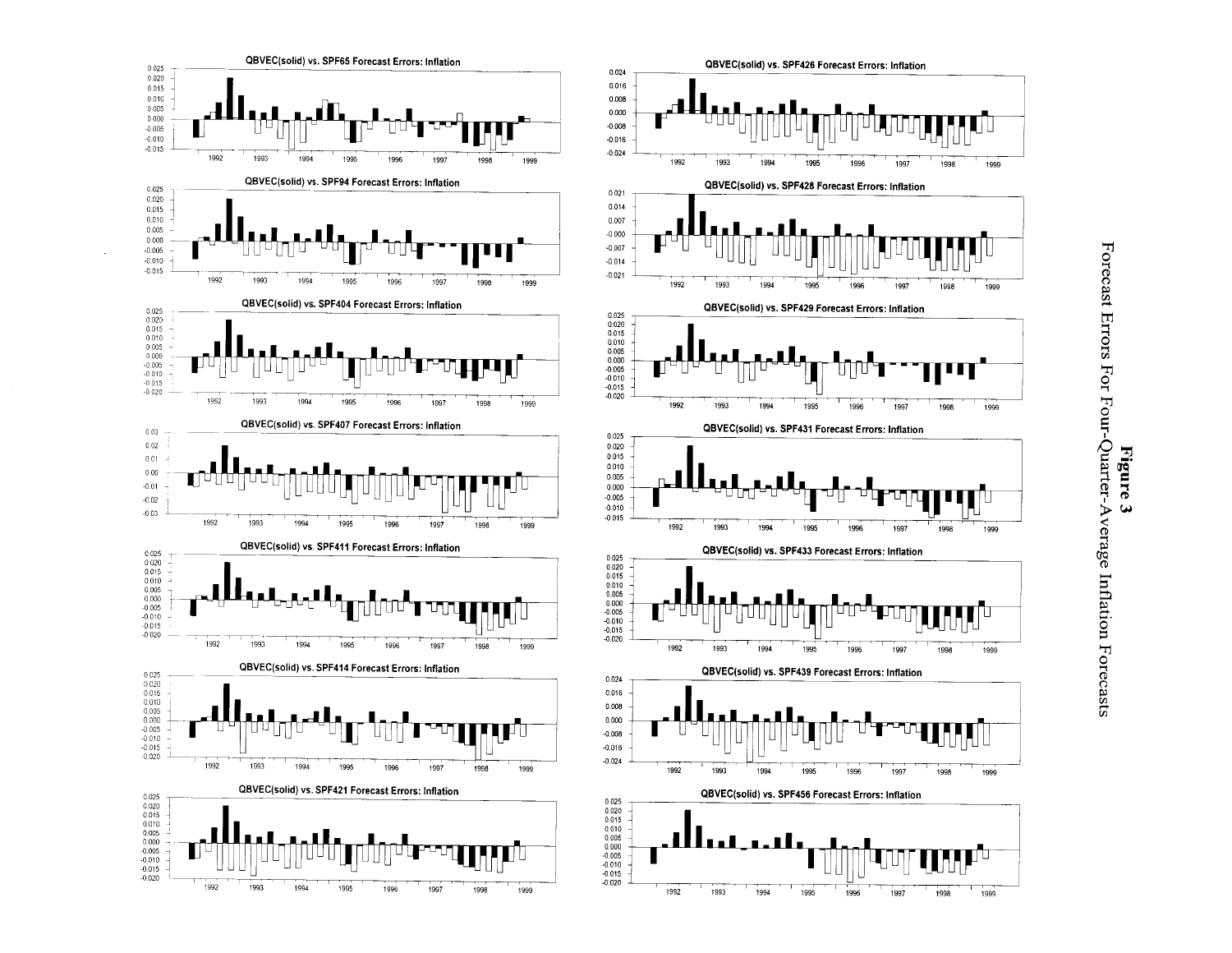

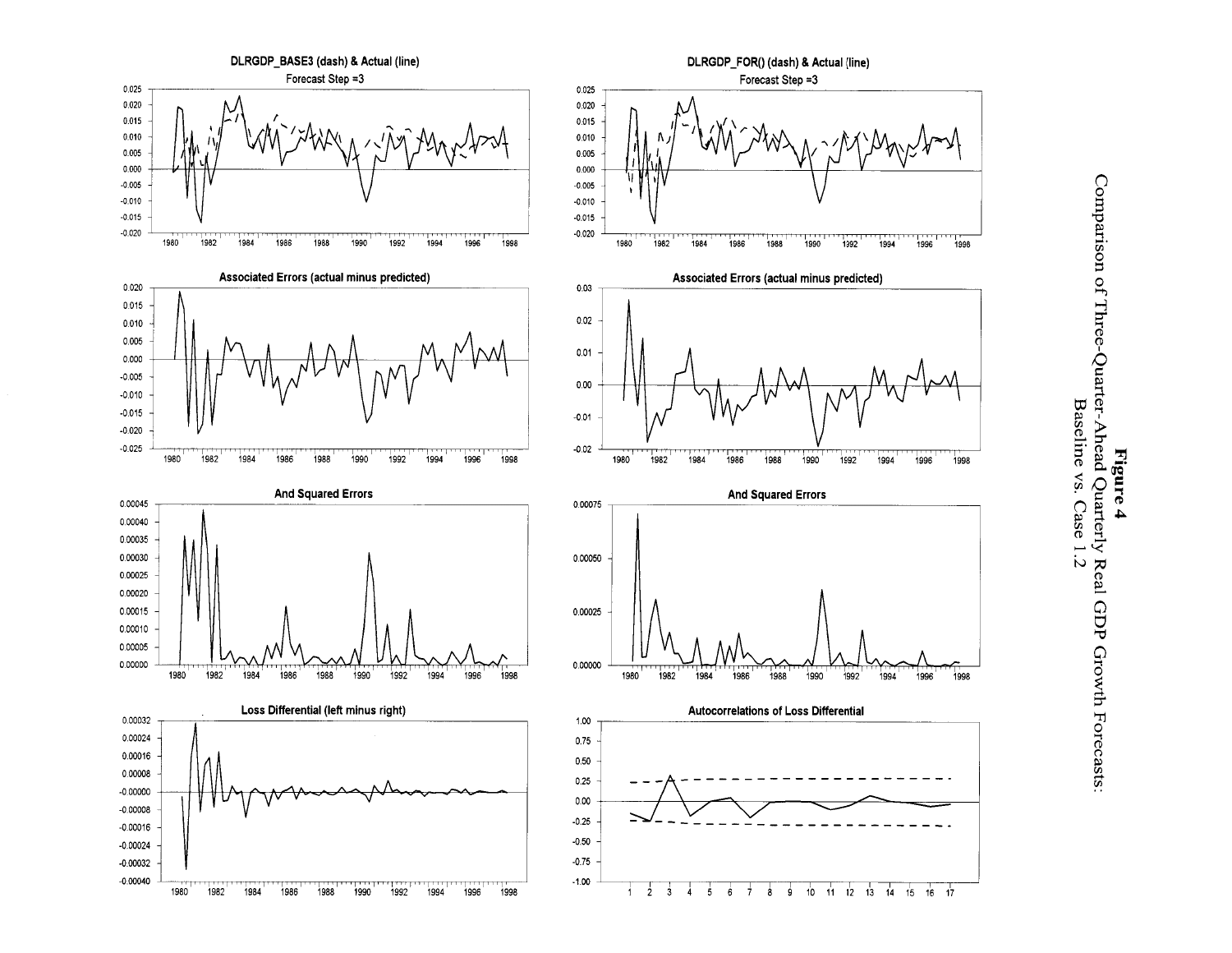

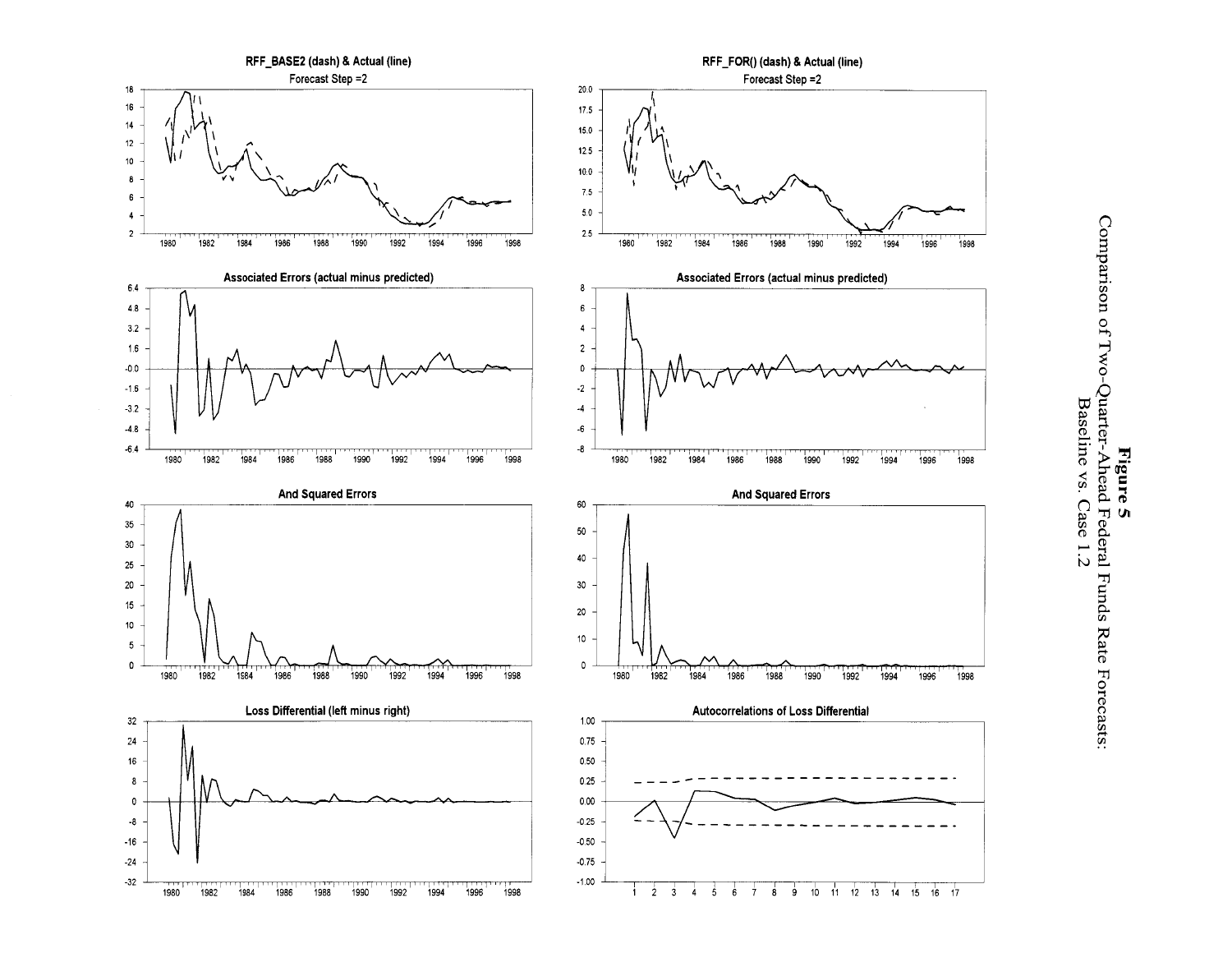

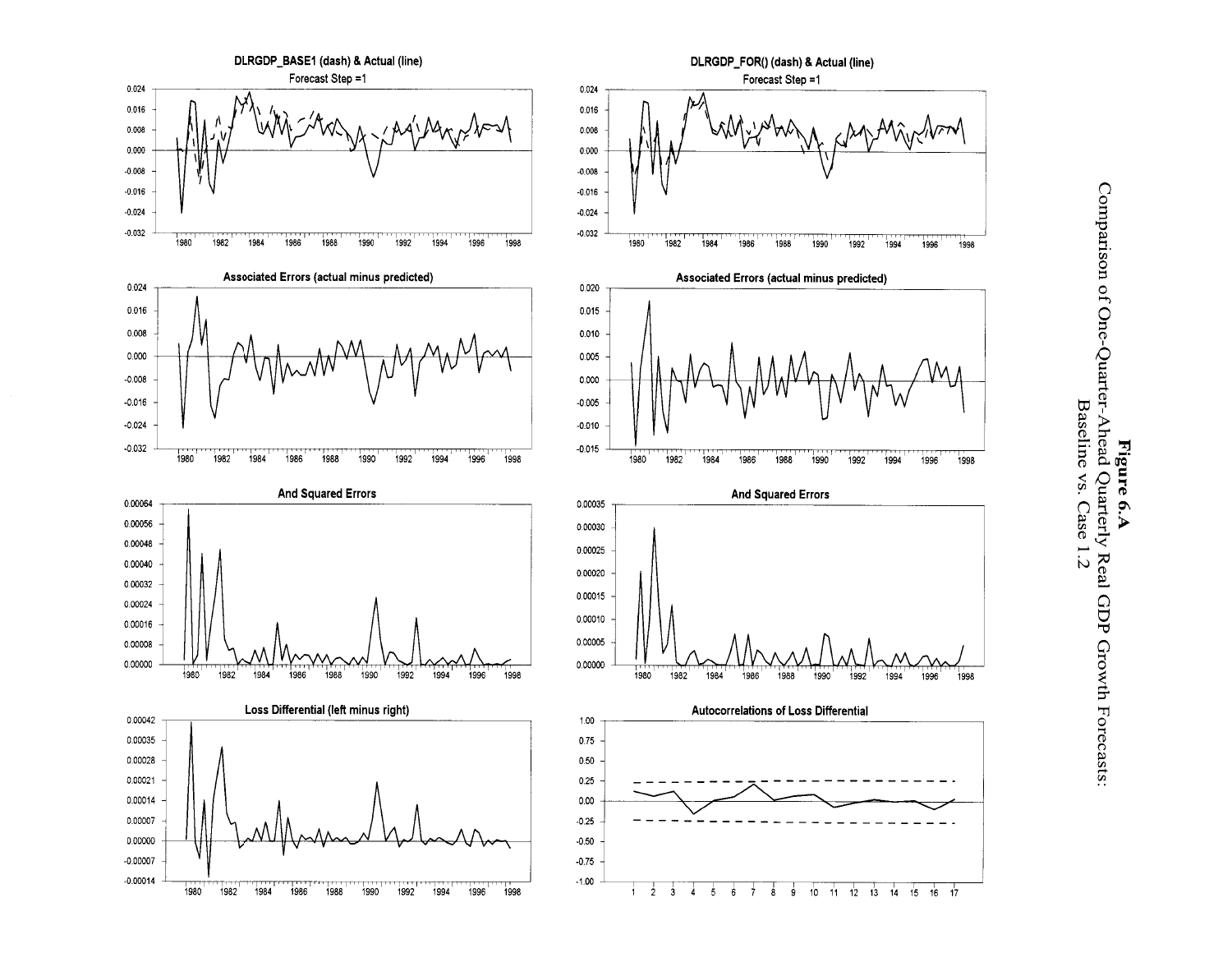

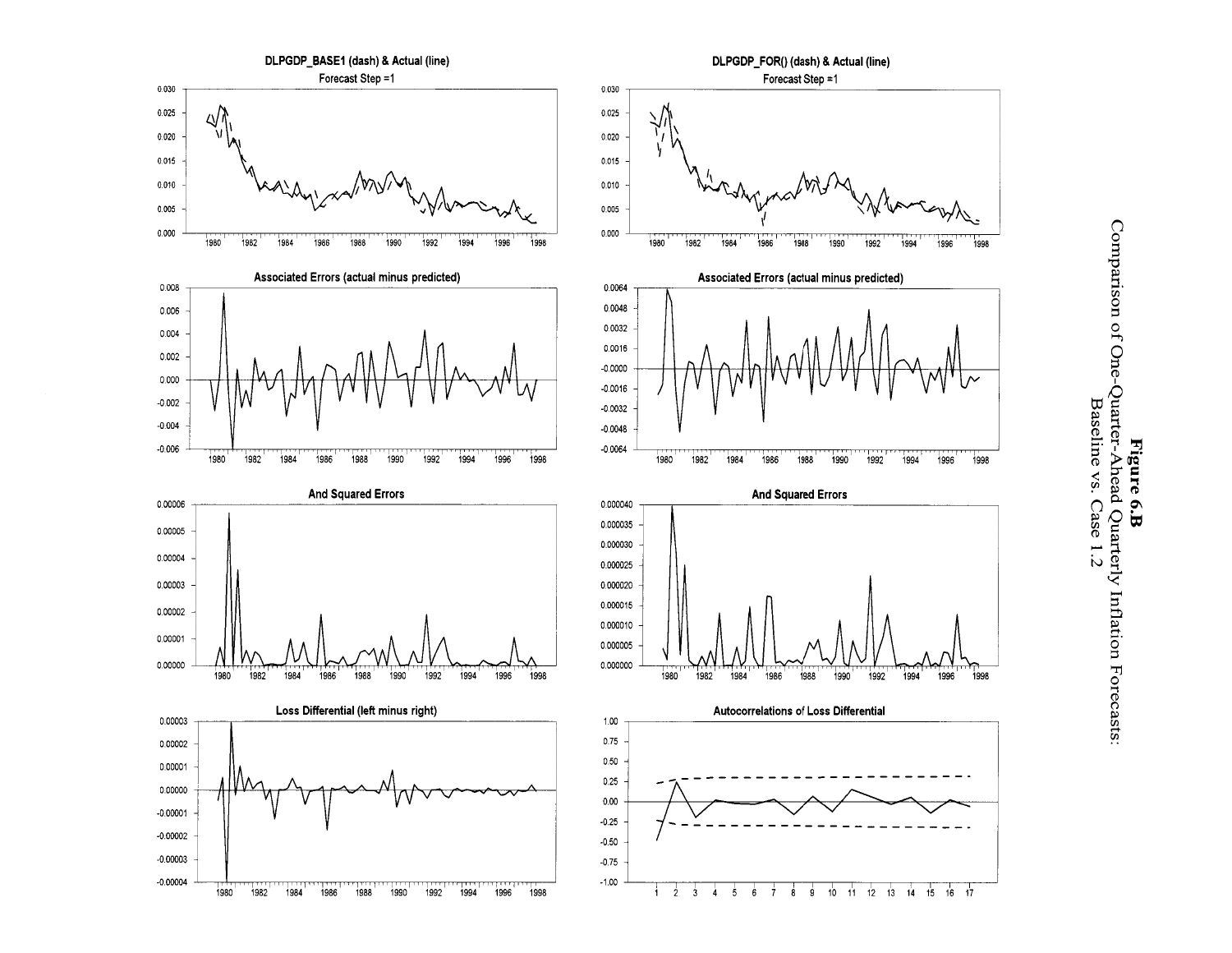

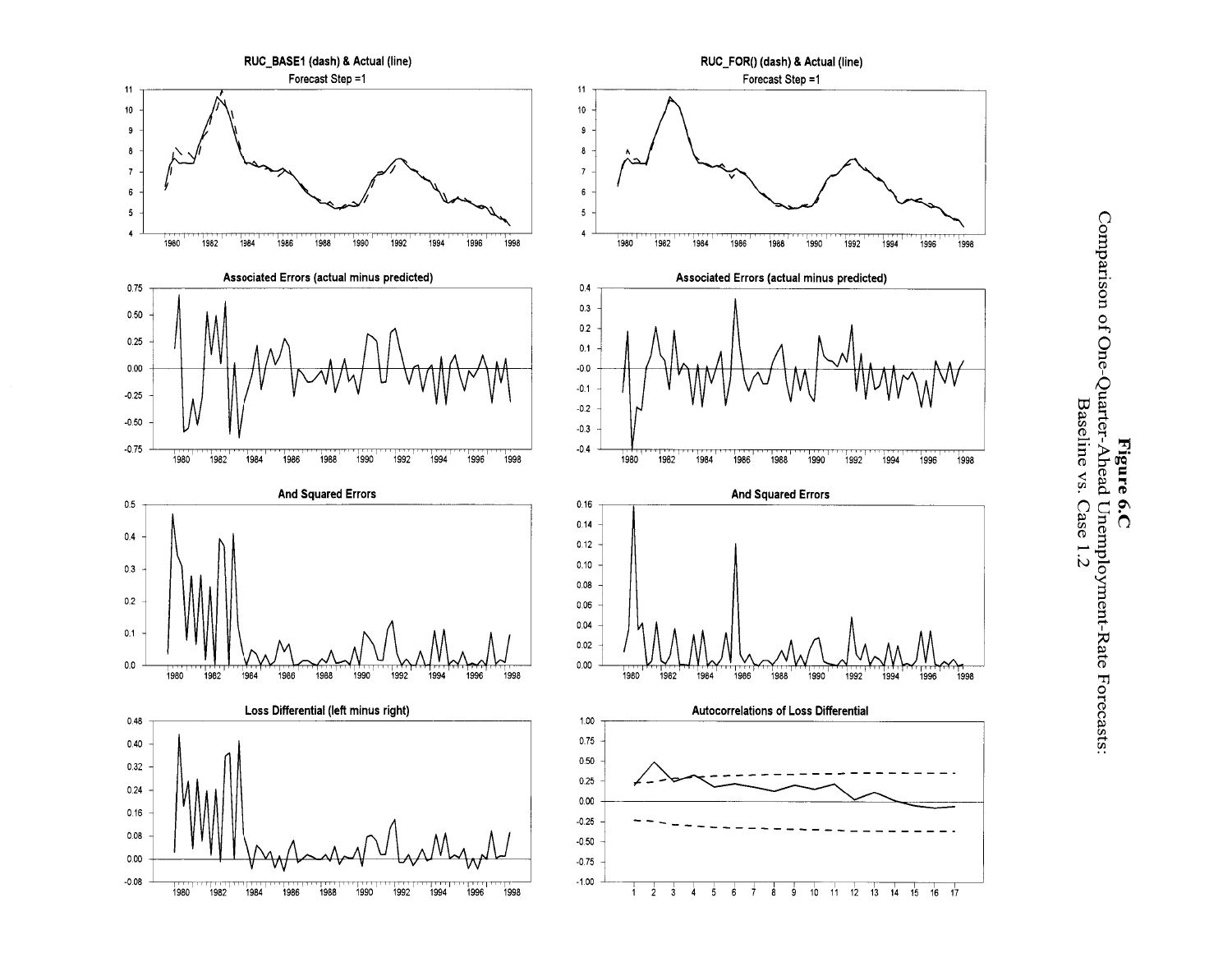

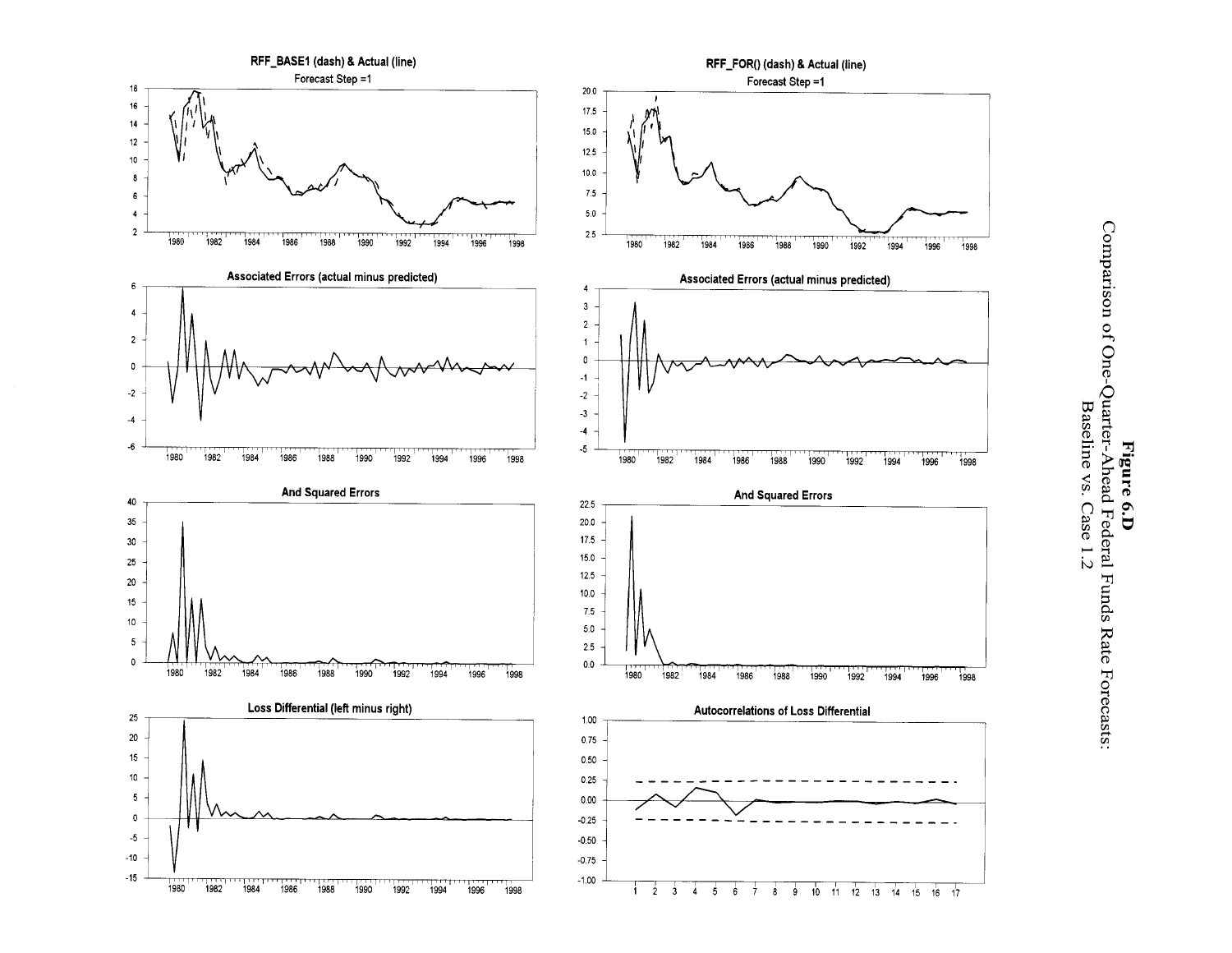